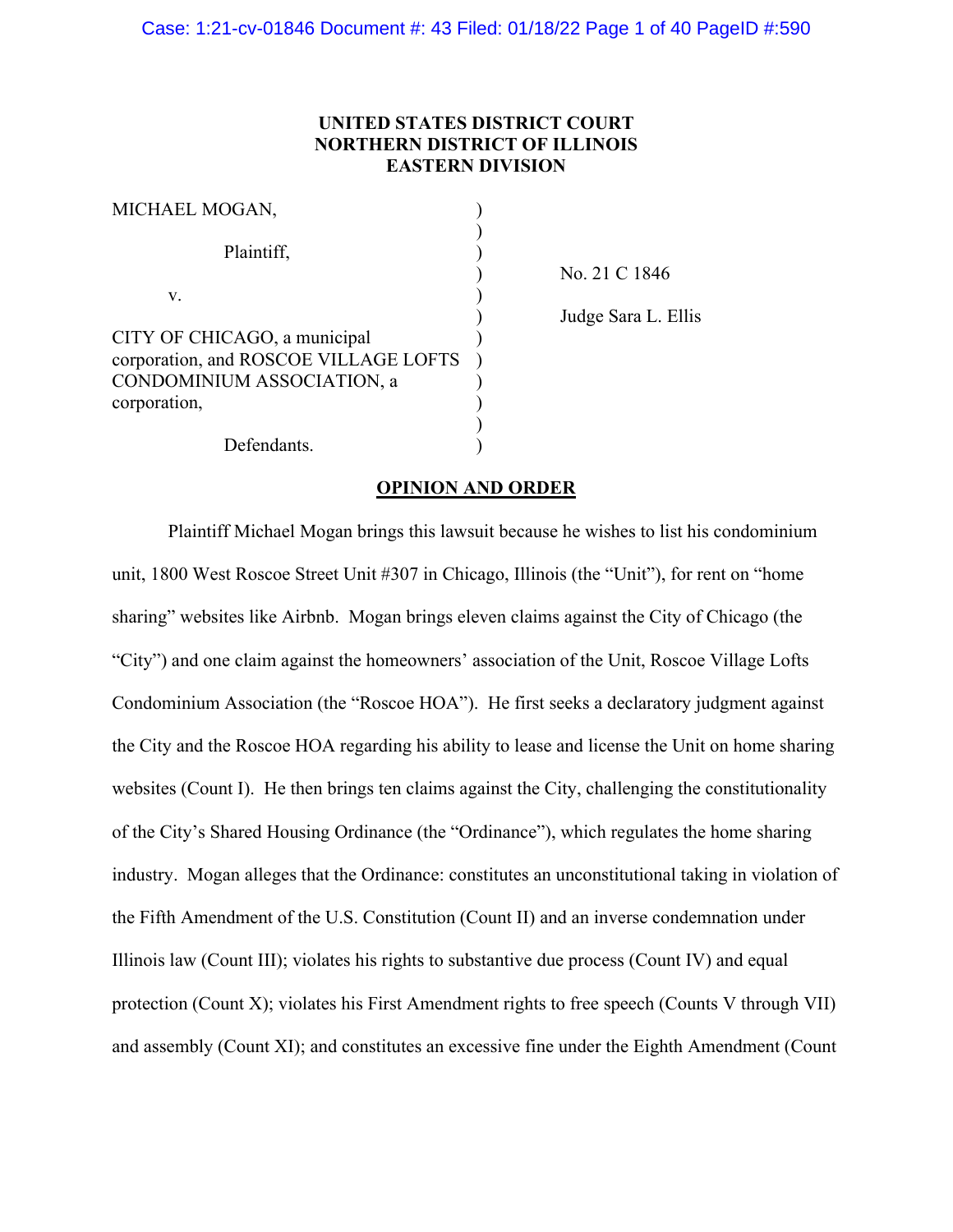#### Case: 1:21-cv-01846 Document #: 43 Filed: 01/18/22 Page 2 of 40 PageID #:591

VIII) and an unconstitutional license for revenue under the Illinois constitution (Count IX). The Defendants now move to dismiss Mogan's complaint.

Because Mogan seeks leave to amend his unconstitutional license for revenue claim in response to the City's motion, the Court dismisses it without prejudice. Mogan premises his Eighth Amendment excessive fines claim on uncertain and contingent events and as a result, the Court dismisses it without prejudice as unripe. Because Mogan fails to sufficiently allege all three factors to support a regulatory takings claim, the Court dismisses his takings and inverse condemnation claims without prejudice. The Court finds that the Ordinance does not implicate the First Amendment because it regulates business activity, not expressive speech or conduct, and therefore, the Court dismisses Mogan's First Amendment claims with prejudice. Mogan has pleaded himself out of court by alleging potential rational bases for the Ordinance's differential treatment between home sharing and hotels/bed-and-breakfasts and thus, the Court dismisses his equal protection claim with prejudice. Because Mogan fails to sufficiently allege that the Ordinance infringes on a fundamental liberty interest or that it is arbitrary and unreasonable, the Court also dismisses his substantive due process claim with prejudice. No claims against the City remain and therefore, no controversy exists between Mogan and the City. Thus, the Court dismisses Mogan's request for a declaratory judgment against the City without prejudice. Finally, the Court declines to exercise supplemental jurisdiction over his declaratory judgment request against the Roscoe HOA and dismisses it without prejudice.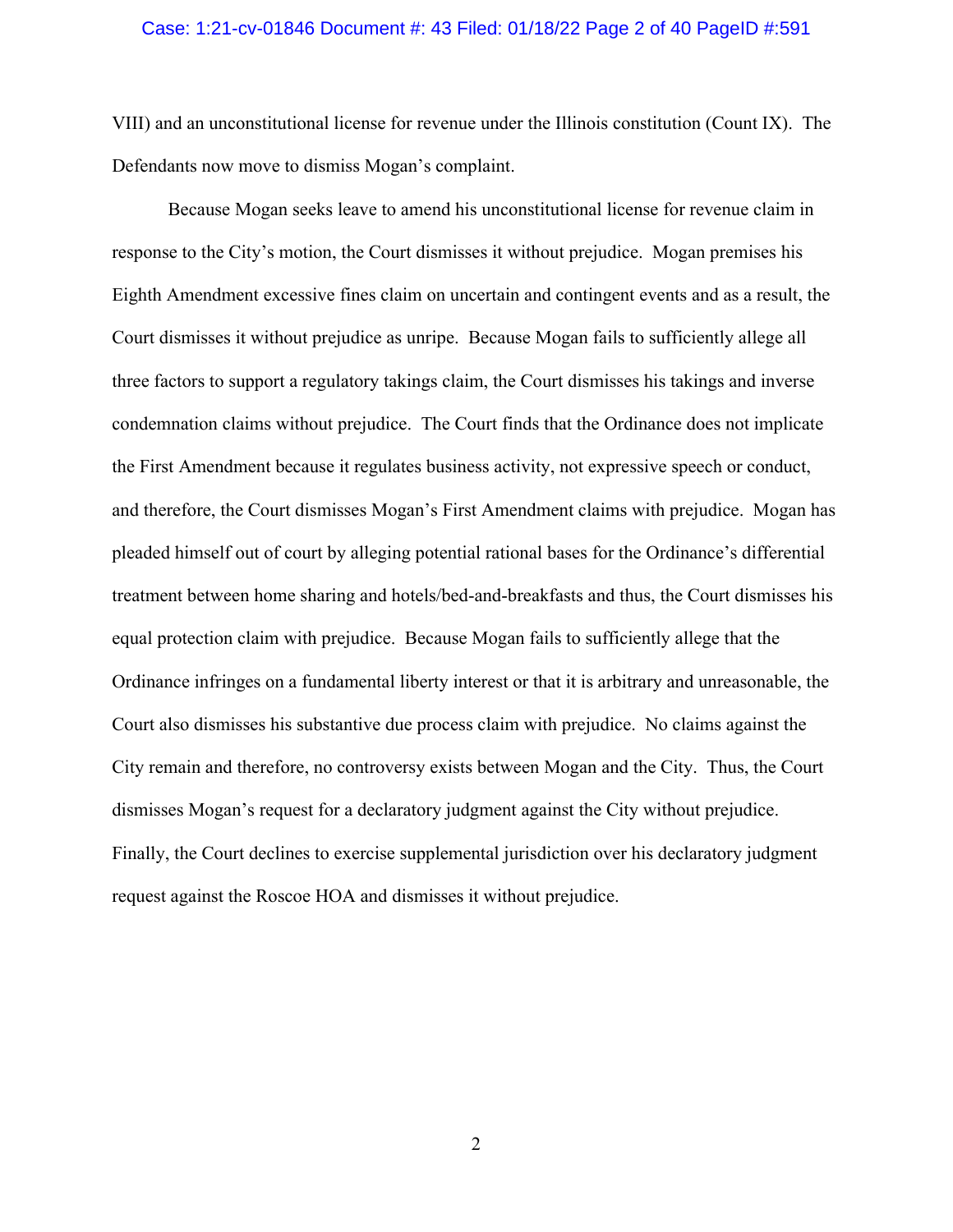### **BACKGROUND**[1](#page-2-0)

Home sharing, when homeowners allow guests to stay in their home, often for a fee, is a long-standing American tradition that has recently increased in popularity due to home sharing websites like Airbnb. Airbnb acts as an intermediary between hosts and guests by facilitating the rental transaction through its website. Hosts create listings that contain information about their homes, including the suggested price per night, and about themselves. Airbnb displays these listings on its website for potential guests to browse. After guests choose a listing, they request to rent the home and can make offers at or below the suggested rental price. Once the host and guest agree on a price and rental period, Airbnb confirms the booking. To effectuate the transaction, the guests pay Airbnb and Airbnb pays the host. Hosts can rent their homes on Airbnb on a short-term or long-term basis.

### **I. The Ordinance**

In response to the increased popularity of home sharing websites, the Chicago City Council passed the Ordinance in June 2016 to regulate the home sharing industry. The Ordinance took effect on or about December 19, 2016, and enforcement against non-compliant hosts began on March 15, 2017. The Ordinance regulates both "vacation rentals" and "shared housing units." It defines "vacation rentals" as "a dwelling unit that contains 6 or fewer sleeping rooms that are available for rent," excluding bed-and-breakfasts, hotels, "a dwelling unit for which a tenant has a month-to-month rental agreement and the rental payments are paid on a monthly basis," corporate housing, guest suites, and shared housing units. Municipal Code of

<span id="page-2-0"></span><sup>&</sup>lt;sup>1</sup> The Court takes the facts in the background section from Mogan's first amended complaint ("FAC") and the exhibits attached thereto and presumes them to be true for the purpose of resolving Defendants' motions to dismiss. *See Virnich v. Vorwald*, 664 F.3d 206, 212 (7th Cir. 2011) (Rule 12(b)(6)); *Ezekiel v. Michel*, 66 F.3d 894, 897 (7th Cir. 1995) (Rule 12(b)(1)). The Court "may also take judicial notice of matters of public record." *Orgone Cap. III, LLC v. Daubenspeck*, 912 F.3d 1039, 1043–44 (7th Cir. 2019).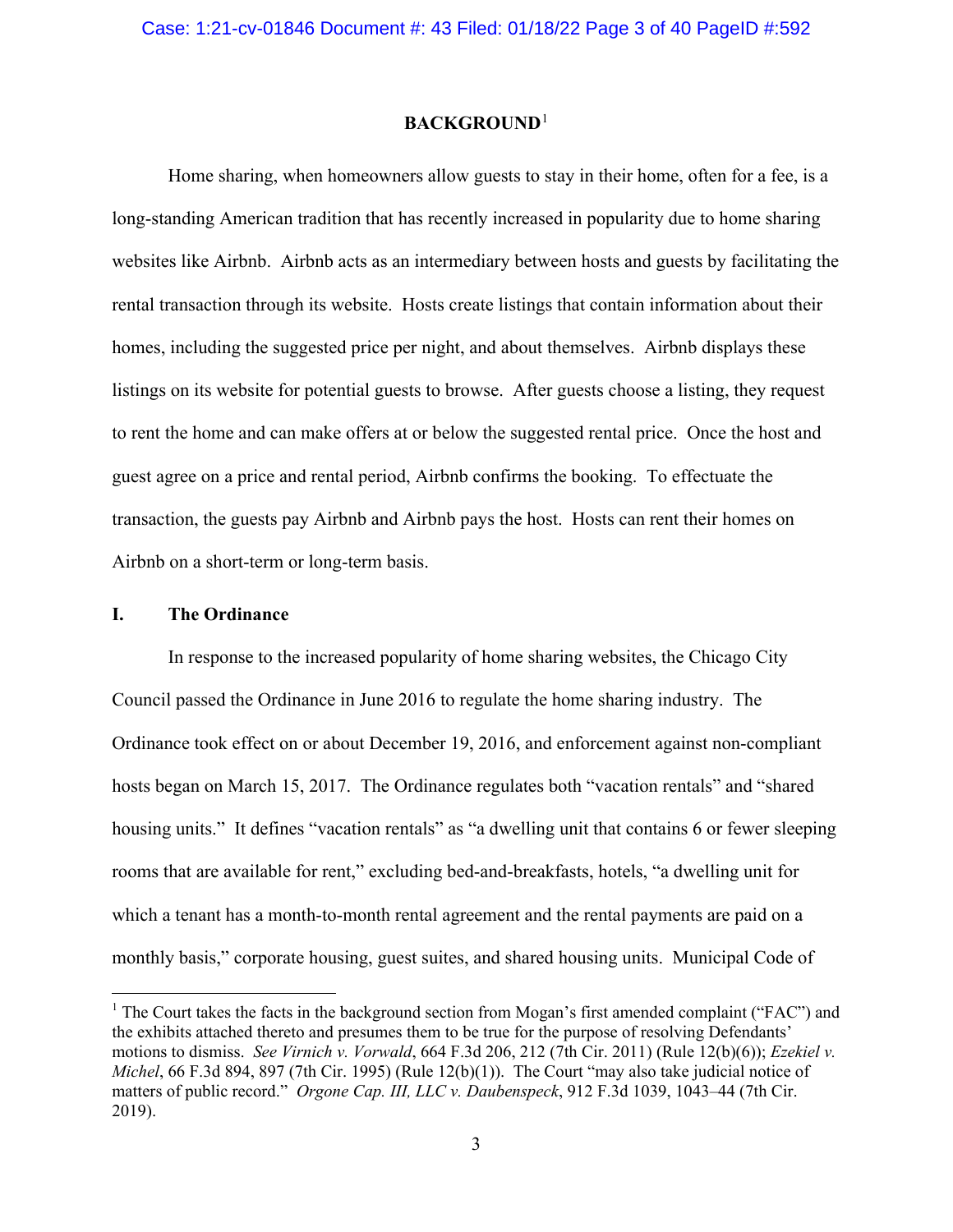#### Case: 1:21-cv-01846 Document #: 43 Filed: 01/18/22 Page 4 of 40 PageID #:593

Chicago ("MCC")  $\S$  4-6-300(a). The Ordinance defines "shared housing unit" as "a dwelling unit containing 6 or fewer sleeping rooms that is rented, or any portion therein is rented, for transient occupancy by guests," excluding "(1) single-room occupancy buildings; (2) hotels; (3) corporate housing; (4) bed-and-breakfast establishments, (5) guest suites; and (6) vacation rentals." MCC § 4-14-010.

The Ordinance regulates both hosts and home sharing intermediaries like Airbnb. It defines a "short term residential rental intermediary" as "any person who, for compensation or a fee: (1) uses a platform to connect guests with a short term residential rental provider for the purpose of renting a short term residential rental, and (2) primarily lists shared housing units on its platform." MCC § 4-13-100. The Ordinance requires hosts to obtain a license from the City prior to renting and operating vacation rentals, MCC  $\S$  4-6-300(h)(2), (i), and requires intermediaries to register the shared housing units listed on their platform with the City prior to renting them, MCC §§ 4-13-230(a), 4-14-020(a). Intermediaries also must obtain a license from the City to operate, MCC  $\S$  4-13-200, annually renew the license, MCC  $\S$  4-13-205, and pay a fee annually, the amount of which depends on the number of rentals listed on the platform, MCC  $§$  4-5-010(36).

The Ordinance allows a homeowners' association to notify the City that "no licensed vacation rentals or shared housing units are permitted to operate anywhere in such building." MCC  $\S 4$ -13-260(a)(9). The City then deems units within these buildings as "ineligible for listing by a provider on a licensee's platform," MCC  $\S$  4-13-260(a)(9), and the units cannot receive licenses to operate as vacation rentals, MCC  $\S$  4-6-300(c)(7), be rented as vacation rentals, MCC  $\S$  4-6-300(h)(4), register as shared housing units, MCC  $\S$  4-14-030(a), or be rented as shared housing units, MCC  $\S$  4-14-050(i). The City must maintain a public prohibited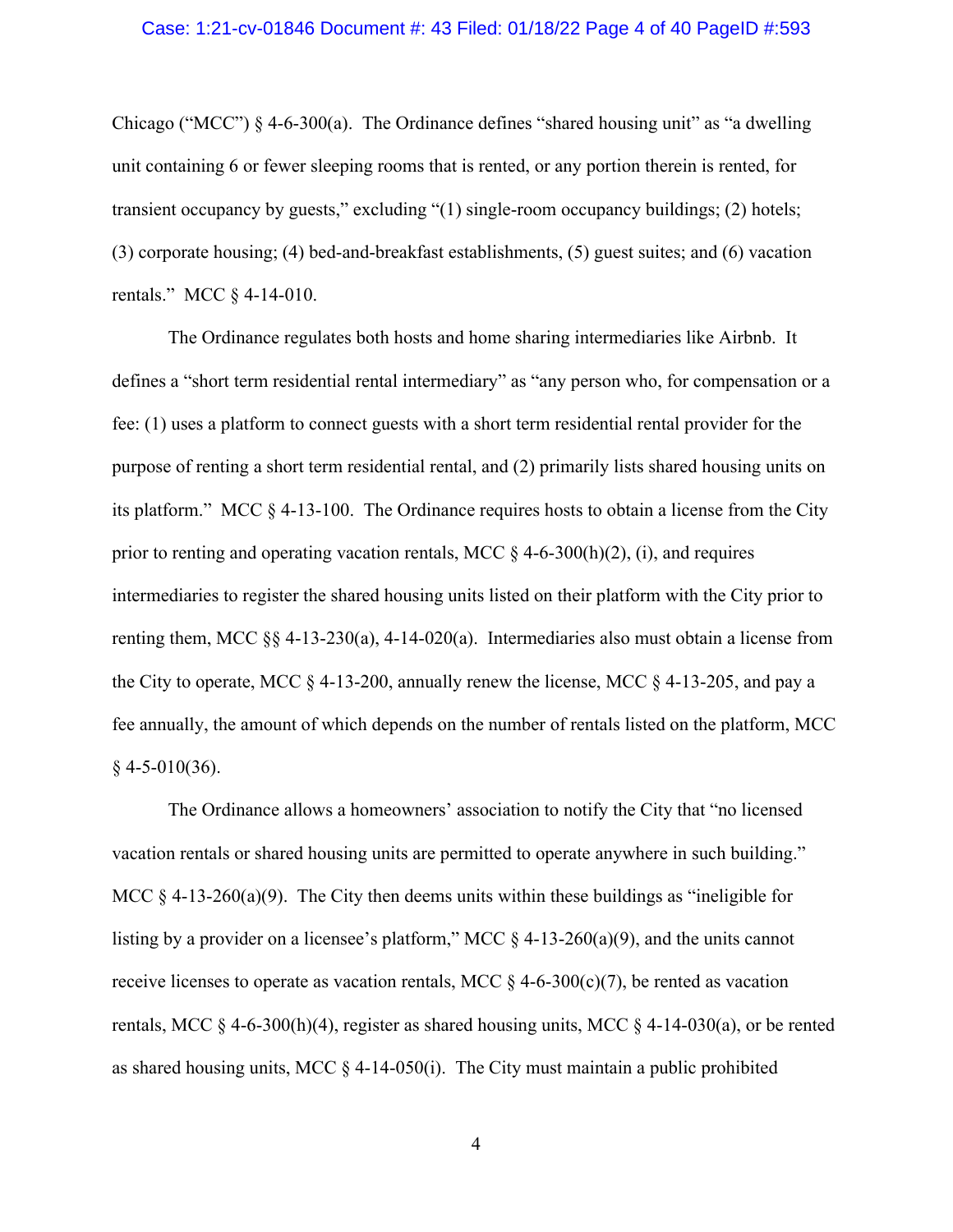### Case: 1:21-cv-01846 Document #: 43 Filed: 01/18/22 Page 5 of 40 PageID #:594

buildings list that identifies "the address(es) of all buildings whose owner(s), including any applicable homeowners' association or board of directors, have notified the commissioner, pursuant to Section  $4-13-260(a)(9)$ , that no vacation rentals or shared housing units, in any combination, are permitted to operate anywhere in such building."<sup>[2](#page-4-0)</sup> MCC  $\S$  4-13-270(c).

Once the City adds a building to the prohibited buildings list, it must notify, in writing, shared housing unit and vacation rental hosts within the building and intermediaries of the unit's ineligibility. MCC §§ 4-13-260(b), 4-14-030(b). The parties may then request a hearing before the commissioner to contest the unit's ineligibility, and, after such hearing, the parties can appeal the final determination. MCC  $\S$ § 4-13-260(b), 4-14-030(b). If a host rents a unit that is on the prohibited buildings list twenty-eight days after the City sent final notice of the unit's ineligibility, the host is subject to a \$5,000 fine per day that the violation continues. MCC  $\S$ § 4- $6-300(h)(4)$ ,  $4-14-050(i)$ . If a host fails to remove an ineligible listing from a platform fifteen days after receiving the final ineligibility determination from the City, the host is subject to a \$2,500 to \$5,000 fine per day that the violation continues. MCC  $\S$ § 4-6-300(h)(11), 4-14-060(g).

On September 9, 2020, the Chicago City Council passed several amendments to the Ordinance that added the following provisions: vacation rentals and shared housing units are now subject to a minimum rental period of ten consecutive hours, MCC  $\S$ § 4-6-300(g)(l), 4-14- $050(e)$ , which effectively bans single-night rentals, and the maximum occupancy of vacation rentals and shared housing units is now "one person per 125 feet of floor area" of the unit, MCC  $\S$ § 4-6-300(g)(5), 4-14-050(b). A host who violates either of these provisions is subject to a \$1,500 to \$3,000 fine per day that the violation continues. MCC  $\S$ § 4-6-300(k)(1), 4-14-090(a). The City "employs code-enforcement officers who are tasked with actively identifying and

<span id="page-4-0"></span><sup>&</sup>lt;sup>2</sup> The prohibited buildings list is available at: https://data.cityofchicago.org/Buildings/House-Share-Prohibited-Buildings-List/7bzs-jsyj/data (last visited January 11, 2022).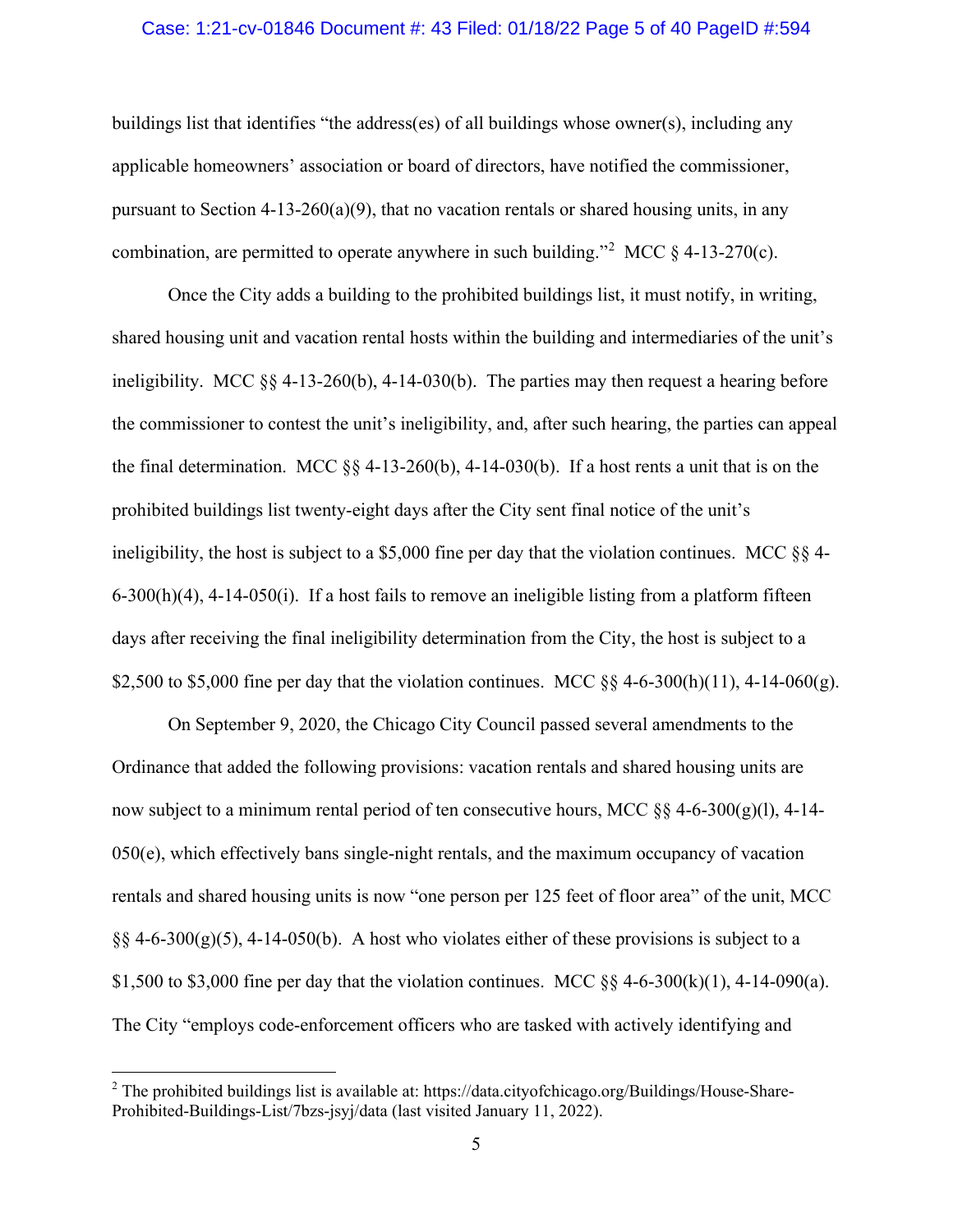### Case: 1:21-cv-01846 Document #: 43 Filed: 01/18/22 Page 6 of 40 PageID #:595

punishing property owners who [unlawfully] rent their homes on a short-term basis." Doc. 8 ¶ 219. In the second half of 2018 alone, the City collected over \$100,000 in penalties based on violations of the Ordinance.

#### **II. The Unit**

Mogan bought the Unit in September 2004 and began leasing it to various tenants in 2009. He "expended thousands of dollars to furnish [the Unit] . . . to generate licensing and leasing revenue," *id.* ¶ 103, and his livelihood "depends in some way" on the home sharing industry, *id.* ¶ 198. Mogan "has in the past or plans to in the future" list the Unit on home sharing websites to license the Unit to guests "on a nightly, weekly, monthly or annual basis," *id.* ¶ 104, and lease the Unit on a monthly and annual basis, *id.* ¶¶ 105–06. Before the City amended the Ordinance in 2020, Mogan made the Unit available for lease or license to more than one person per 125 square feet of floor area of the Unit and "plans to [do so] in the future." *Id.* ¶¶ 107, 266. Mogan also "made [the Unit] available for single-night rentals" before the City amended the Ordinance in 2020, and he would do so again if the Ordinance did not prohibit it. *Id.*  $\parallel$  255. Additionally, Mogan "has in the past or plans to in the future act as a Short Term Residential Rental Intermediary." *Id.* ¶ 136.

Property Solutions Chicago Inc. manages the building that houses the Unit, the Roscoe Village Lofts ("Roscoe"). Pamela Chianelli is the secretary and shareholder of Property Solutions Chicago Inc. According to the Roscoe HOA's Declarations (the "Declarations"), the Roscoe HOA exercises its authority through its board of directors. The Declarations state that "no Unit shall be leased, subleased or assigned for transient or hotel purposes, which are hereby defined as being for a period of less than thirty (30) days where hotel services normally furnished by a hotel (such as room service and maid service) are furnished." *Id.* ¶ 24. Mogan "has not in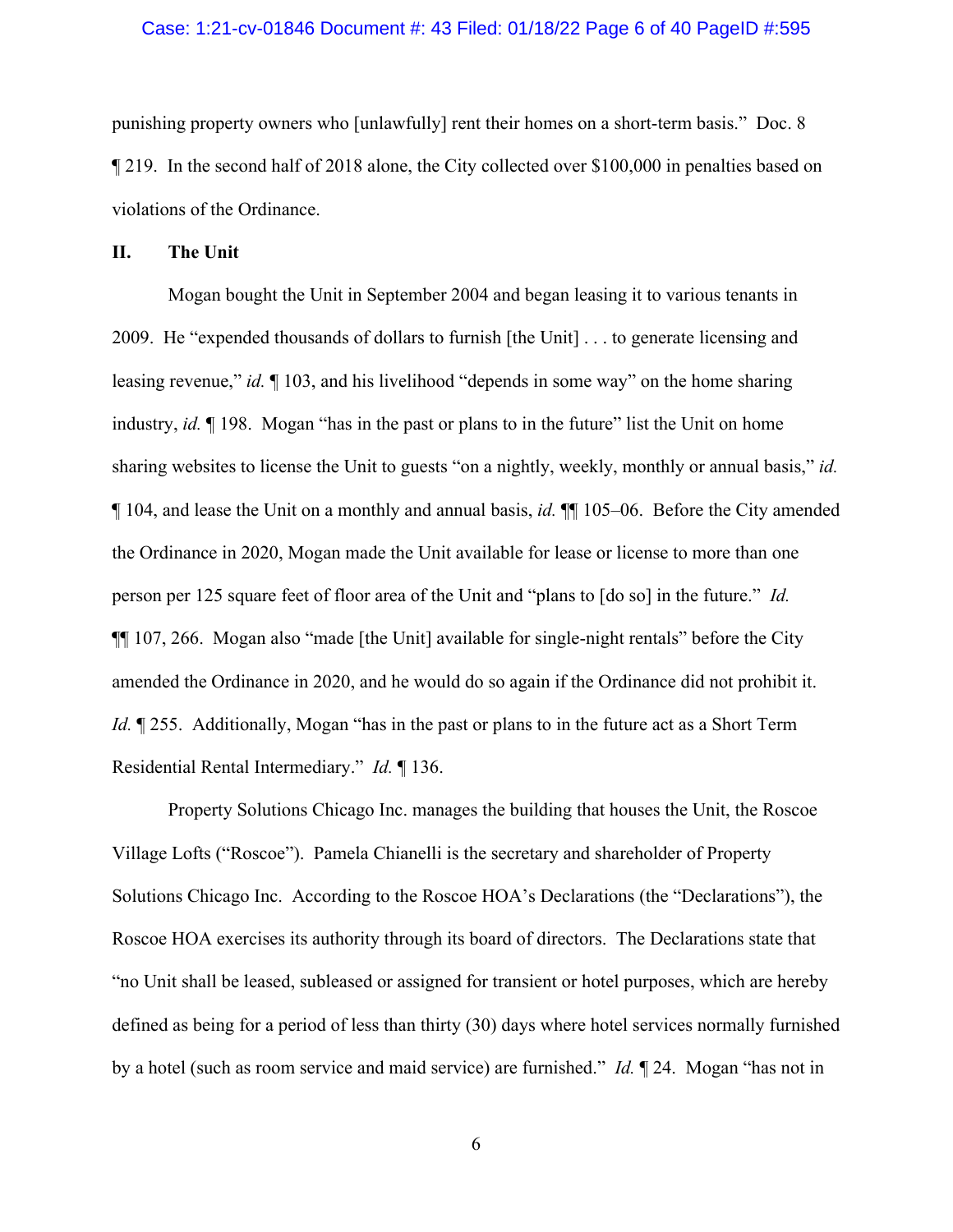### Case: 1:21-cv-01846 Document #: 43 Filed: 01/18/22 Page 7 of 40 PageID #:596

the past nor intends to in the future offer licensees, lessees, sublessees or assignees" of the Unit services normally furnished by a hotel. *Id.* ¶ 35. In August 2016, the Roscoe HOA board of directors and Chianelli sought inclusion of Roscoe on the City's prohibited buildings list and the City added the building to the list that same month. The Roscoe HOA did not hold a vote of its members prior to placing the building on the prohibited buildings list. Chianelli has accused Mogan of placing the Unit on Airbnb in violation of the Declarations and has threatened him with the possibility of the City fining him or the Roscoe HOA board taking adverse action against him for listing the Unit on Airbnb. At no time prior to Chianelli's threats did she or a Roscoe HOA board member inform Mogan that Roscoe was on the prohibited buildings list. Instead, "Chianelli and the 2016 [Roscoe] Board waited until after the Shared Housing Ordinance took effect to notify [Mogan] that the Roscoe Village Lofts at 1800 W. Roscoe St. had been added to the City of Chicago's Prohibited Building List." *Id.* ¶ 97.

#### **LEGAL STANDARD**

A motion to dismiss under Rule 12(b)(1) challenges the Court's subject matter jurisdiction. Fed. R. Civ. P.  $12(b)(1)$ . The standard of review for a Rule  $12(b)(1)$  motion to dismiss depends on whether the defendant raises a facial or factual challenge. *Silha v. ACT, Inc.*, 807 F.3d 169, 173 (7th Cir. 2015). If, as here, a defendant challenges the sufficiency of the allegations regarding subject matter jurisdiction—a facial challenge—the Court "must accept all well-pleaded factual allegations as true and draw all reasonable inferences" in the plaintiff's favor. *Id.* "[W]hen evaluating a facial challenge to subject matter jurisdiction," the Court employs the *Twombly–Iqbal* "plausibility" standard, "which is the same standard used to evaluate facial challenges to claims under Rule 12(b)(6)." *Id.* at 174.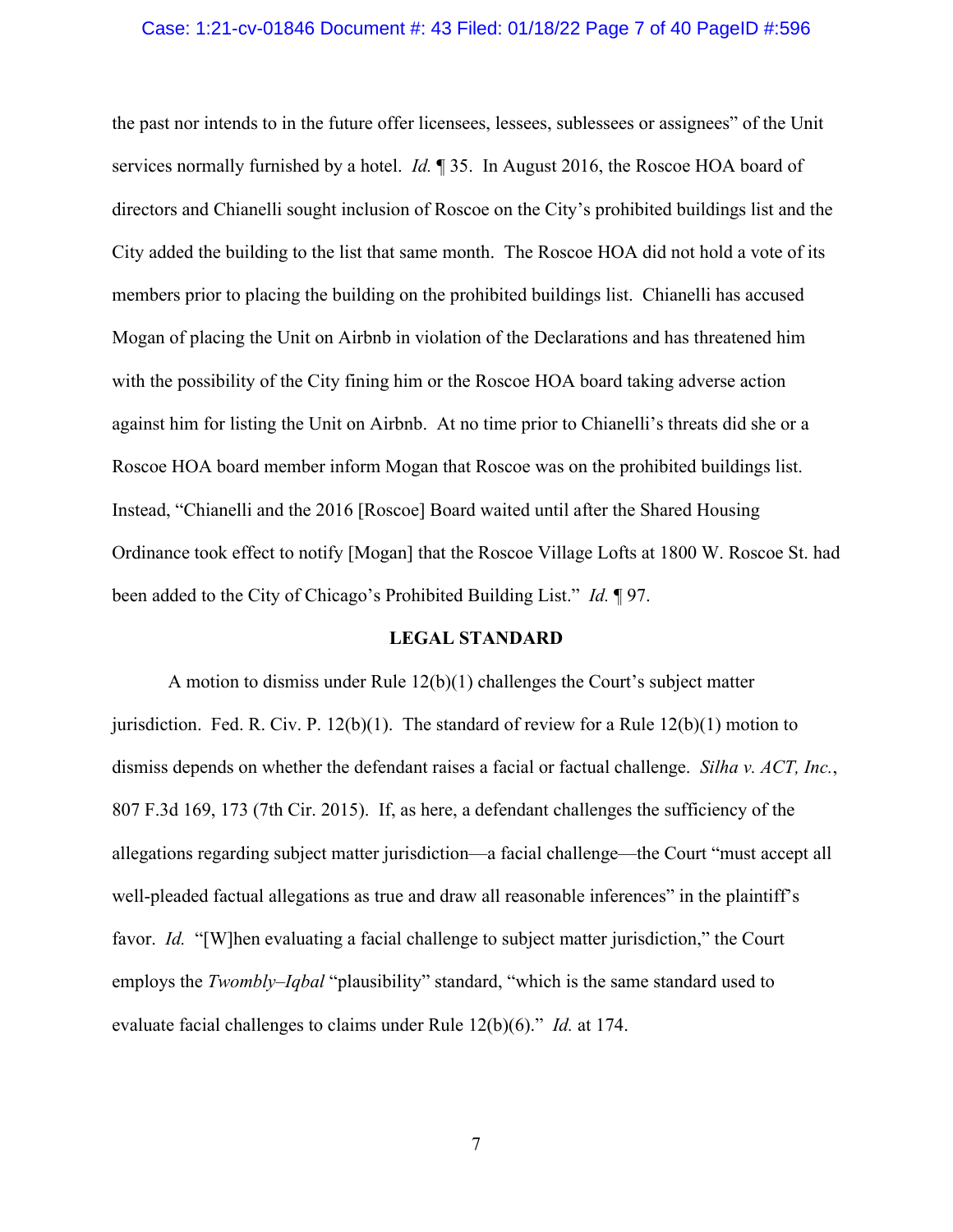#### Case: 1:21-cv-01846 Document #: 43 Filed: 01/18/22 Page 8 of 40 PageID #:597

A motion to dismiss under Rule 12(b)(6) challenges the sufficiency of the complaint, not its merits. Fed. R. Civ. P. 12(b)(6); *Gibson v. City of Chicago*, 910 F.2d 1510, 1520 (7th Cir. 1990). In considering a Rule 12(b)(6) motion, the Court accepts as true all well-pleaded facts in the plaintiff's complaint and draws all reasonable inferences from those facts in the plaintiff's favor. *Kubiak v. City of Chicago*, 810 F.3d 476, 480–81 (7th Cir. 2016). To survive a Rule 12(b)(6) motion, the complaint must assert a facially plausible claim and provide fair notice to the defendant of the claim's basis. *Ashcroft v. Iqbal*, 556 U.S. 662, 678 (2009); *Bell Atl. Corp. v. Twombly*, 550 U.S. 544, 555 (2007); *Adams v. City of Indianapolis*, 742 F.3d 720, 728–29 (7th Cir. 2014). A claim is facially plausible "when the plaintiff pleads factual content that allows the court to draw the reasonable inference that the defendant is liable for the misconduct alleged." *Iqbal*, 556 U.S. at 678.

### **ANALYSIS**

### **I. Valid Case or Controversy**

Defendants first argue that Mogan fails to allege a valid case or controversy as required by Article III of the Constitution and therefore, the Court must dismiss the FAC for lack of subject matter jurisdiction. *See White v. Ill. State Police*, 15 F.4th 801, 807 (7th Cir. 2021) ("Article III limits the jurisdiction of federal courts to 'Cases' or 'Controversies.'" (citation omitted)). Defendants both argue that Mogan does not have standing and the City also argues that Mogan's Eighth Amendment claim is unripe. The Court will address each Defendant's arguments in turn.

### **A. Standing**

To satisfy the case or controversy requirement, Mogan "must have a 'personal stake' in the case—in other words, standing." *TransUnion LLC v. Ramirez*, --- U.S. ----, 141 S. Ct. 2190,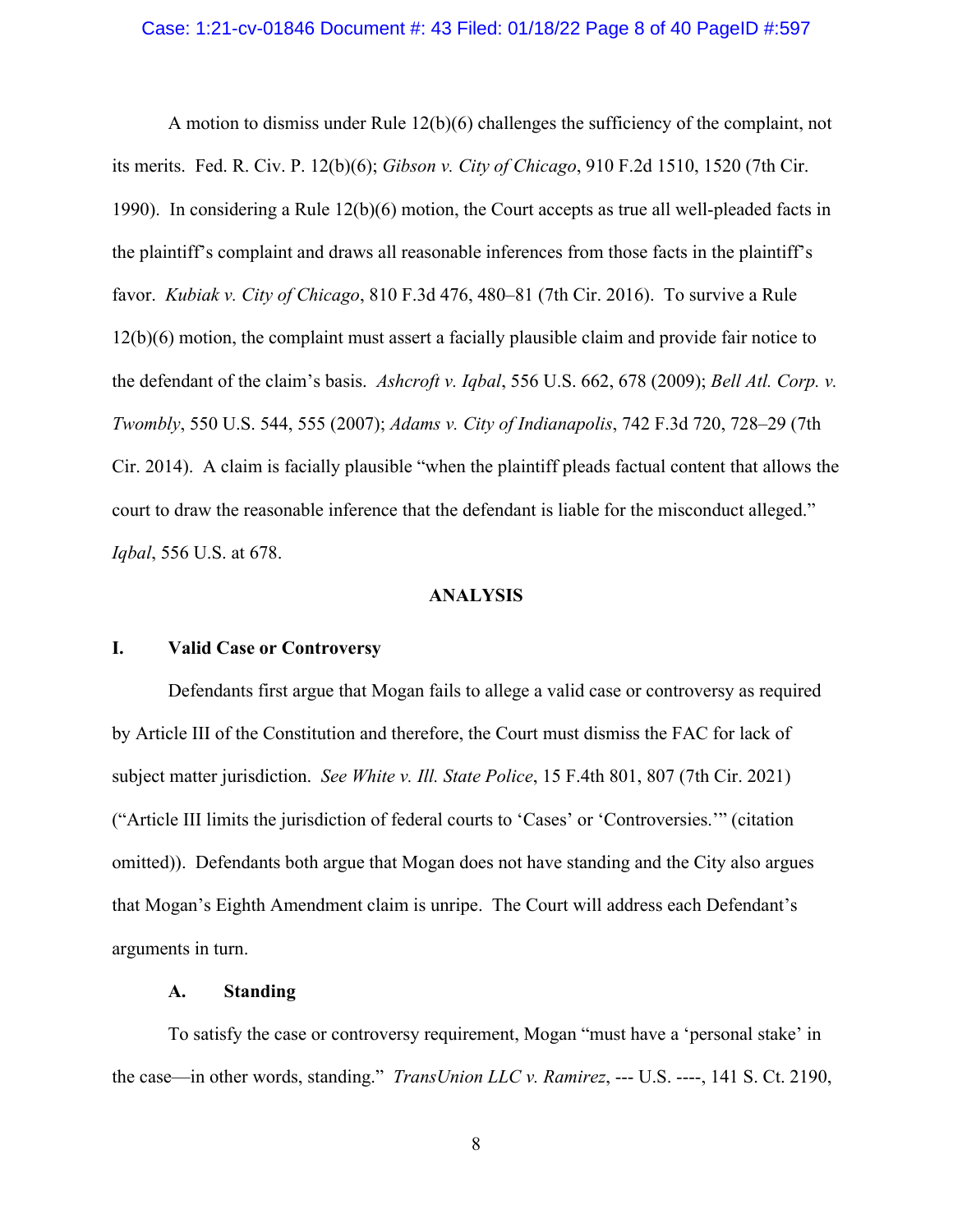### Case: 1:21-cv-01846 Document #: 43 Filed: 01/18/22 Page 9 of 40 PageID #:598

2203 (2021) (citation omitted). To establish standing, Mogan "must have (1) suffered an injury in fact, (2) that is fairly traceable to the challenged conduct of the defendant, and (3) that is likely to be redressed by a favorable judicial decision.'" *Wadsworth v. Kross, Liberman & Stone, Inc.*, 12 F.4th 665, 667 (7th Cir. 2021) (citation omitted). "At the pleading stage, the standing inquiry asks whether the complaint 'clearly . . . allege[s] facts demonstrating each element' in the doctrinal test." *Larkin v. Fin. Sys. of Green Bay, Inc.*, 982 F.3d 1060, 1064 (7th Cir. 2020) (citation omitted).

#### **1. The City**

### **a. Injury in Fact**

The City argues that Mogan fails to allege a sufficient injury in every claim except for his takings and inverse condemnation claims because the City has not enforced the Ordinance against him. However, "[i]t is well-established that 'pre-enforcement challenges . . . are within Article III.'" *Ezell v. City of Chi.*, 651 F.3d 684, 695 (7th Cir. 2011) (alteration in original) (citation omitted). To fulfill the injury in fact requirement in a pre-enforcement challenge, the plaintiff must allege "an intention to engage in a course of conduct arguably affected with a constitutional interest, but proscribed by a statute, and there exists a credible threat of prosecution thereunder." *Susan B. Anthony List v. Driehaus*, 573 U.S. 149, 159 (2014). The City argues that no actual or imminent threat of prosecution exists, while Mogan argues that he has sufficiently alleged a credible threat of prosecution. "[T]he potential for prosecution must be likely; if a prosecution is unlikely or not even 'remotely possible,' then the dispute is not 'susceptible to resolution by a federal court.'" *E.F. Transit, Inc. v. Cook*, 878 F.3d 606, 610 (7th Cir. 2018) (citation omitted). Thus, the risk of threatened enforcement must be substantial, not "conjectural or hypothetical." *Susan B. Anthony List*, 573 U.S. at 158 (citation omitted).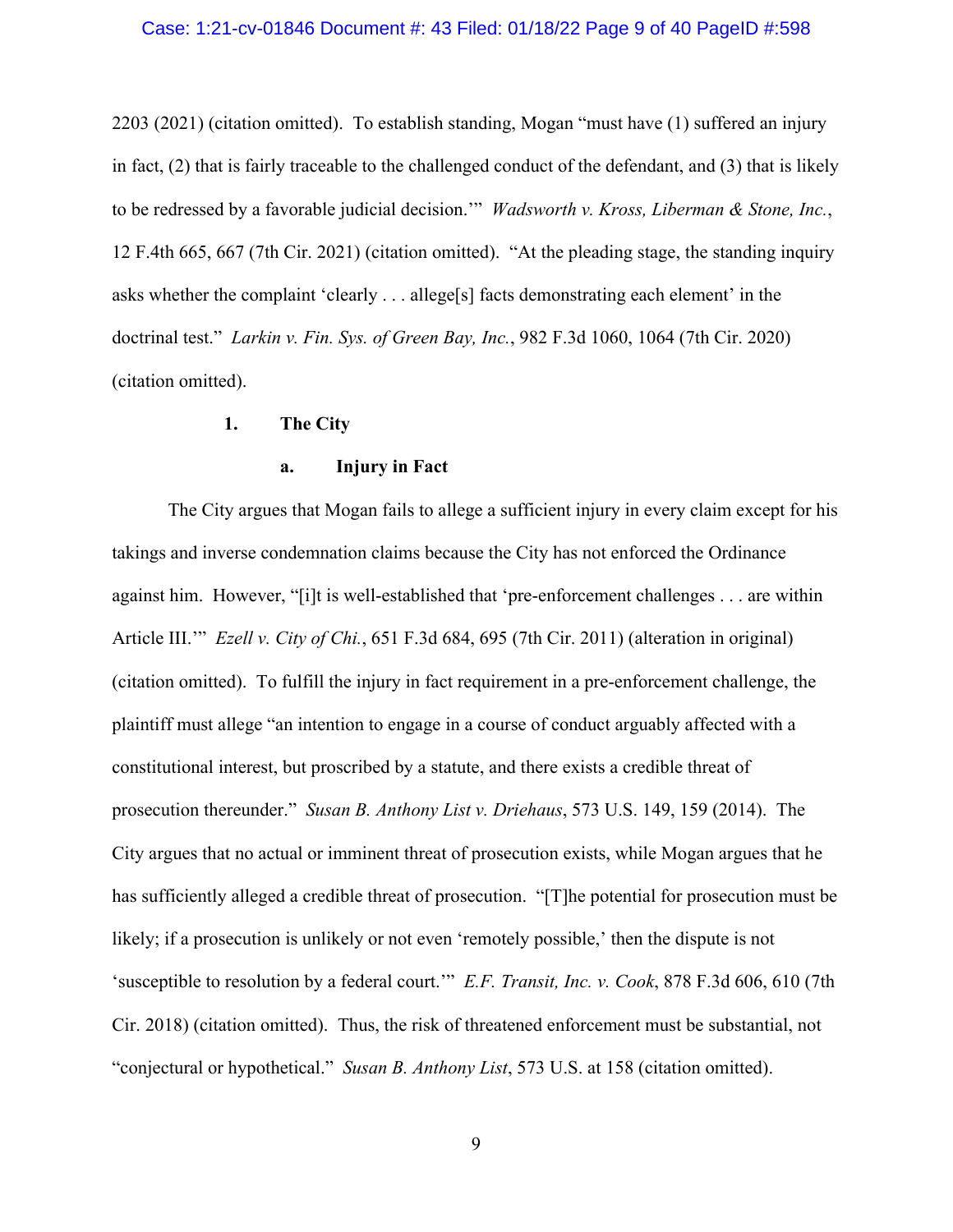#### Case: 1:21-cv-01846 Document #: 43 Filed: 01/18/22 Page 10 of 40 PageID #:599

Mogan alleges that the City "employs code-enforcement officers who are tasked with actively identifying and punishing property owners" who violate the Ordinance and that in six months alone, the City collected over \$100,000 in fines for violations of the Ordinance. Doc. 8 ¶ 219. The City has specifically prohibited Mogan from listing the Unit on home sharing websites by placing Roscoe on the prohibited buildings list. Therefore, it is likely that the City would enforce the Ordinance against Mogan if he listed the Unit for rent on a home sharing website, particularly given that it has enforced the Ordinance against other violators in the past. *See Dixon v. Raoul*, No. 18-cv-08369, 2020 WL 2836766, at \*3 (N.D. Ill. May 31, 2020) (finding plaintiff sufficiently alleged a credible threat of prosecution in part because "State's Attorneys Offices in Illinois do prosecute a large number of child pornography offenses every year"); *CBS Outdoor, Inc. v. Vill. of Plainfield*, 38 F. Supp. 3d 896, 904 (N.D. Ill. 2014) (finding plaintiff sufficiently alleged plausible threat of enforcement by alleging ordinance specifically prohibited it from undertaking the allegedly constitutionally-protected conduct). Therefore, Mogan has sufficiently alleged a substantial threat of prosecution sufficient to meet the injury in fact requirement.

The City also argues that Mogan's single assertion that he "has in the past or plans to in the future act as a Short Term Residential Rental Intermediary for compensation" is too abstract to clearly allege he has standing to bring an unconstitutional license for revenue claim related to the operational fees for short term residential intermediaries. In response, Mogan seeks leave to amend the claim because he "recently applied to the City seeking approval as an intermediary license[e] under the new requirements and has to still submit most of the required documents required with the application." Doc. 29 at 14. Therefore, the Court will dismiss Mogan's unconstitutional license for revenue claim without prejudice. However, the Court encourages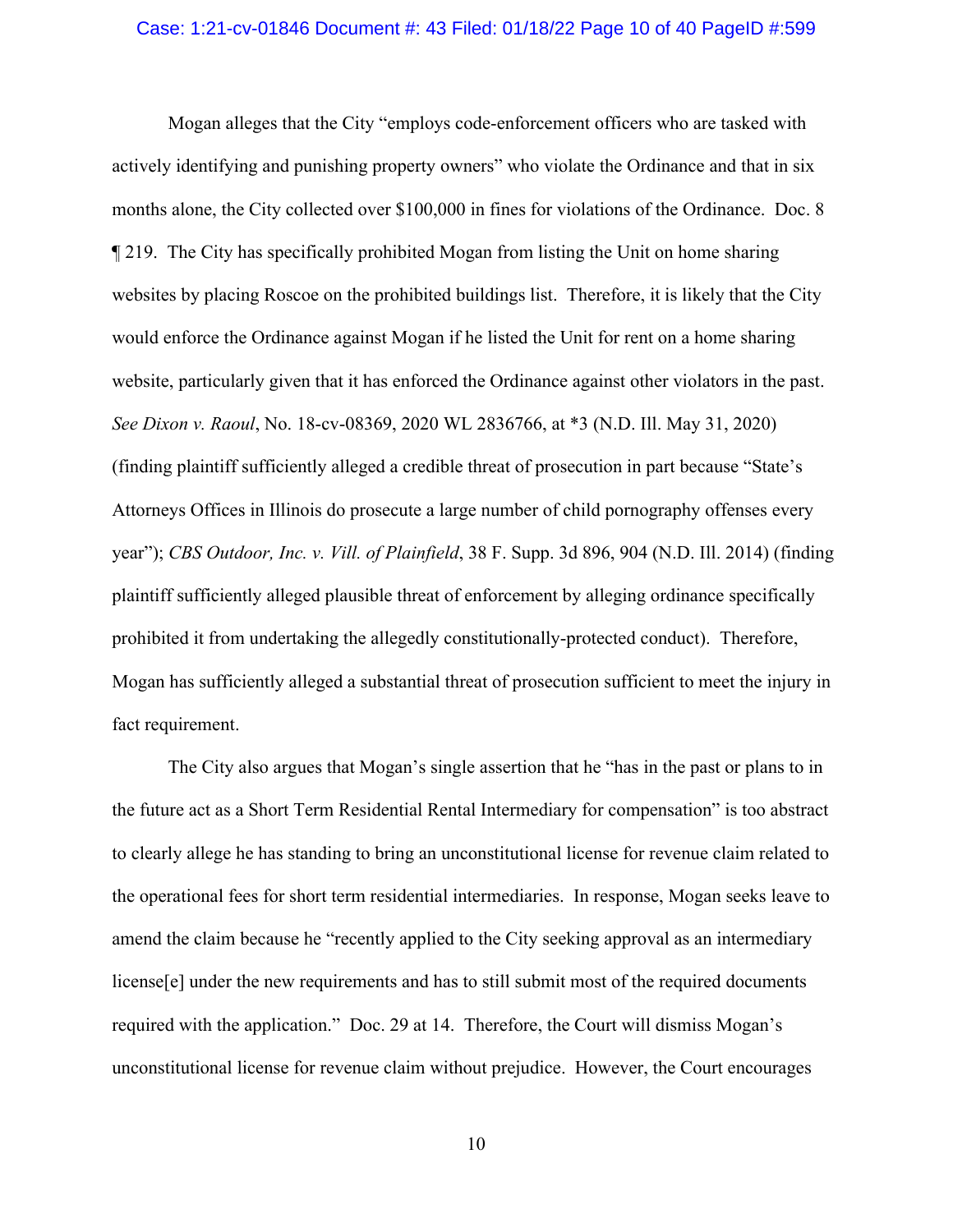#### Case: 1:21-cv-01846 Document #: 43 Filed: 01/18/22 Page 11 of 40 PageID #:600

Mogan to carefully consider each of the City's arguments for dismissal of the claim and the Court's opinion in its entirety, particularly regarding the ripeness of his Eighth Amendment claim, and to address any potential pleading deficiencies if he chooses to assert the unconstitutional license claim in a second amended complaint.

#### **b. Fairly Traceable to the City**

To sufficiently plead an injury that is fairly traceable to the alleged conduct of the City, Mogan "must allege facts showing a 'causal connection between the injury and the conduct complained of.'" *J.B. v. Woodard*, 997 F.3d 714, 720 (7th Cir. 2021) (citation omitted). The City argues that the Roscoe HOA's independent decision to add the building to the prohibited buildings list is "the underlying causal reason for" Mogan's inability to rent the Unit on home sharing websites, not any alleged action by the City. Doc. 28 at 10. Mogan responds by arguing that a sufficient causal connection exists because the FAC alleges that the City placed Roscoe on the prohibited buildings list. The Court agrees. The Ordinance creates the prohibited buildings list, provides the process by which a homeowners' association may add a building to the list, and dictates the consequences of being on the list. Moreover, Mogan alleges that but for the Ordinance, he would rent the Unit on home sharing websites. *See, e.g.*, Doc. 8 ¶ 73 ("But for the City of Chicago's prohibition on short-term rentals and extremely high fines, Plaintiff would conduct short-term rentals at unit #307."); *id.* ¶ 255 ("[Mogan] wishes to make Unit #307 available for single-night rentals again, and he would do so if the 2020 Amendments did not prohibit it.").

The City points to *Keep Chicago Livable v. City of Chicago*, 913 F.3d 618 (7th Cir. 2019), for support. However, unlike the plaintiffs in that case, Mogan has sufficiently pleaded that "the Ordinance (and not some other factor) is preventing or hampering" his home sharing abilities in Chicago. *Compare id.* at 623 (finding plaintiffs who affirmatively alleged they no longer used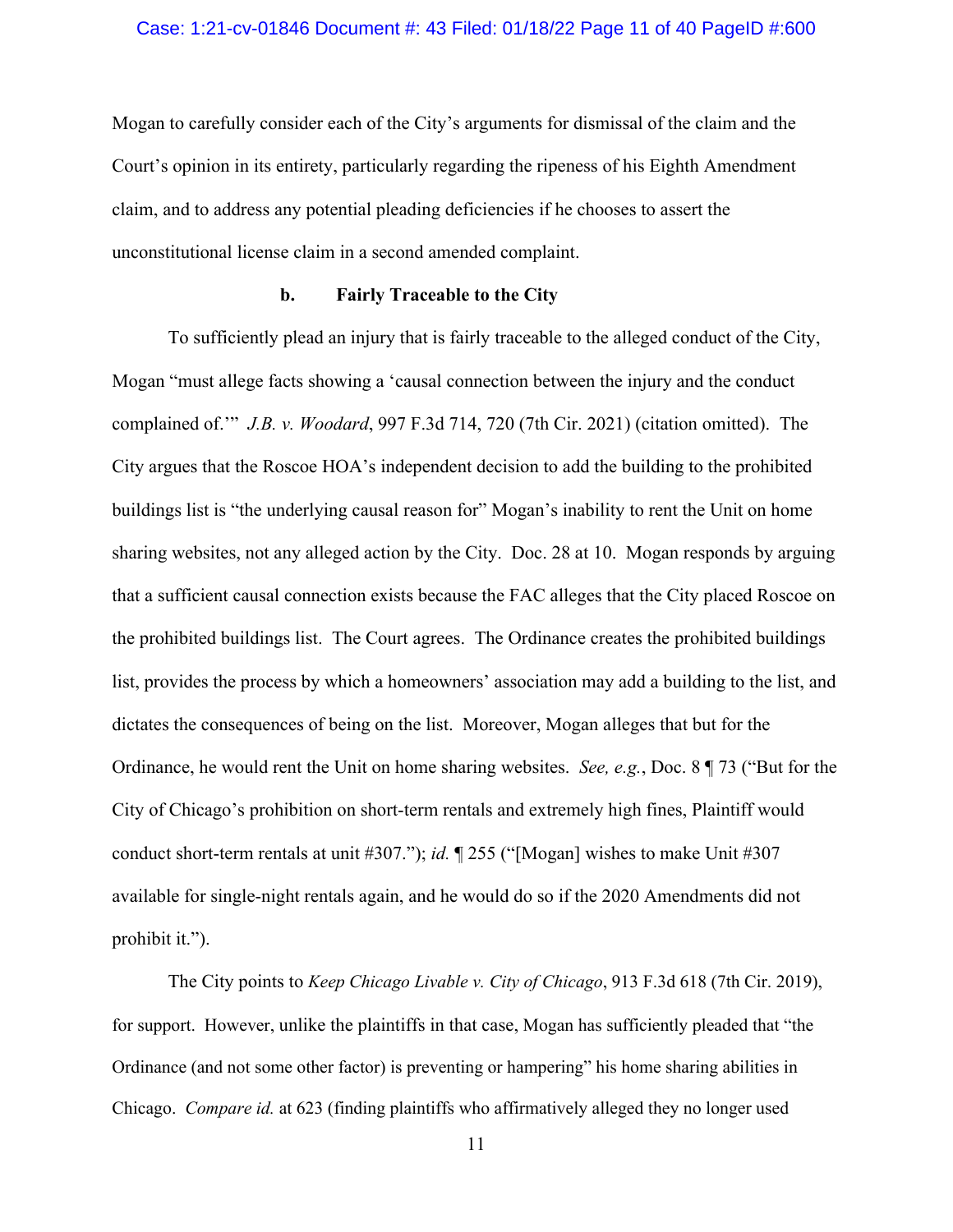#### Case: 1:21-cv-01846 Document #: 43 Filed: 01/18/22 Page 12 of 40 PageID #:601

Airbnb in Chicago lacked standing to challenge the Ordinance), *with* Doc. 8 ¶ 104 (alleging Mogan "has in the past or plans to in the future" list the Unit on home sharing websites); *id.* ¶ 255 ("[Mogan] wishes to make Unit #307 available for single-night rentals again, and he would do so if the 2020 Amendments did not prohibit it."). Accordingly, Mogan's alleged injuries are "fairly traceable" to the Ordinance and therefore to the City. *See Six Star Holdings, LLC v. City of Milwaukee*, 821 F.3d 795, 803 (7th Cir. 2016) (finding constitutional claims against ordinances were fairly traceable to the city where plaintiff alleged that "but for the ordinances, it would have engaged in protected speech").

#### **c. Redressable by a Favorable Decision against the City**

The City argues that a favorable decision by the Court against it would not redress Mogan's claims because even if the Court invalidated the Ordinance, the Declarations and the Roscoe HOA's decision to prohibit short term rentals in the building would still prohibit Mogan from renting his Unit on home sharing websites. Mogan responds by arguing that the Declarations allow him to rent the Unit on a short-term basis and it is instead the City's actions that prohibit him from doing so. "To determine whether an injury is redressable, a court will consider the relationship between 'the judicial relief requested' and the 'injury' suffered." *California v. Texas*, --- U.S. ----, 141 S. Ct. 2104, 2115 (2021) (citation omitted).

Mogan requests various declaratory, injunctive, and compensatory relief as a result of his inability to rent the Unit on home sharing websites, including declaratory judgments deeming the Ordinance unconstitutional and prohibiting its enforcement. According to the FAC, the Declarations prohibit leasing the Unit "for a period of less than thirty (30) days where hotel services normally furnished by a hotel (such as room service and maid service) are furnished." Doc. 8 ¶ 24. However, Mogan alleges that he does not intend to offer services normally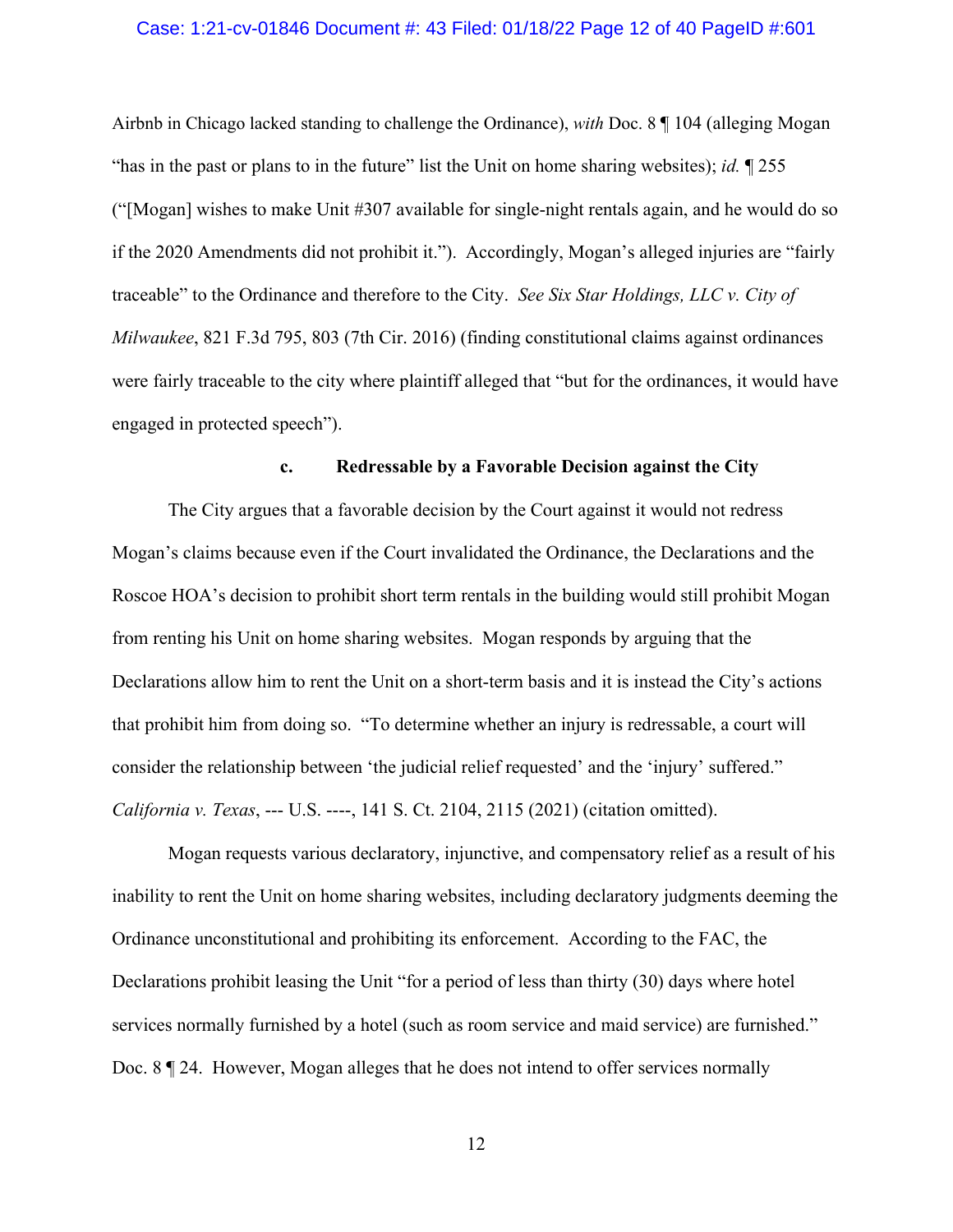#### Case: 1:21-cv-01846 Document #: 43 Filed: 01/18/22 Page 13 of 40 PageID #:602

furnished by a hotel in the Unit. Therefore, based on the allegations in the FAC, the Declarations do not prohibit Mogan from renting the Unit on home sharing websites. To the contrary, the FAC alleges that the Ordinance (through Roscoe's presence on the prohibited buildings list) prohibits him from doing so and thus, invalidating the Ordinance (which includes the prohibited buildings list) and prohibiting its enforcement would redress Mogan's alleged injuries. *See, e.g.*, *OpenPittsburgh.Org v. Voye*, No. 16-cv-01075, 2021 WL 4429638, at \*12 (W.D. Penn. Sept. 27, 2021) (finding complaint sufficiently alleged redressability because plaintiffs alleged that statutes infringed on their rights and the requested injunctive and declaratory relief prohibiting enforcement of the statutes would redress that injury). Because the Ordinance caused Mogan's injuries and the requested relief against the City would compensate those injuries, a favorable decision by the Court against the City would redress Mogan's claims.

#### **2. The Roscoe HOA**

The Roscoe HOA argues that Mogan fails to satisfy the case or controversy requirement in his request for a declaratory judgment against it because his alleged injury is conjectural or hypothetical. Mogan seeks a declaratory judgment that he is "entitled to" and that the Roscoe HOA has a "duty to allow" him to rent the Unit on home sharing websites. Doc. 8 ¶ 146. To establish injury in fact, Mogan must allege that he "suffered 'an invasion of a legally protected interest' that is 'concrete and particularized' and 'actual or imminent, not conjectural or hypothetical.'" *Prosser v. Becerra*, 2 F.4th 708, 713 (7th Cir. 2021) (citation omitted). Specifically, the Roscoe HOA argues that because Mogan does not sufficiently allege that it has denied him the ability to rent the Unit or that Roscoe's inclusion on the prohibited buildings list has precluded him from renting the Unit, his injuries are conjectural or hypothetical. In response, Mogan argues that the FAC alleges he has in the past or plans to in the future rent the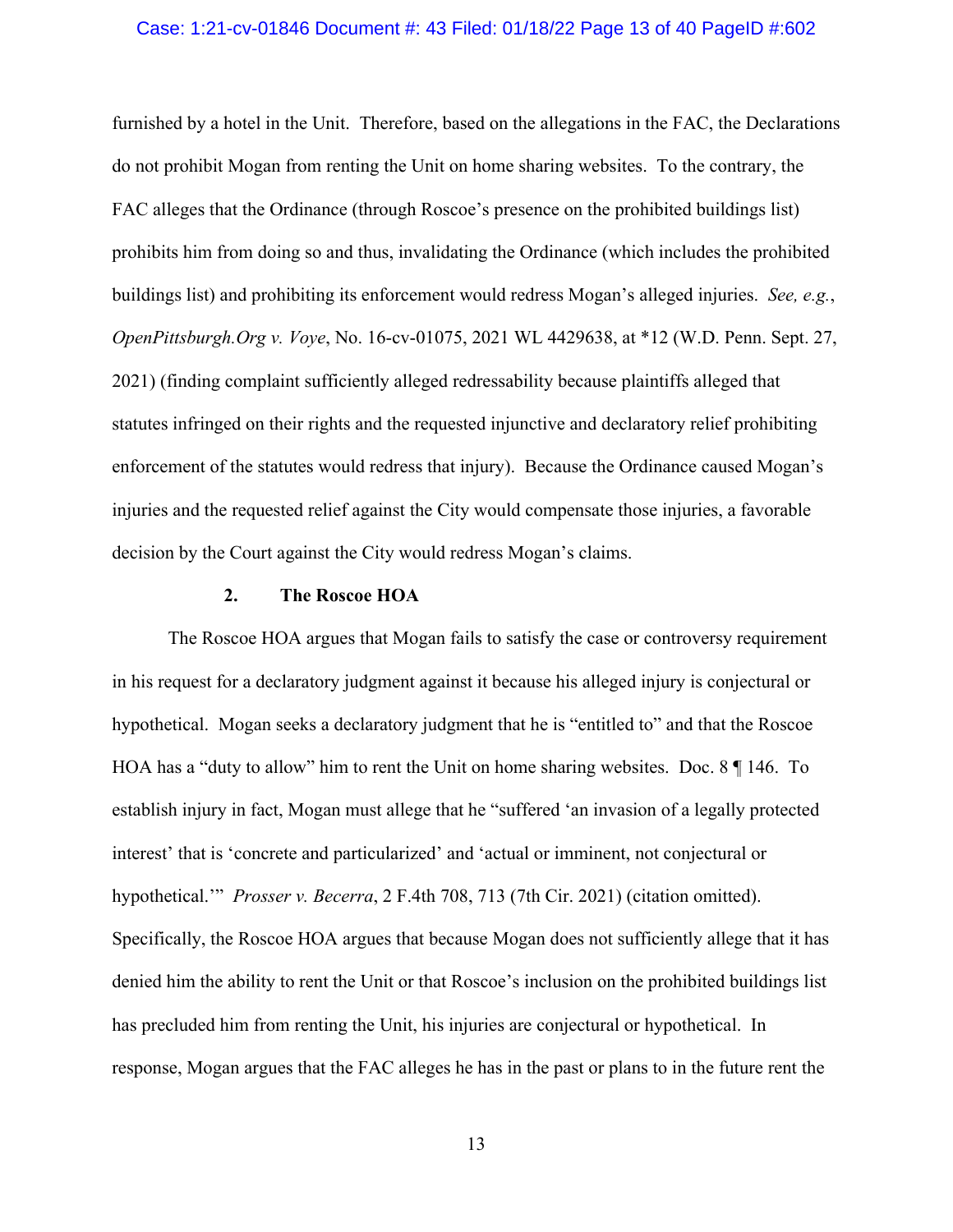### Case: 1:21-cv-01846 Document #: 43 Filed: 01/18/22 Page 14 of 40 PageID #:603

Unit on home sharing websites and because of Roscoe's presence on the prohibited buildings list, he is in immediate danger of sustaining a direct injury if he does so. Moreover, Mogan argues that Chianelli has threatened him in the past with fines from the City and adverse action from the Roscoe HOA board, so the harm is not hypothetical. The Court agrees.

Mogan alleges that he "has in the past or plans to in the future" rent the Unit on home sharing websites, Doc. 8 ¶¶ 104–06, that the Roscoe HOA sought inclusion of Roscoe on the prohibited buildings list, and that Chianelli has threatened him with adverse action from the Roscoe HOA board for listing the Unit on Airbnb. Therefore, suffering consequences from listing the Unit on home sharing websites is not merely conjectural or hypothetical. Mogan has sufficiently alleged a concrete, actual, and imminent injury. *See Cassell v. Snyders*, 458 F. Supp. 3d 981, 992 (N.D. Ill. 2020) (finding plaintiffs had sufficiently alleged an injury in fact where they alleged that the county public health department had threatened them with a closure order if they did not follow the governor's executive order). The Court thus denies the Roscoe HOA's motion to dismiss. [3](#page-13-0)

#### **B. Ripeness**

The City also argues that Mogan's Eighth Amendment excessive fines claim is unripe because Mogan fails to allege that the City has imposed a fine or that a fine is immediately impending and therefore, judicial review is not possible. In response, Mogan asserts that the claim is ripe because "the City has taken a positive step to punish Plaintiff by placing Unit #307

<span id="page-13-0"></span><sup>&</sup>lt;sup>3</sup> The Roscoe HOA also argues that the FAC does not comply with Federal Rule of Civil Procedure  $8(a)(2)$ 's requirement to "contain a short and plain statement of the claim," Fed. R. Civ. P.  $8(a)(2)$ , because "the FAC is replete with many allegations that relate, in no manner, to the declaratory judgment being sought by Plaintiff," Doc. 24-1 at 2. However, the FAC contains many allegations unrelated to the declaratory judgment Mogan seeks because it brings multiple related constitutional claims against the City. Therefore, the Court declines to dismiss the FAC under Rule 8(a)(2). *See Harper v. Cent. Wire, Inc.*, No. 19 C 50287, 2020 WL 11422783, at \*3 (N.D. Ill. Sept. 17, 2020) ("While the complaint is unduly long and contains numerous unnecessary allegations, it does state a claim and the case should proceed on the merits.").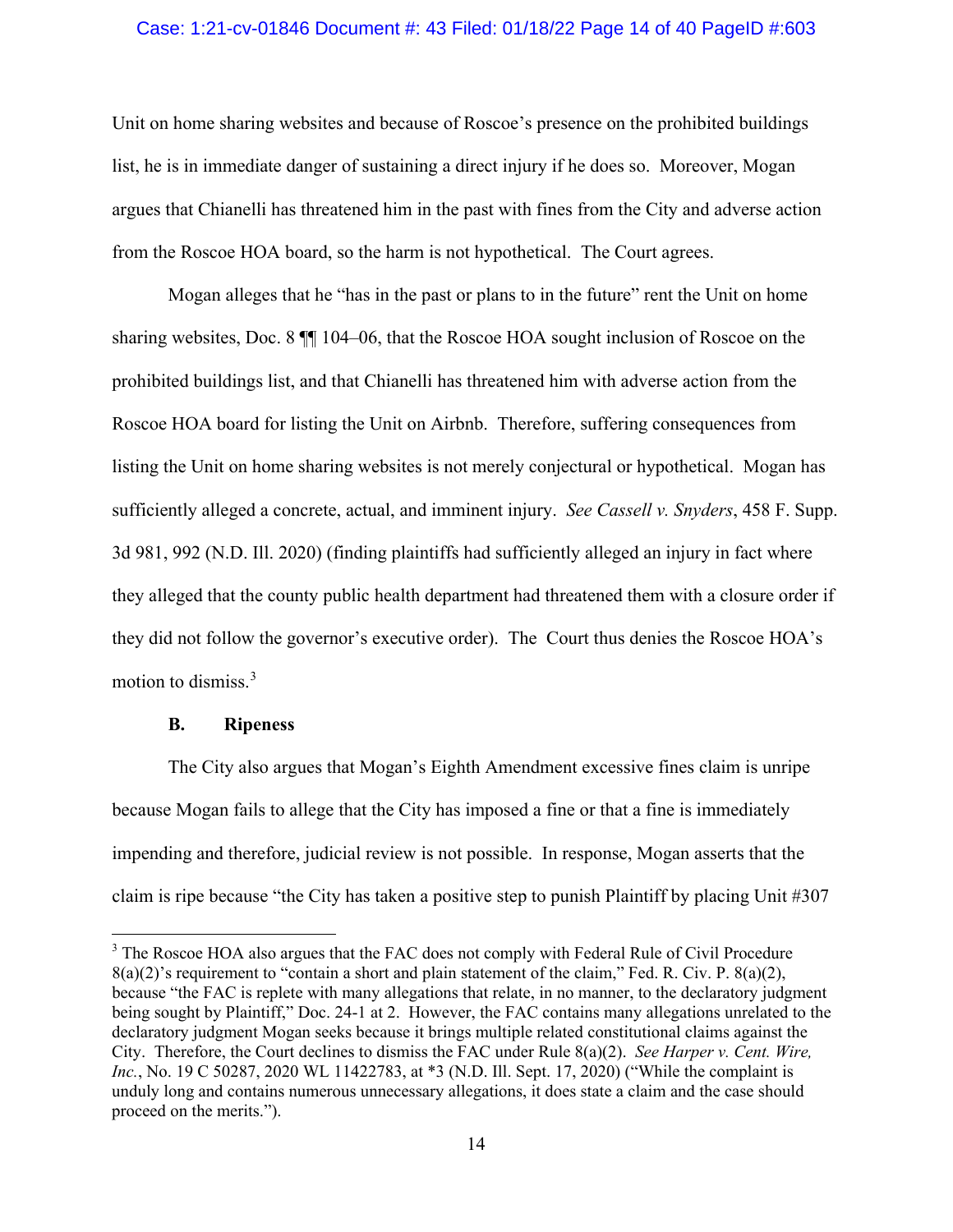#### Case: 1:21-cv-01846 Document #: 43 Filed: 01/18/22 Page 15 of 40 PageID #:604

on the prohibited buildings list." Doc. 29 at 38. For a claim to be ripe, it cannot be "premised on uncertain or contingent events." *Church of Our Lord & Savior Jesus Christ v. City of Markham*, 913 F.3d 670, 676 (7th Cir. 2019); *see Lehn v. Holmes*, 364 F.3d 862, 867 (7th Cir. 2004) ("Ripeness doctrine is based on the 'central perception . . . that courts should not render decisions absent a genuine need to resolve a real dispute.'" (alteration in original) (citation omitted)). In evaluating a claim for ripeness, courts consider "both the fitness of the issues for judicial decision and the hardship to the parties of withholding court consideration." *Sweeney v. Raoul*, 990 F.3d 555, 560 (7th Cir. 2021) (citation omitted). "Plain and simple, ripeness is 'peculiarly a question of timing.'" *Id.* (citation omitted).

"[U]nder the Eighth Amendment, a punitive fine 'must bear some relationship to the gravity of the offense it is designed to punish.' Thus, a fine 'violates the Excessive Fines clause if it is grossly disproportional to the gravity of a defendant's offense.'" *United States v. Davis*, 859 F.3d 429, 435 (7th Cir. 2017) (citations omitted). To determine whether the fines imposed by the Ordinance are excessive under the Eighth Amendment, the Court must consider: "(1) the essence of the crime and its relation to other criminal activity; (2) whether the defendant fit into the class of persons for whom the statute was principally designed; (3) the maximum sentence and fine that could have been imposed; and (4) the nature of the harm caused by the defendant's conduct." *United States v. Malewicka*, 664 F.3d 1099, 1104 (7th Cir. 2011).

Though a sufficient credible threat of enforcement exists to confer standing, the fine Mogan faces if the City enforces the Ordinance against him is uncertain. Those who violate the Ordinance are subject to varying fines per day that the violation continues. *See* MCC §§ 4-6- 300(h)(4), (11); 4-6-300(k)(1); 4-14-050(i); 4-14-060(g); 4-14-090(a). The Ordinance sets forth different fines for different violations, some of which include a discretionary range. The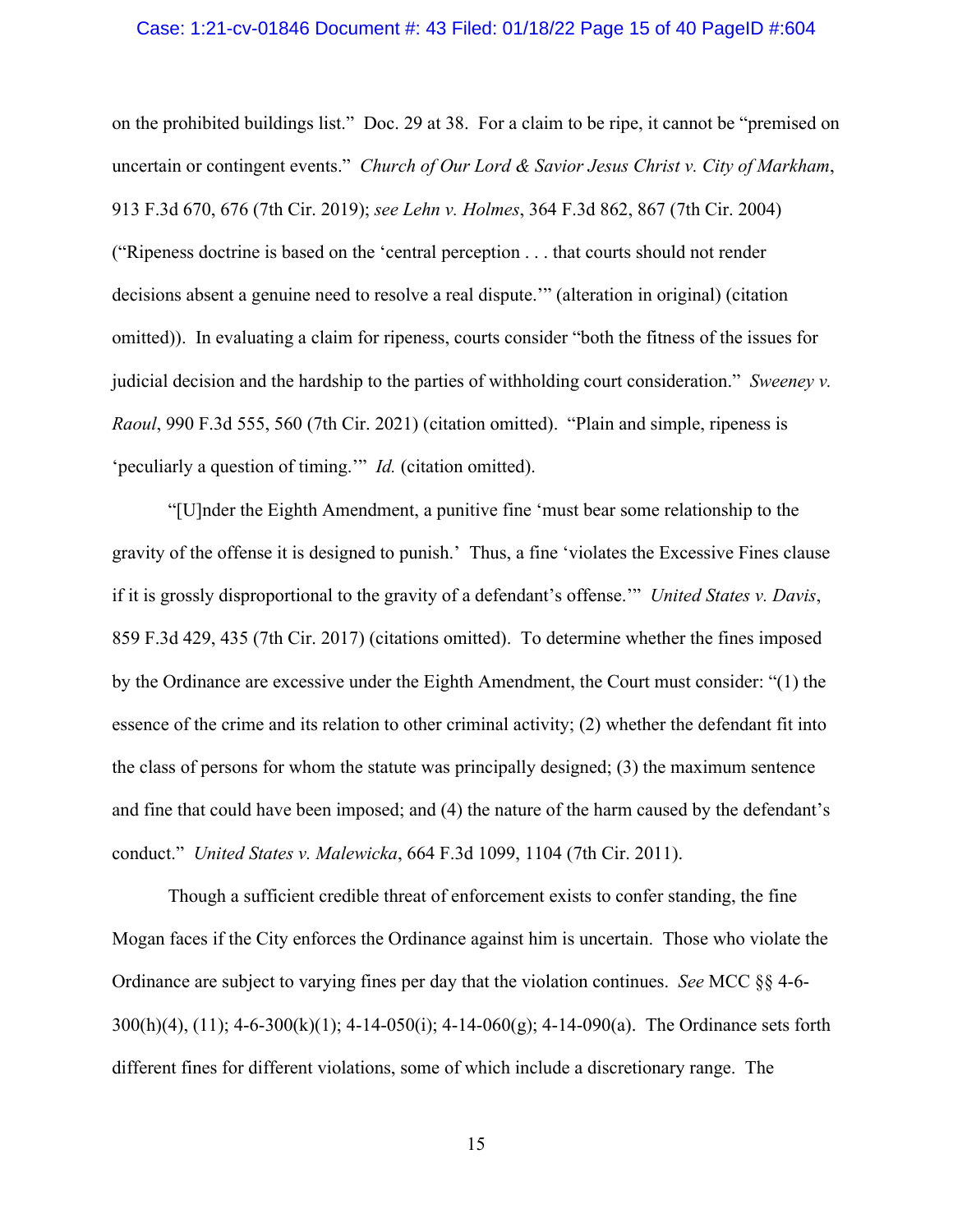#### Case: 1:21-cv-01846 Document #: 43 Filed: 01/18/22 Page 16 of 40 PageID #:605

Ordinance also allows an offender to contest the violation and gives the offender two weeks to cure the violation before the City begins imposing fines. Therefore, without a fine immediately impending against Mogan, any decision that the Court could make at this time regarding the constitutionality of fines the City could possibly impose on Mogan would be "premised on uncertain or contingent events." *Church of Our Lord*, 913 F.3d at 676. Accordingly, Mogan's excessive fines claim is not fit for judicial resolution at this time. *See United States v. Blackman*, 746 F.3d 137, 144 (4th Cir. 2014) ("Where no final forfeiture order or judgment has been entered, ruling on [an excessive-fines challenge] would be premature."); *United States v. Paul Revere Transp., LLC*, 608 F. Supp. 2d 175, 177 (D. Mass. 2009) ("Without the facts of a particular imposition or fine, the Court cannot decide whether a specific fine will be so excessive as to violate the Eighth Amendment.").

Mogan argues that he would face a substantial hardship if the Court found the claim unripe because that would force him to choose between foregoing lawful activity and risking substantial legal sanctions. However, given that the Ordinance allows an offender to contest and cure violations after receiving notice of them and before it imposes fines, the Court does not find that the risk of legal sanctions under the Ordinance constitutes a substantial hardship. *See Ohio Forestry Ass'n, Inc. v. Sierra Club*, 523 U.S. 726, 734 (1998) (finding that plaintiff "will have ample opportunity later to bring its legal challenge at a time when harm is more imminent and more certain" and therefore withholding consideration of the claim would not constitute significant hardship); *cf. Pittman v. Cole*, 267 F.3d 1269, 1280 (11th Cir. 2001) ("[I]f a party is to suffer an 'immediate and direct impact' from a challenged policy, a case is more likely to be considered ripe." (citation omitted)). Therefore, the Court dismisses Mogan's Eighth Amendment excessive fines claim without prejudice as unripe. *See Cheffer v. Reno*, 55 F.3d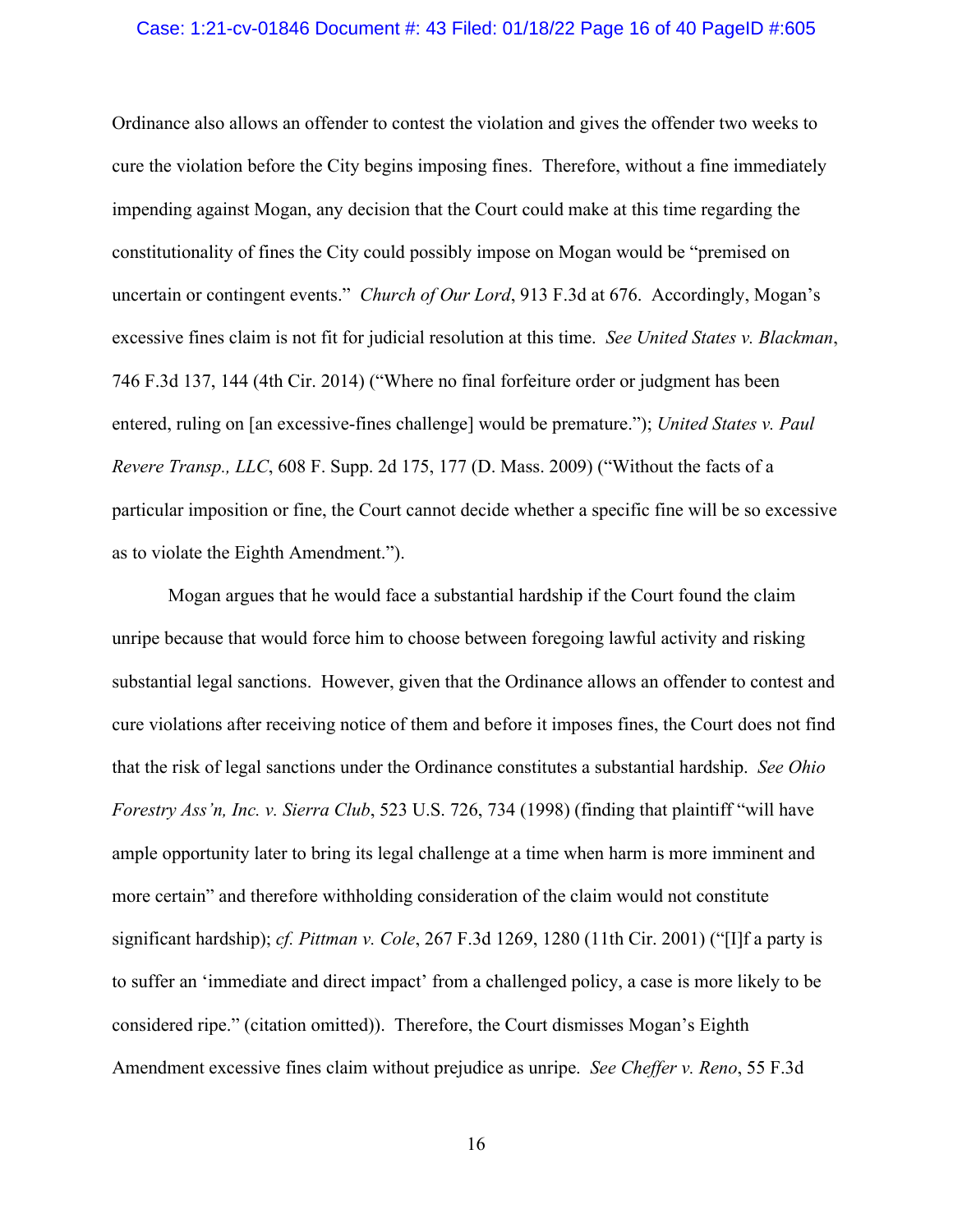1517, 1524 (11th Cir. 1995) (affirming dismissal of pre-enforcement Eighth Amendment excessive fines claim as unripe because the challenged law provided courts discretion to determine the amount of the fine and therefore the court could "only speculate as to whether the future applications urged by appellants will come to pass").

# **II. Statute of Limitations**

The City next argues that the Court should dismiss Mogan's takings, inverse condemnation, substantive due process, and free speech claims as untimely under the relevant statutes of limitations. In response, Mogan asserts that the City can only invoke the statute of limitations as an affirmative defense under Federal Rule of Civil Procedure 12(c), not through a Rule 12(b)(6) motion to dismiss. However, courts can dismiss time-barred claims under Rule 12(b)(6) where "the allegations of the complaint itself set forth everything necessary to satisfy the affirmative defense, such as when a complaint reveals that an action is untimely under the governing statute of limitations." *United States v. Lewis*, 411 F.3d 838, 842 (7th Cir. 2005); *see also Burns v. United States*, 762 F. App'x 338, 339 (7th Cir. 2019) ("Although the statute of limitations is ordinarily an affirmative defense . . . a district court may dismiss under Rule 12(b)(6) something that is indisputably time-barred." (alteration in original) (citation omitted)).

### **A. Takings and Substantive Due Process Claims**

### **1. Accrual of Claims**

The parties agree that Mogan's Fifth Amendment takings claim and Fourteenth Amendment substantive due process claim are both subject to a two-year statute of limitations.<sup>[4](#page-16-0)</sup>

<span id="page-16-0"></span><sup>4</sup> The FAC does not mention § 1983 and instead, generally alleges constitutional violations against the City. However, § 1983 precludes direct claims under the Constitution. *See Brown v. City of Chi.*, No. 19 C 2411, 2020 WL 489522, at \*3 (N.D. Ill. Jan. 30, 2020) ("Section 1983 . . . 'provides a cause of action against municipalities and municipal employees acting in their official capacities, and the availability of this statutory remedy precludes direct claims under the Constitution.'" (citation omitted)). Further,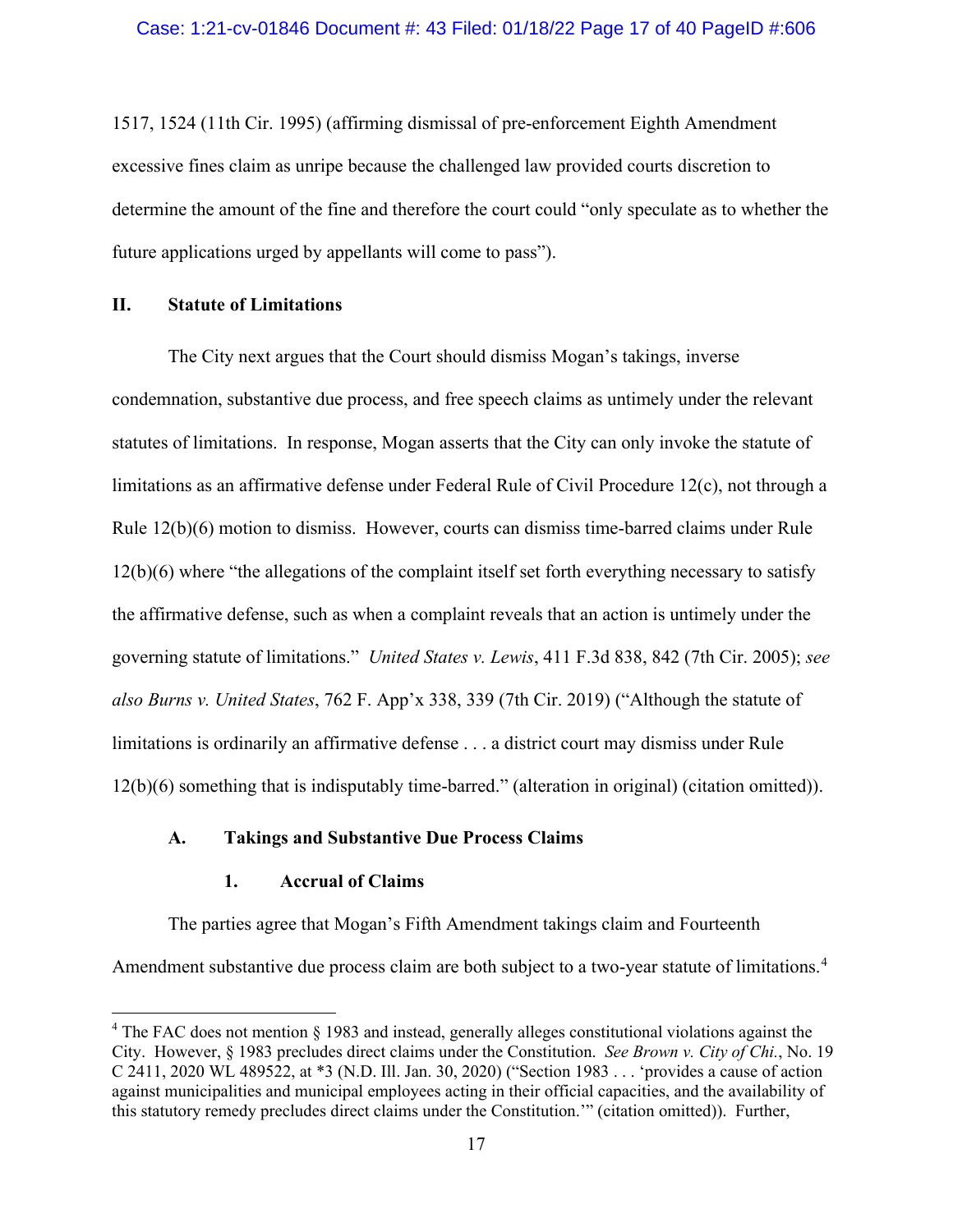#### Case: 1:21-cv-01846 Document #: 43 Filed: 01/18/22 Page 18 of 40 PageID #:607

*See Smith v. City of Chi.*, 3 F.4th 332, 335 (7th Cir. 2021) (explaining that § 1983 claims are governed by the forum state's statute of limitations for personal injury claims which in Illinois is two years). However, the parties disagree as to whether the FAC reveals that these claims accrued more than two years prior to when Mogan filed this suit on January 25, 2021. Federal law determines when a § 1983 claim begins to accrue, or in other words, when the limitations period begins. *Id.* In determining when a § 1983 claim accrued, the Court must first identify the injury, then it "must determine the date on which the plaintiff could have sued for that injury," which is "the date that the plaintiff knew or should have known that his constitutional rights had been violated." *Savory v. Lyons*, 469 F.3d 667, 672 (7th Cir. 2006) (citation omitted).

The injury Mogan alleges is his inability to rent the Unit on home sharing websites in violation of his constitutional rights. Specifically, Mogan's takings claim alleges that the City, through the Ordinance, effected an unlawful taking of his property by prohibiting him from renting the Unit on home sharing websites, and his substantive due process claim alleges that the City's decision to impinge on his property rights in the Unit by prohibiting him from renting it on home sharing websites was arbitrary and irrational. These injuries result from Roscoe's presence on the prohibited buildings list, which is, effectively, what prohibits Mogan from renting the Unit on home sharing websites. The City argues that Mogan's claims challenge the Ordinance itself, not the addition of Roscoe to the prohibited buildings list, and therefore his claims accrued when the City enacted the Ordinance (June 2016) or at the latest when the Ordinance went into effect (December 2016). The City points to cases in which federal courts

Mogan seems to acknowledge in his responsive pleading that he brings his Fifth Amendment takings claim and Fourteenth Amendment substantive due process claim under § 1983. *See* Doc. 29 at 15–16 (citing in support a  $\S$  1983 case alleging a Fifth Amendment taking and acknowledging that "[a] deprivation of constitutional rights is litigated pursuant to 42 U.S.C. § 1983" in connection with his substantive due process claim). Therefore, the Court will apply the statute of limitations for  $\S$  1983 claims to Mogan's Fifth Amendment takings claim and Fourteenth Amendment substantive due process claim.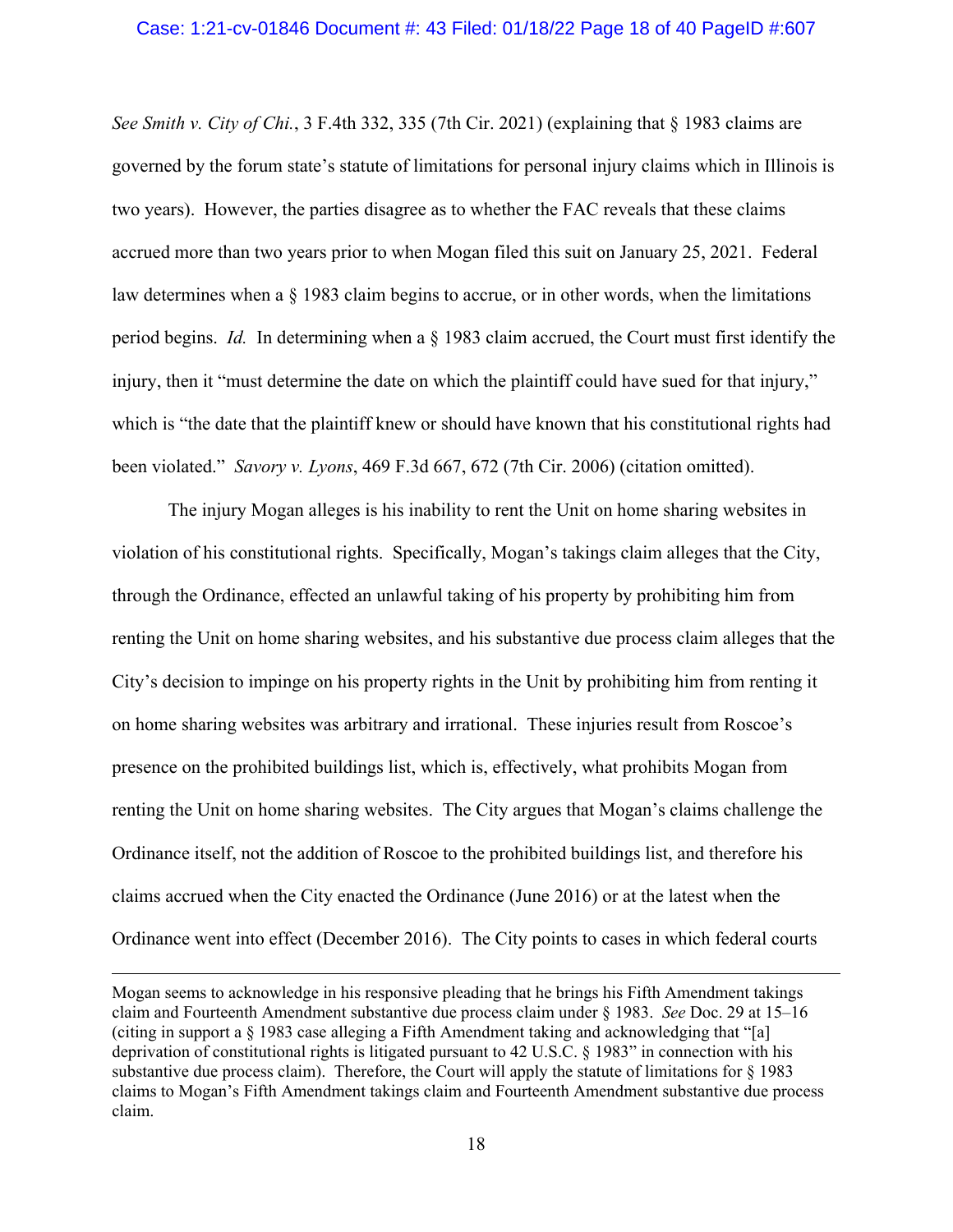#### Case: 1:21-cv-01846 Document #: 43 Filed: 01/18/22 Page 19 of 40 PageID #:608

have found that facial challenges to land-use ordinances accrue when the government enacts the ordinance or the ordinance goes into effect. *See, e.g.*, *Asociación de Suscripción Conjunta del Seguro de Responsabilidad Obligatorio v. Juarbe-Jiménez*, 659 F.3d 42, 50–51 (1st Cir. 2011) ("[I]t is clear that a facial takings challenge accrues at the time the offending statute or regulation is enacted or becomes effective."); *Action Apartment Ass'n, Inc. v. Santa Monica Rent Control Bd.*, 509 F.3d 1020, 1027 (9th Cir. 2007) (holding that facial substantive due process claim against rent-control ordinance accrued on the date the challenged ordinance was enacted).

However, Mogan does not allege a facial takings or substantive due process claim. *See Keystone Bituminous Coal Ass'n v. DeBenedictis*, 480 U.S. 470, 494 (1987) (defining facial takings claim as "a claim that the mere enactment of a statute constitutes a taking"); *Wash. State Grange v. Wash. State Republican Party*, 552 U.S. 442, 449 (2008) (defining facial challenges as those that allege "that the law is unconstitutional in all of its applications"). Instead, he alleges that as-applied to him, the Ordinance constitutes a taking and violates his substantive due process rights. *See Keystone*, 480 U.S. at 494 (defining an as-applied takings claim as one that claims "the particular impact of government action on a specific piece of property requires the payment of just compensation"); *Surita v. Hyde*, 665 F.3d 860, 875 (7th Cir. 2011) ("An as-applied challenge is one that charges an act is unconstitutional as applied to a plaintiff's specific activities even though it may be capable of valid application to others."). Although Mogan's takings and substantive due process claims are not precise, the Court interprets these claims as challenging the Ordinance's specific impact on the Unit, not the Ordinance itself. *See, e.g.*, Doc. 8 ¶ 155 ("The Shared Housing Ordinance takes from Plaintiff the ability to license or lease Unit #307 on AIRBNB, HomeAway and other home sharing websites."); *id.* ¶ 169 ("The decision by the City of Chicago to impinge on Plaintiff's use and enjoyment of his property rights in unit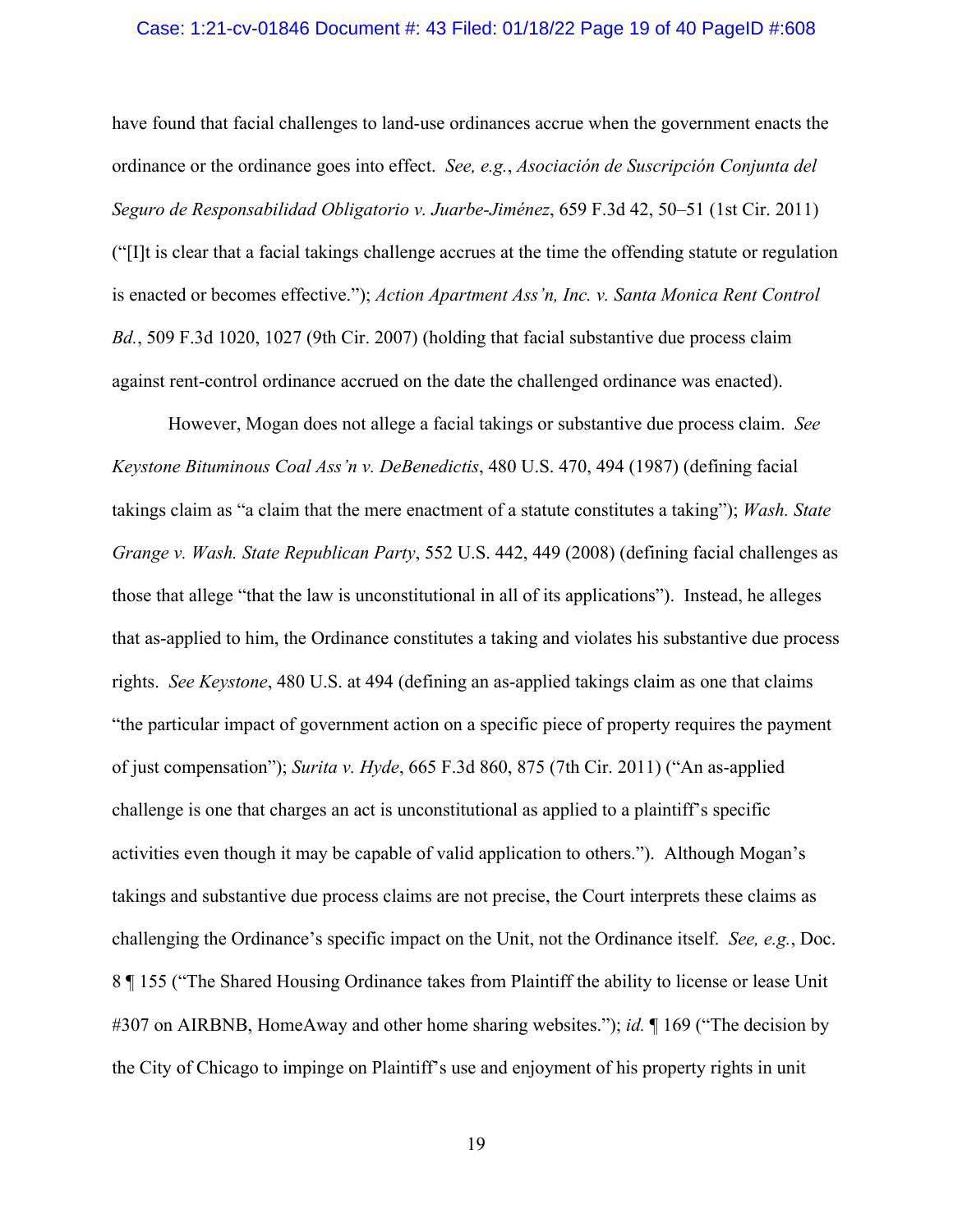#### Case: 1:21-cv-01846 Document #: 43 Filed: 01/18/22 Page 20 of 40 PageID #:609

#307 was arbitrary and irrationally reached."). Another key indicator is that, in these claims, Mogan seeks compensatory damages, not a declaratory judgment that the Ordinance is unconstitutional. *See Asociación*, 659 F.3d at 48 (noting "[t]he relief sought is also relevant to whether the claim is a facial claim" and finding that a claim seeking declaration that an entire law is unconstitutional was a facial takings claim). Moreover, in his responsive briefing, Mogan asserts that he "does not allege his property was taken instantly when the Ordinance was enacted." Doc. 29 at 16.

Though the claims do not specifically mention the prohibited buildings list, considering the FAC in its entirety, it is clear that Mogan's alleged takings and substantive due process claims result from Roscoe's presence on the list, not the enactment of the Ordinance. The City itself admits that "the only provisions of the Ordinance [Mogan] mentions as preventing him from being able to list his unit on Airbnb are those provisions related to the Prohibited Buildings List." Doc. 28 at 15 n.4. Moreover, when enacted in June 2016, the Ordinance did not prohibit Mogan from listing the Unit on home sharing websites. It was not until August 2016 when the City added Roscoe to the prohibited buildings list that the Ordinance prohibited him from doing so. Therefore, Mogan could have sued for his alleged Fifth and Fourteenth Amendment violations in August 2016. *Cf. Paramount Media Grp., Inc. v. Vill. of Bellwood*, 929 F.3d 914, 920 (7th Cir. 2019) (holding that substantive due process claim regarding plaintiff's inability to build billboard on its property accrued when village enacted the ordinance that effectively prohibited plaintiff from building billboard); *CBS Outdoor, Inc. v. Vill. of Plainfield*, 959 F. Supp. 2d 1054, 1062 (N.D. Ill. 2013) (holding that facial challenge to ordinance that required plaintiff to remove a specific billboard accrued when the village enacted the ordinance).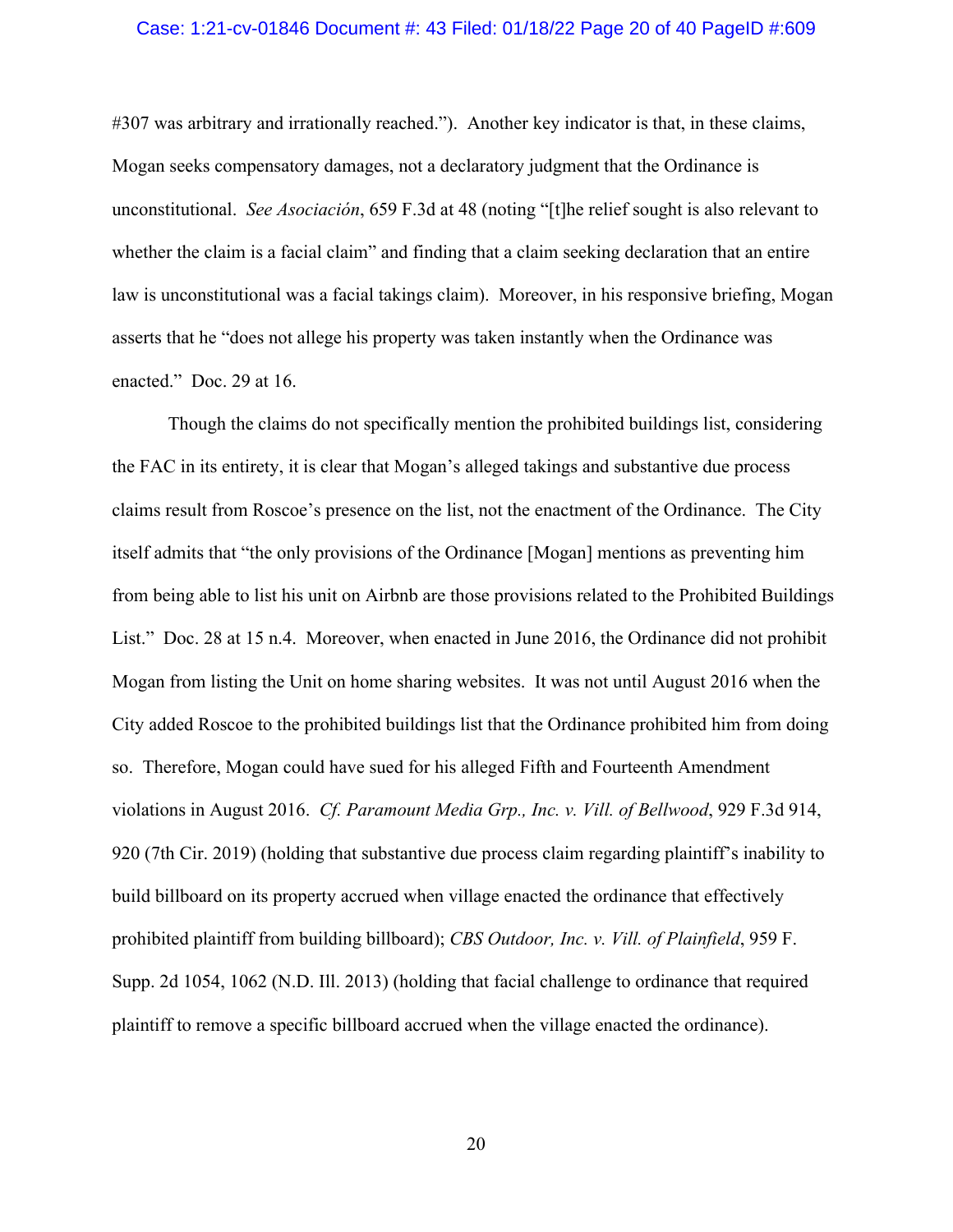### **2. Discovery Rule**

However, Mogan argues that because the FAC does not allege when he became aware of the Unit's placement on the prohibited buildings list, the discovery rule prevents the Court from dismissing these claims as time-barred at this stage. The discovery rule is an equitable doctrine that delays the accrual of claims "until such time as [the plaintiff] reasonably could have discovered the defendant's wrongdoing." *United States v. Spectrum Brands, Inc.*, 924 F.3d 337, 350 (7th Cir. 2019). "This is a fact-intensive inquiry, in which both the surrounding circumstances and the claims plaintiff herself is trying to raise are critical." *Hileman v. Maze*, 367 F.3d 694, 697 (7th Cir. 2004). The FAC does not allege the date Mogan learned that Roscoe was on the prohibited buildings list; instead, it merely alleges that after the Ordinance took effect in December 2016, Chianelli and the Roscoe HOA board of directors notified Mogan that Roscoe was on the prohibited buildings list. Doc. 8 ¶ 97.

The City first argues that the relevant accrual date for Mogan's takings and substantive due process claims is when the City enacted the Ordinance, regardless of when Mogan discovered its enactment. *Cf. Action Apartment*, 509 F.3d at 1027 (finding that plaintiff bringing a facial substantive due process claim against rent control ordinance "should have known of its injury on the date of the ordinance's enactment"). However, as previously discussed, the correct accrual date for these claims is when the City added Roscoe to the prohibited buildings list. The City next argues that because the prohibited buildings list is publicly available online, Mogan reasonably could have discovered that Roscoe was on the list when the City added the building to the list in 2016 and therefore, the discovery rule should not delay accrual of his claims.

Although this may be true, "[a]s long as there is a conceivable set of facts, consistent with the complaint, that would defeat a statute-of-limitations defense, questions of timeliness are left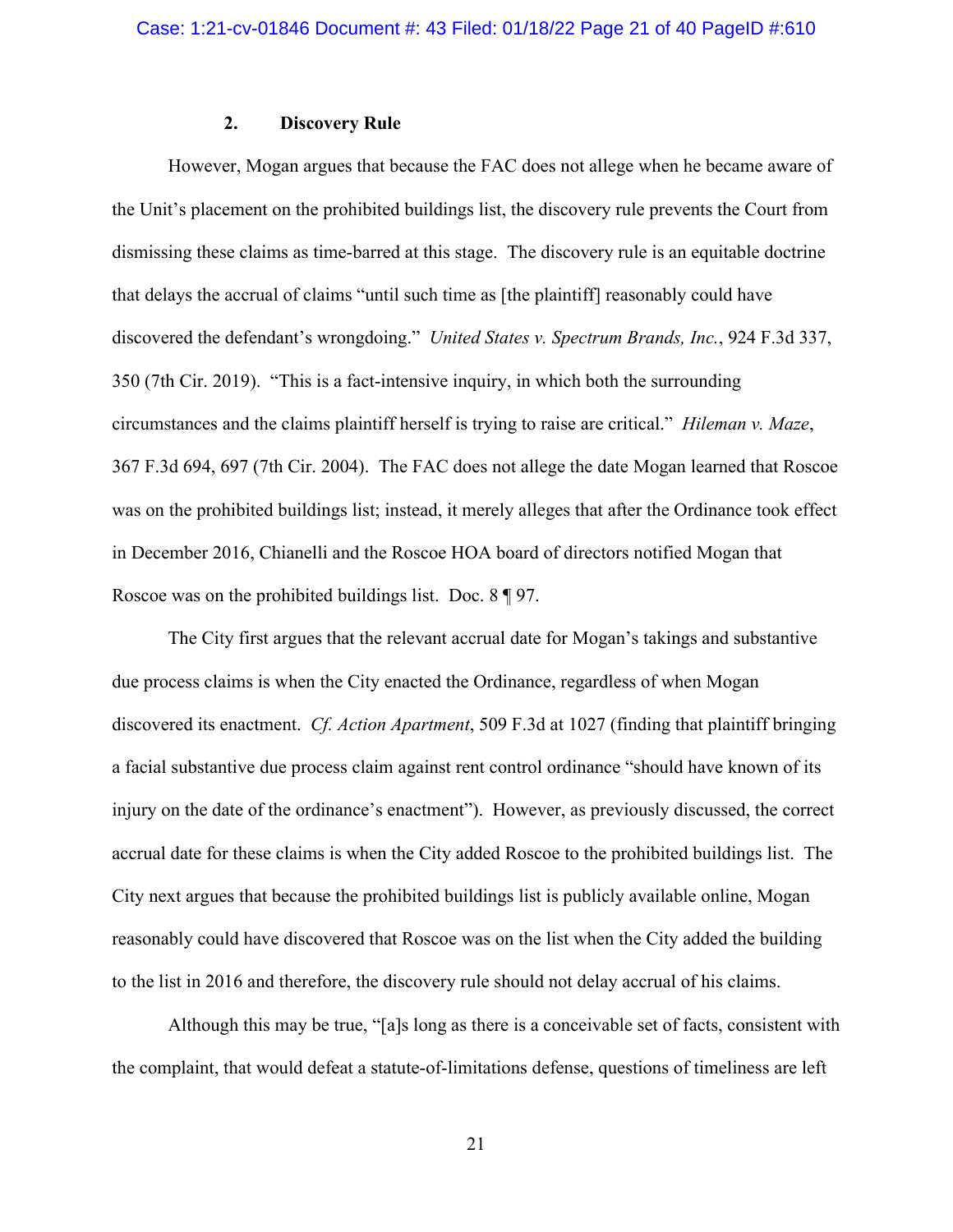#### Case: 1:21-cv-01846 Document #: 43 Filed: 01/18/22 Page 22 of 40 PageID #:611

for summary judgment (or ultimately trial), at which point the district court may determine compliance with the statute of limitations based on a more complete factual record." *Sidney Hillman Health Ctr. of Rochester v. Abbott Lab'ys, Inc.*, 782 F.3d 922, 928 (7th Cir. 2015).

Details regarding the applicability of the discovery rule are missing from the FAC. The Court is unaware when, how, or why Mogan became aware that Roscoe is on the prohibited buildings list, which would be helpful in assessing when he reasonably could have discovered that fact.

Therefore, the Court cannot find that the FAC reveals all the facts necessary to conclude that the statute of limitations bars Mogan's takings and substantive due process claims, making dismissal of the claims as untimely premature at this stage in the litigation. *See, e.g.*, *CBS Outdoor*, 959 F. Supp. 2d at 1063 (finding dismissal of § 1983 claims as time-barred premature where complaint did not allege when plaintiff became aware of the ordinance and instead only alleged that the ordinance was enacted without notice to plaintiff); *Enenstein v. Eagle Ins. Agency, Inc.*, No. 06 C 627, 2006 WL 1594019, at \*3 (N.D. Ill. June 7, 2006) (denying motion to dismiss because plaintiff did "not allege specific facts that affirmatively showed when he had notice of Defendants' alleged violations").

#### **B. Inverse Condemnation Claim**

The City argues that Illinois' one-year statute of limitations for claims against public entities bars Mogan's inverse condemnation claim brought under Illinois law. *See* 745 Ill. Comp. Stat. 10/8-101(a) ("No civil action . . . may be commenced in any court against a local entity or any of its employees for any injury unless it is commenced within one year from the date that the injury was received or the cause of action accrued."). Mogan asserts that his inverse condemnation claim is subject to the five-year statute of limitations applicable to actions seeking "to recover the possession of personal property or damages for the detention or conversion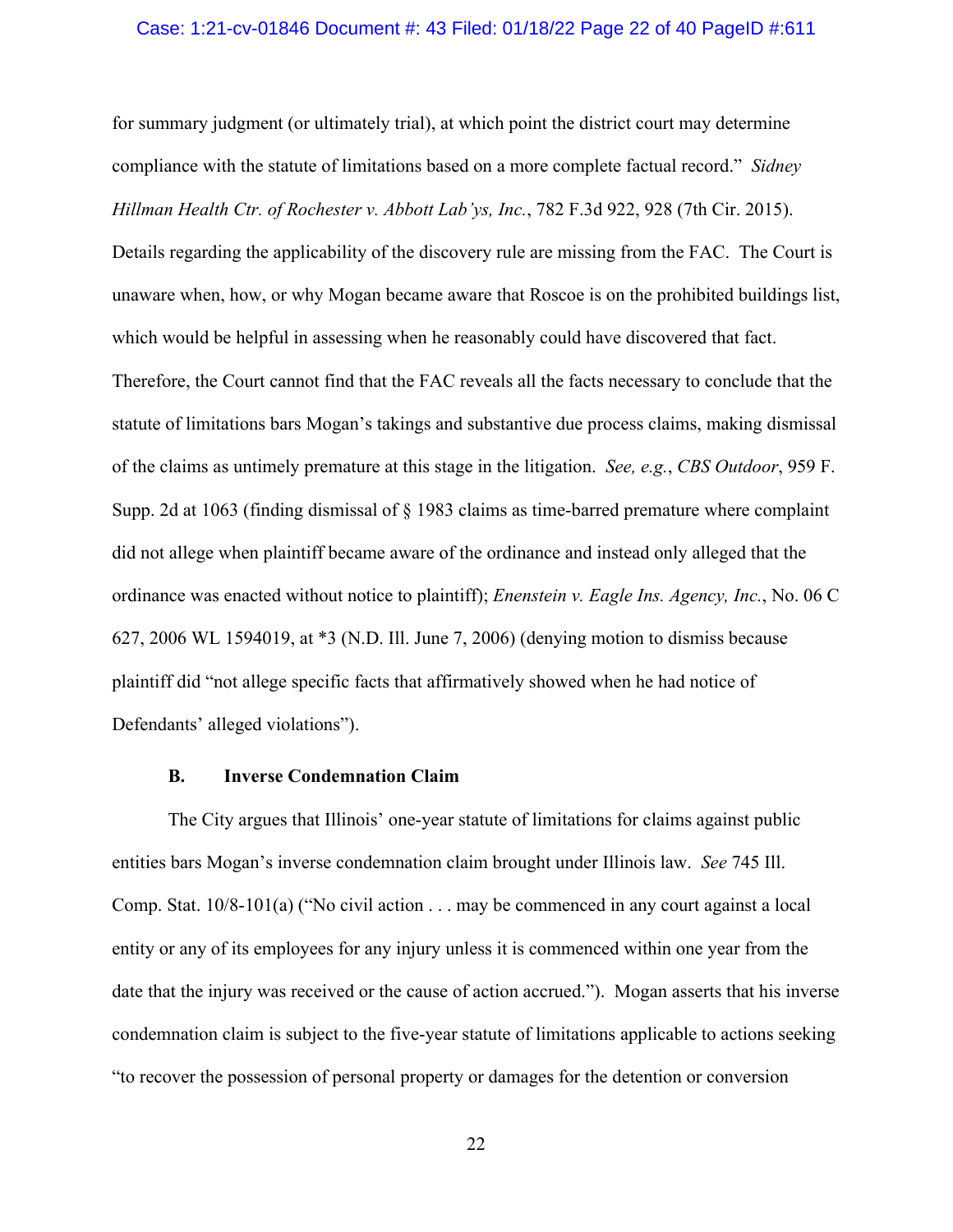#### Case: 1:21-cv-01846 Document #: 43 Filed: 01/18/22 Page 23 of 40 PageID #:612

thereof." 735 Ill. Comp. Stat. 5/13-205. However, the one-year statute of limitations within 745 Ill. Comp. Stat. 10/8-101 applies to inverse condemnation claims against a local entity like the City. *See Madison v. City of Chi.*, 2017 IL App (1st) 160195, ¶ 29 (affirming dismissal of inverse condemnation claim against the City as time-barred under one-year statute of limitations within 745 Ill. Comp. Stat. 10/8-101); *see also Williams v. Lampe*, 399 F.3d 867, 870 (7th Cir. 2005) ("While the two-year period still applies to § 1983 claims against [Illinois local governmental entity] defendants, the one-year period applies to state-law claims that are joined with a  $\S$  1983 claim." (citations omitted)).

Next, the parties make the same arguments regarding whether the discovery rule prohibits the Court from dismissing the inverse condemnation claim as time-barred at this stage. Under Illinois law, the discovery rule also delays the accrual of claims until "the party seeking relief knows or reasonably should know of an injury and that it was wrongfully caused." *Ericson v. Conagra Foods, Inc.*, No. 20-cv-07065, 2021 WL 4133524, at \*3 (N.D. Ill. Sept. 10, 2021) (citing *Feltmeier v. Feltmeier*, 207 Ill. 2d 263, 285 (2003)); *see also Super Mix of Wis., Inc. v. Nat. Gas Pipeline Co. of Am., LLC*, 2020 IL App (2d) 190034, ¶ 46 ("[A]ny inverse condemnation claim accrued when the owner of the property knew or reasonably should have known of the injury and that the injury was wrongfully caused."). Mogan's inverse condemnation claim mirrors his Fifth Amendment takings claim. As explained above, because it is unclear from the FAC when Mogan reasonably should have known that the City added Roscoe to the prohibited buildings list, it is too early to make this determination. Therefore, the Court will not dismiss Mogan's inverse condemnation claim as untimely.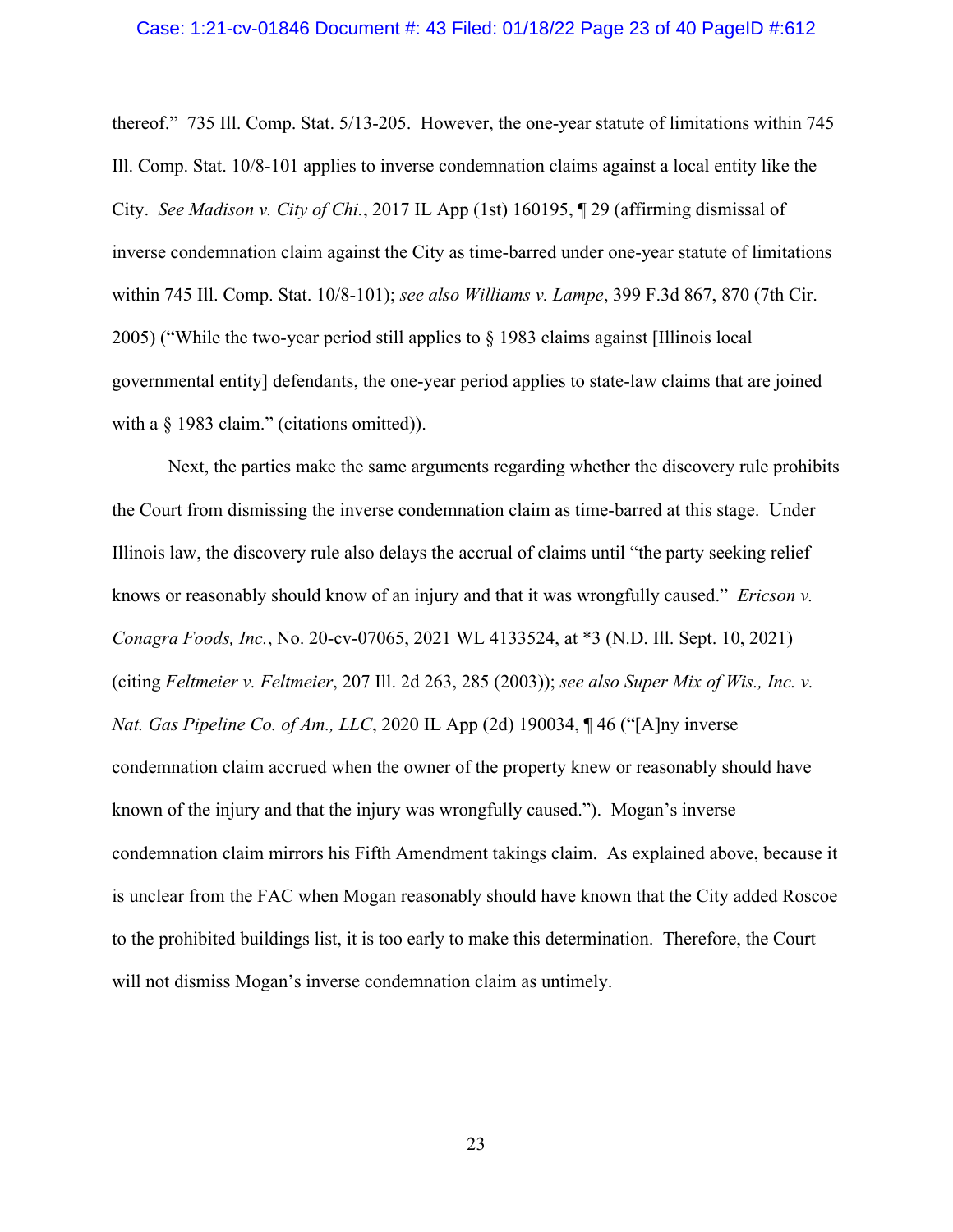# **C. Free Speech Claims**

Finally, the City argues that Mogan's free speech claims are also untimely under the applicable two-year statute of limitations for § 1983 claims. In response, Mogan argues that his free speech claims are facial challenges<sup>[5](#page-23-0)</sup> to the Ordinance and therefore, they are not subject to a statute of limitations defense. No federal circuit "has resolved the issue of whether the statute of limitations for a § 1983 claim can bar a facial challenge to legislation brought under the First Amendment." *Dean v. Town of Hempstead*, 527 F. Supp. 3d 347, 441 (E.D.N.Y. 2021) (collecting cases). However, the courts that have considered the issue have found that "the statute of limitations for section 1983 claims does not apply to facial First Amendment challenges" so long as the ordinance remains in effect. *Id.* at 442; *see, e.g.*, *Lavey v. City of Two Rivers*, 994 F. Supp. 1019, 1023 (E.D. Wis. 1998) ("[I]t is doubtful that an ordinance facially offensive to the First Amendment can be insulated from challenge by a statutory limitations period." (citation omitted)). The City does not provide a persuasive reason for the Court to find otherwise. Therefore, the Court will not dismiss Mogan's facial challenges to the Ordinance on free speech grounds as untimely. *See Peterson v. Vill. of Downers Grove*, 103 F. Supp. 3d 918, 924 (N.D. Ill. 2015) (finding that statute of limitations did not bar facial challenge to ordinance on First Amendment grounds because the claim alleged an ongoing harm).

### **III. Takings (Count II) and Inverse Condemnation (Count III) Claims**

Next, the City argues that the Court should dismiss Mogan's takings and inverse condemnation claims because he fails to sufficiently allege them. The Fifth Amendment's takings clause (applicable against the states through the Fourteenth Amendment) provides that

<span id="page-23-0"></span> $<sup>5</sup>$  Although it is somewhat unclear whether Mogan's free speech claims also allege as-applied challenges,</sup> because Mogan classifies them as facial challenges, the Court will treat them as such. *See Six Star Holdings*, 821 F.3d at 803 ("[A] court may construe a challenge as applied or facially, as appropriate.").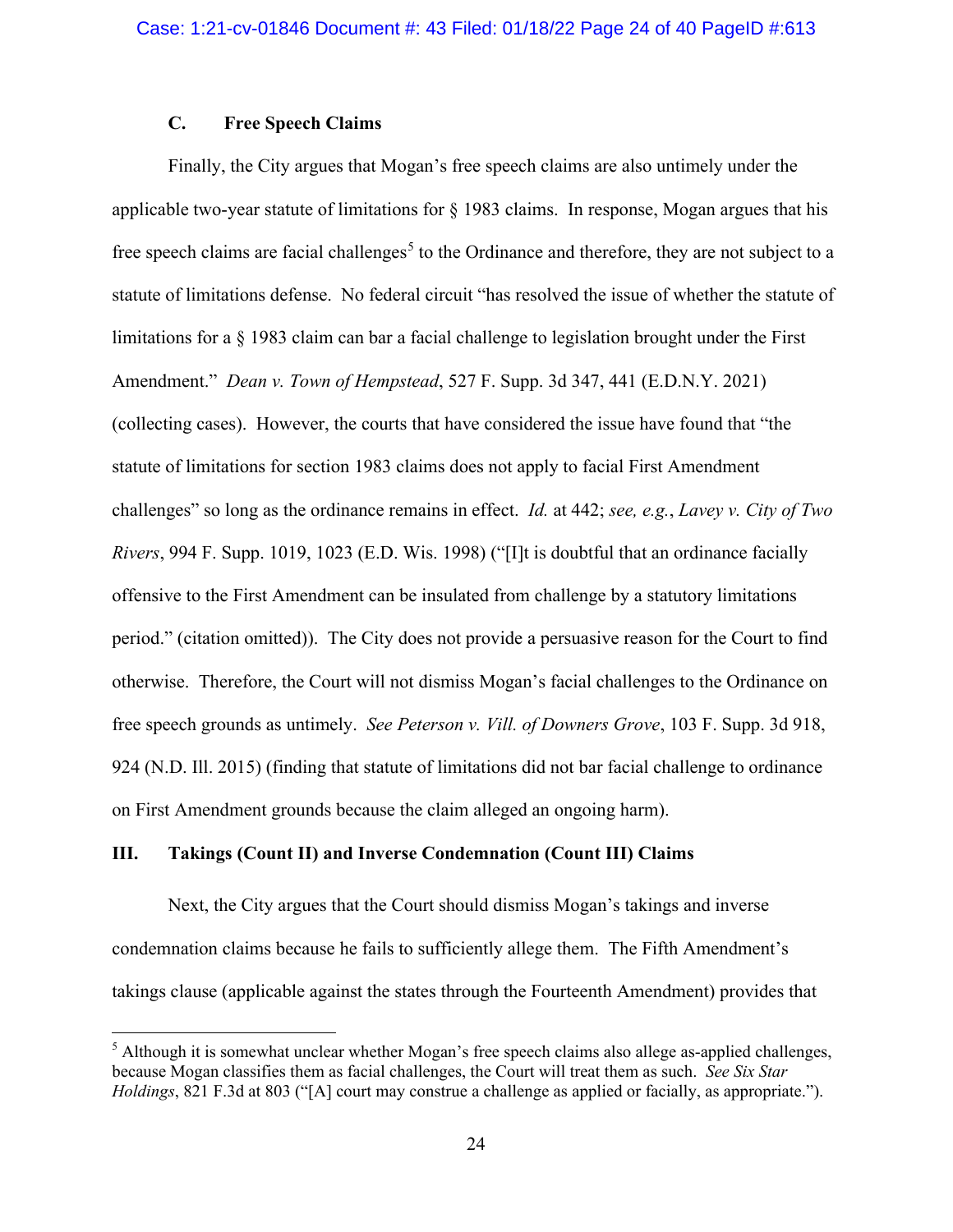#### Case: 1:21-cv-01846 Document #: 43 Filed: 01/18/22 Page 25 of 40 PageID #:614

private property shall not "be taken for public use, without just compensation." U.S. Const. amend. V. Similarly, the Illinois constitution provides that "[p]rivate property shall not be taken *or damaged* for public use without just compensation as provided by law." Ill. Const. 1970, art. I, § 15 (emphasis added). "Pursuant to this provision [of the Illinois constitution], when a governmental defendant takes *or damages* private property for public use without a condemnation proceeding, the property owner may sue the defendant, in what is known as an inverse condemnation suit, to recover just compensation for the property that has been taken or damaged." *Berry v. City of Chi.*, 2020 IL 124999, ¶ 40 (emphasis added). Since Mogan alleges a taking of his property, not damage to it, the claims follow the same analysis and thus, the Court will consider the claims together as the parties did. *See Hampton v. Metro. Water Reclamation Dist. of Greater Chi.*, 2016 IL 119861, **[1]** 13, 16 (holding that where a plaintiff alleges a taking of his property under the Illinois constitution, as opposed to damage to his property, courts may use the same framework as a Fifth Amendment takings claim to analyze the claim).

To state a takings claim, what the plaintiff alleges has been taken for public use must "be considered property for the purposes of the Takings Clause of the Fifth Amendment." *Ruckelshaus v. Monsanto Co.*, 467 U.S. 986, 1001 (1984). According to the City, Mogan alleges that the City took his ability to rent the Unit on home sharing websites and that such an ability is not a protected property interest. However, the City's view is too narrow. Considering the claims in their entirety, Mogan alleges that the Ordinance restricts the use of his property or prevents him from making a particular use of his property without just compensation, which can constitute a regulatory takings claim. *See Murr v. Wisconsin*, --- U.S. ----, 137 S. Ct. 1933, 1943 (2017) (noting that "when a regulation impedes the use of property without depriving the owner of all economically beneficial use, a taking still may be found"). At issue then, is whether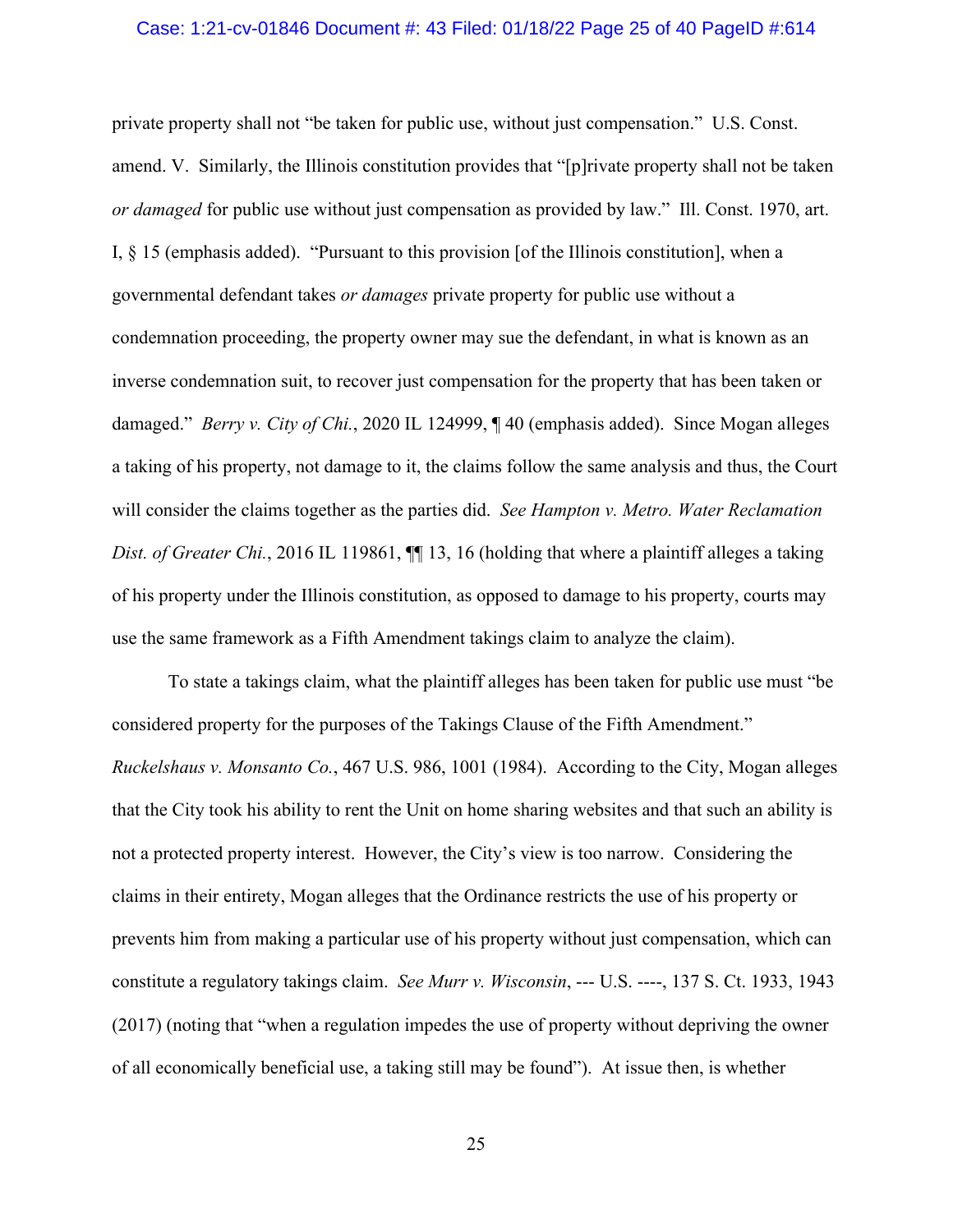#### Case: 1:21-cv-01846 Document #: 43 Filed: 01/18/22 Page 26 of 40 PageID #:615

Mogan sufficiently alleges that the Ordinance constitutes a regulatory taking.<sup>[6](#page-25-0)</sup> A regulatory taking is "a restriction on the use of property that [goes] 'too far.'" *Horne v. Dep't of Agric.*, 576 U.S. 350, 360 (2015) (quoting *Penn. Coal Co. v. Mahon*, 260 U.S. 393, 415 (1922)). In determining whether a regulatory taking has occurred, the Court considers "[1] the economic impact of the regulation, [2] its interference with reasonable investment-backed expectations, and [3] the character of the government action*.*" *Id.*

The City first argues that the FAC alleges that the Ordinance causes minimal economic impact to the Unit because Mogan admittedly retains many economically viable uses of the Unit. In examining this factor, the Court must "compare the value that has been taken from the property with the value that remains in the property." *Murr*, 137 S. Ct. at 1943. The FAC alleges that the Ordinance "does not necessarily deprive [Mogan] of all economically viable use of his unit (which can still be enjoyed as a residence, rented long-term or sold)," but it does take away his ability to rent the Unit on home sharing websites. Doc. 8 ¶ 155. However, the FAC fails to allege the impact that his inability to rent the Unit on home sharing websites has on the overall value of the Unit. The FAC alleges that the Ordinance has "diminished the fair market value" of the Unit, *id.* ¶ 153, but "mere diminution in the value of property, however serious, is insufficient to demonstrate a taking." *Concrete Pipe & Prods. of Cal., Inc. v. Constr. Laborers Pension Tr. for S. Cal.*, 508 U.S. 602, 645 (1993). If anything, the FAC alleges that renting the Unit on home sharing websites provides little value. *See* Doc. 8 ¶ 37 (alleging Mogan "makes a little extra income" from home sharing).

<span id="page-25-0"></span><sup>6</sup> Mogan asserts that his takings claim is a regulatory takings claim, *see* Doc. 29 at 19, expressly alleges that the Ordinance does not deprive him of all economically beneficial use of the Unit, Doc. 8 ¶ 155, and does not allege that the Ordinance imposes a permanent physical invasion of the Unit. Thus, the Court need only analyze whether the Ordinance constitutes a regulatory taking.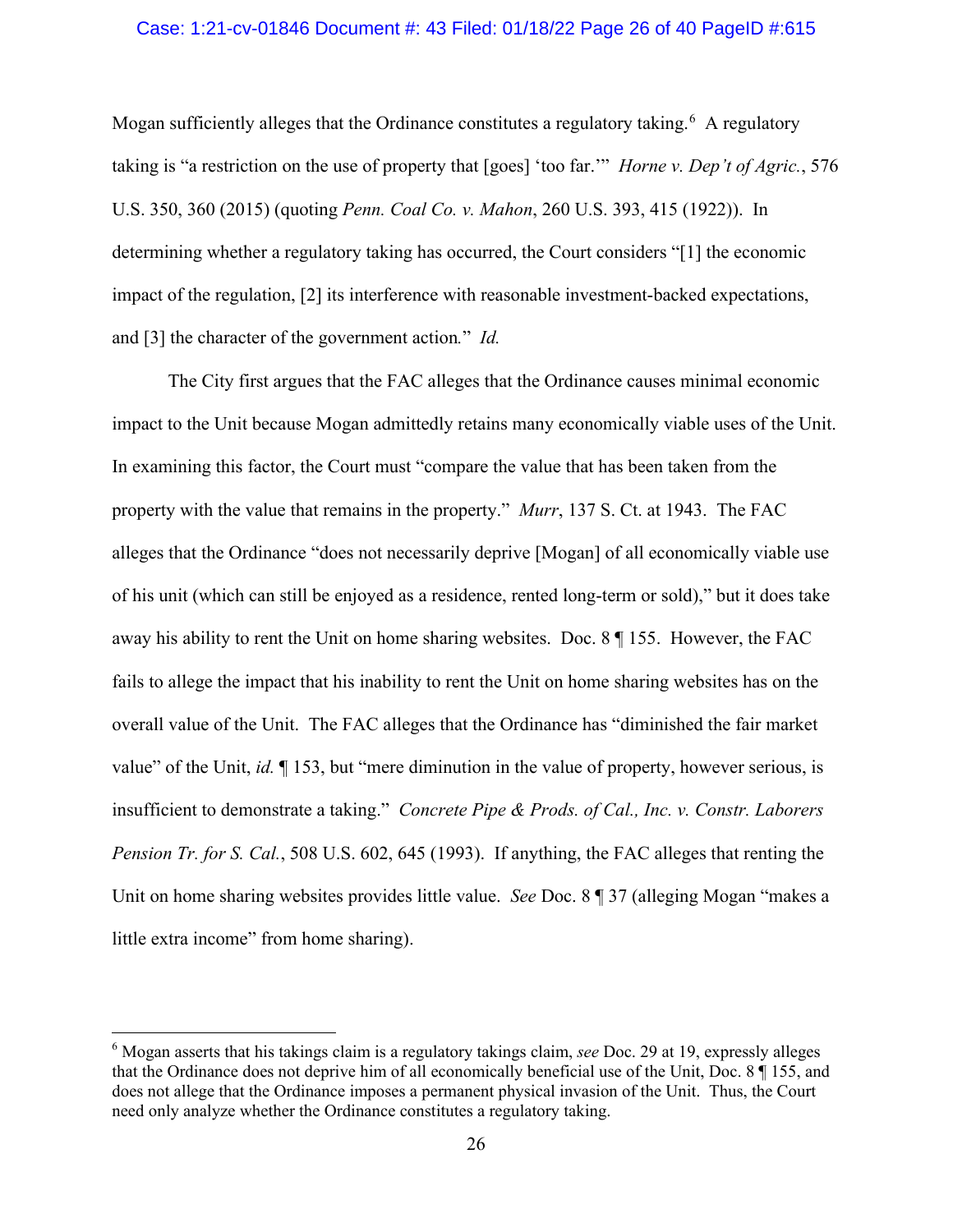#### Case: 1:21-cv-01846 Document #: 43 Filed: 01/18/22 Page 27 of 40 PageID #:616

Thus, based on the allegations in the FAC, the Court finds it implausible that the value remaining in the Unit is substantially less than the value of renting the Unit on home sharing websites. In other words, based on the allegations in the FAC, it is plausible that prohibiting Mogan from renting the Unit on home sharing websites takes away only a small portion of the value of the property, given that he can still rent the Unit through any other avenue, live in the Unit, or sell it. Therefore, Mogan has not sufficiently alleged an economic impact substantial enough to constitute a taking. *See, e.g.*, *Home Builders Ass'n of Greater Chi. v. City of Chi.*, 213 F. Supp. 3d 1019, 1029–30 (N.D. Ill. 2016) (finding plaintiff failed to allege a sufficient economic impact of a regulation where it merely alleged that the regulation "will have *some* impact on the property value"); *Capodilupo v. S. Shore Vocational Tech. High Sch.*, No. 18-CV-11080, 2018 WL 6199573, at \*3 (D. Mass. Nov. 28, 2018) ("Because the alleged diminution in value of Mr. Capodilupo's property may not itself constitute a taking, Mr. Capodilupo has failed to allege sufficient facts to plausibly plead a claim for relief.").

The City next argues that Mogan's allegations regarding the Ordinance's interference with his reasonable investment-backed expectations are conclusory. Mogan responds by pointing to five paragraphs in the FAC that he claims sufficiently allege he is incapable of producing a reasonable return on his investment in the Unit. *See* Doc. 8 ¶ 150–52, 163–64. However, these five paragraphs do not plausibly allege that the Ordinance interfered with Mogan's investment expectations for renting the Unit on home sharing websites; instead, they merely allege that Mogan "took specific steps toward the home sharing of his Unit #307," *id.* ¶ 150, and the Ordinance "frustrated" his abilities to do so, *id.* ¶ 151. Elsewhere, the FAC alleges that Mogan "expended thousands of dollars to furnish [the Unit] . . . to generate licensing and leasing revenue and shift (or 'share') some of the burden of the cost of ownership of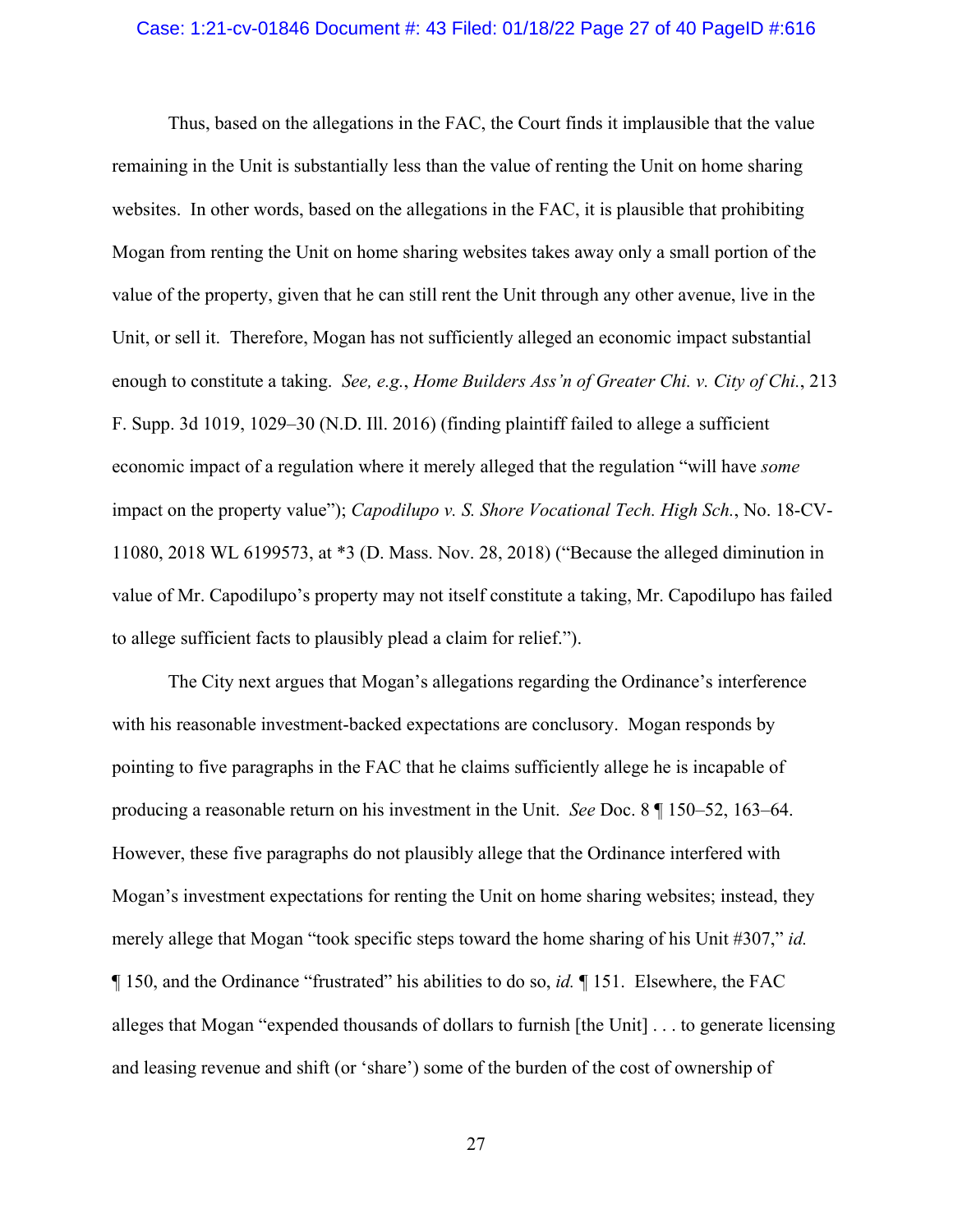#### Case: 1:21-cv-01846 Document #: 43 Filed: 01/18/22 Page 28 of 40 PageID #:617

Plaintiff's Unit #307 to lessees and licensees." *See id.* ¶ 103. However, this allegation is not specific to renting the Unit on home sharing websites and as previously stated, the Ordinance does not interfere with Mogan's ability to lease or license the Unit through other avenues and therefore does not significantly interfere with this investment. *See Goodpaster v. City of Indianapolis*, 736 F.3d 1060, 1074 (7th Cir. 2013) (finding that "[w]hile the smoking ban may interfere with some reasonable investment-based expectations, it does not do so to a degree significant enough to find a taking"); *Daugherty Speedway, Inc. v. Freeland*, 520 F. Supp. 3d 1070, 1076–77 (N.D. Ind. 2021) (finding plaintiff failed to sufficiently allege regulatory taking where the complaint failed to allege the profits lost as a result of the regulation and where the complaint plausibly alleged "a minimal interference with distinct investment-backed expectations").

Finally, as to the character of the government action, the City contends that the Ordinance is merely a regulation that "adjust[s] the benefits and burdens of economic life to promote the common good." *Penn Cent. Transp. Co. v. City of N.Y.*, 438 U.S. 104, 124 (1978). The Court agrees—the Ordinance does not physically invade property but instead merely regulates the home sharing industry with an intent to promote "the health, safety, morals, or general welfare" of the City's residential neighborhoods. *Id.* at 125. "Such character weighs heavily against finding a taking." *Goodpaster*, 736 F.3d at 1074–75. Mogan argues that given the ad-hoc nature of the claim, the Court should consider his regulatory takings claims at a later stage with more developed facts. However, because Mogan has failed to sufficiently allege any of the three factors required to bring a regulatory takings claim, the Court dismisses his Fifth Amendment takings claim and Illinois inverse condemnation claim without prejudice. *See Daugherty Speedway*, 520 F. Supp. 3d at 1078 (dismissing Fifth Amendment takings claim for failure to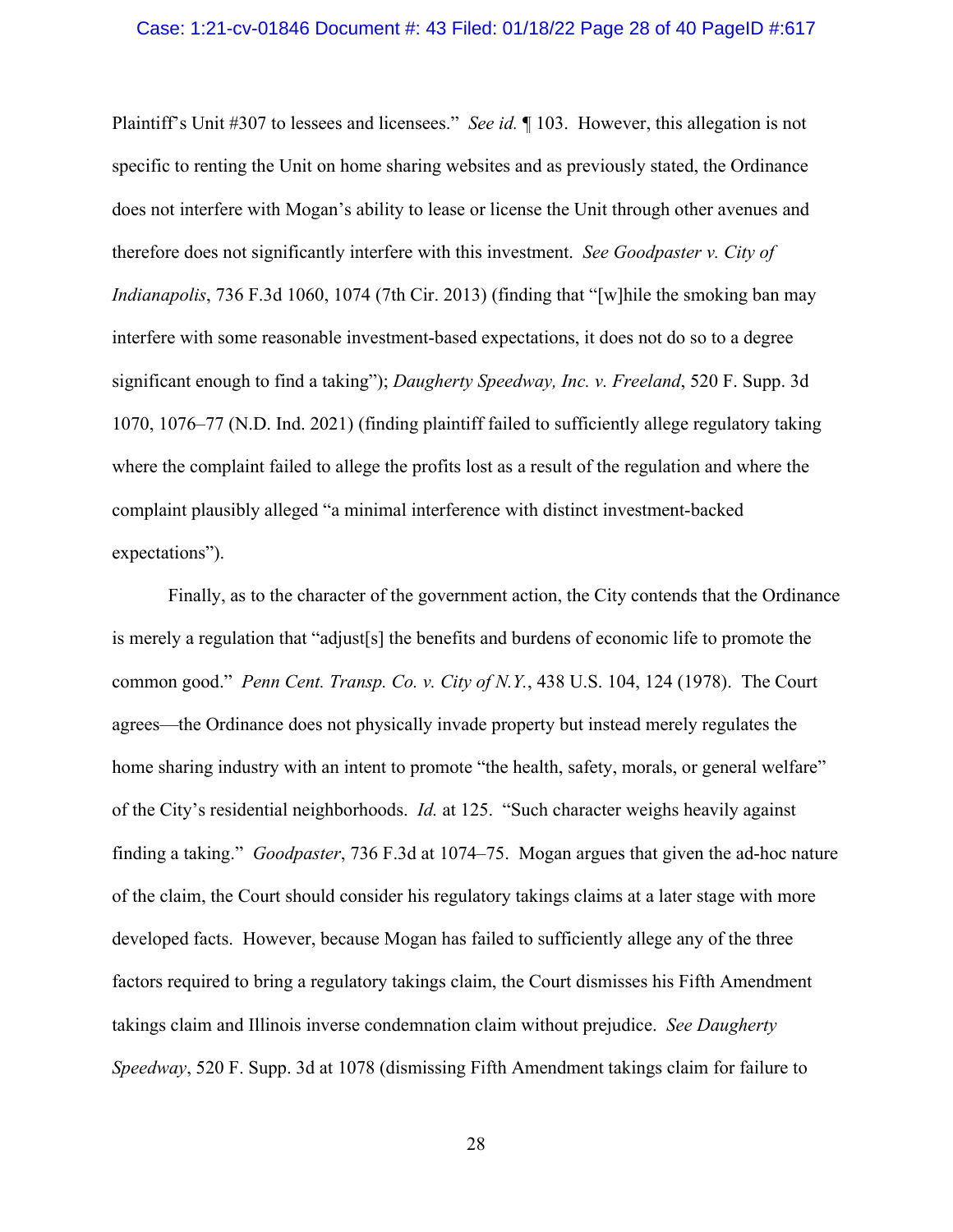#### Case: 1:21-cv-01846 Document #: 43 Filed: 01/18/22 Page 29 of 40 PageID #:618

state a claim where each factor "overwhelmingly supports Defendants"); *Dyson v. City of Calumet City*, 306 F. Supp. 3d 1028, 1046 (N.D. Ill. 2018) (dismissing Fifth Amendment takings claim for failure to state a claim where the complaint failed to "plead enough information to evaluate" two of the factors).

### **IV. First Amendment Claims (Counts V, VI, VII, XI)**

Mogan brings four claims alleging that the Ordinance violates the First Amendment: three free speech claims and one freedom of assembly claim. Count V alleges that the Ordinance is subject to strict scrutiny and is not narrowly tailored to serve any legitimate government purpose; Count VI alleges it restricts speech on the internet without leaving open ample alternative channels of communication; Count VII alleges it is a content-based restriction on speech because it targets online home sharing activities; and Count XI alleges it restricts one's ability to peaceably assemble. The free speech claims seem to focus on the Ordinance's regulation of listings, or advertisements, on home sharing websites, while the freedom of assembly claim focuses on the Ordinance's maximum occupancy provisions. The City argues that the Court should dismiss these claims as a matter of law because the Ordinance regulates business activity and therefore does not implicate the rights of free speech or assembly protected by the First Amendment.

"[R]estrictions on protected expression are distinct from restrictions on economic activity or, more generally, on nonexpressive conduct." *Sorrell v. IMS Health Inc.*, 564 U.S. 552, 567 (2011). "[T]he First Amendment does not prevent restrictions directed at commerce or conduct from imposing incidental burdens on speech." *Id.*; *see also Rumsfeld v. F. for Acad. & Institutional Rts., Inc.*, 547 U.S. 47, 60 (2006) (finding statute did not violate First Amendment because it affected what law schools "must do . . . not what they may or may not say"). The First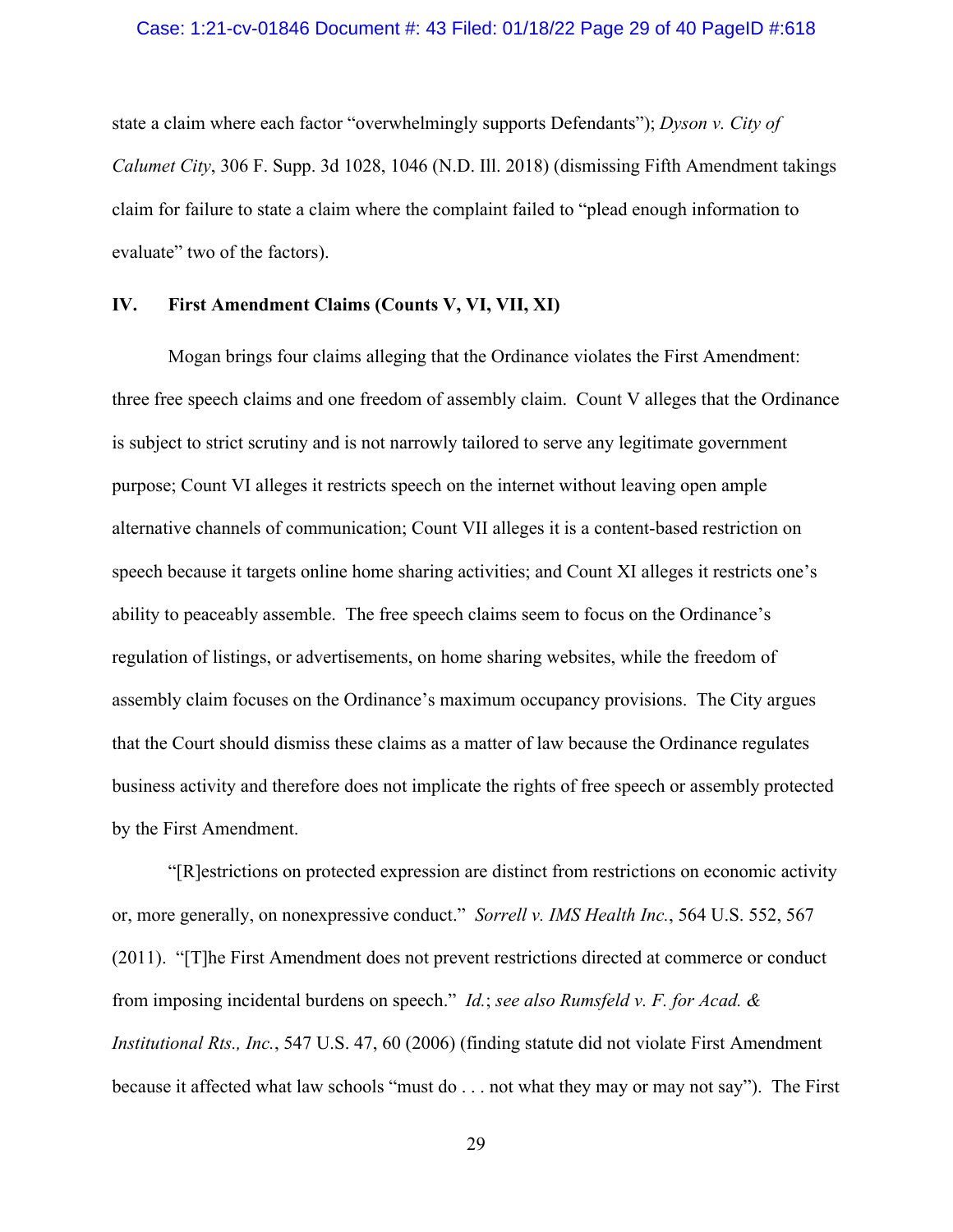#### Case: 1:21-cv-01846 Document #: 43 Filed: 01/18/22 Page 30 of 40 PageID #:619

Amendment protects speech and conduct but extends "only to conduct that is inherently expressive." *Rumsfeld*, 547 U.S. at 66; *see also id.* ("If combining speech and conduct were enough to create expressive conduct, a regulated party could always transform conduct into 'speech' simply by talking about it.").

The Ordinance prohibits vacation rentals and shared housing units that are ineligible for registration/licensure with the City, including those on the prohibited buildings list, from advertising on home sharing websites. MCC §§ 4-6-300(h)(1), (4); 4-13-230(a), (g); 4-14-  $020(a)$ ; 4-14-030(a), (c). The maximum occupancy provisions of the Ordinance set the maximum occupancy of vacation rentals and shared housing units to "one person per 125 feet of floor area" of the unit. MCC  $\S$ § 4-6-300(g)(5), 4-14-050(b). Mogan alleges that the Ordinance "is intended to regulate home sharing," Doc. 8 ¶ 206, but "has the effect of targeting expressive activity," *id.* ¶ 188, seemingly because advertising on home sharing websites "permits the intimate one-on-one communication" between hosts and guests, *id.* ¶ 192, and allows Mogan "to convey the message that his brand of shared housing is superior to the product offered by the hotel industry," *id.*  $\P$  201.<sup>[7](#page-29-0)</sup> However, regardless of whether the Ordinance incidentally burdens expressive conduct, it is "directed at commerce or conduct," *Sorrell*, 564 U.S. at 567, and does not "singl[e] out those engaged in expressive activity," *Arcara v. Cloud Books, Inc.*, 478 U.S. 697, 707 (1986).

The Ordinance regulates the rental and advertisement of homes rented for "transient occupancy by guests," MCC §§ 4-6-300(a); 4-14-010, which is not inherently expressive conduct or speech, *see There to Care, Inc. v. Comm'r of Ind. Dep't of Revenue*, 19 F.3d 1165, 1167 (7th Cir. 1994) ("[T]he business of leasing property is not speech and may be regulated by zoning

<span id="page-29-0"></span><sup>&</sup>lt;sup>7</sup> Mogan fails to make any allegations or arguments as to how renting a vacation rental or shared housing unit to more than "one person per 125 feet of floor area" of the unit could constitute expressive conduct. MCC  $\S$ § 4-6-300(g)(5), 4-14-050(b).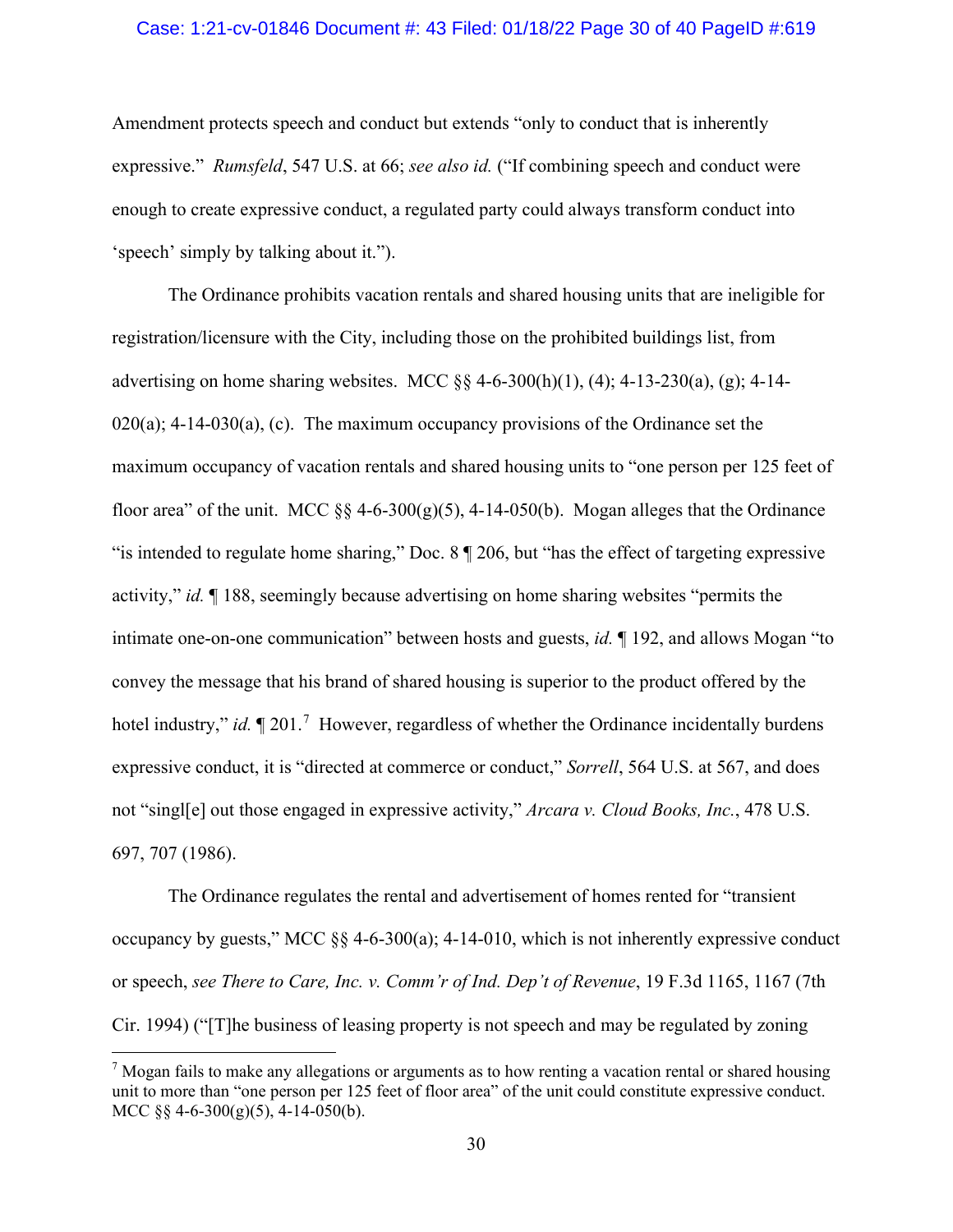#### Case: 1:21-cv-01846 Document #: 43 Filed: 01/18/22 Page 31 of 40 PageID #:620

laws and the like, even if the lessee wants to put on a play or open a newsstand."). Indeed, as Mogan alleges, "[t]he whole idea of the [home] sharing economy can be described as collaborative consumption – owners of property rent out something they are not using. The obvious benefits are that a guest can find a place to stay in Chicago that may otherwise be booked up – or may not have suitable accommodations at all – while the host like Plaintiff makes a little extra income." Doc. 8 ¶ 37. Therefore, because the Ordinance is directed at regulating economic activity, it does not implicate the First Amendment. *See Keep Chicago Livable v. City of Chi.*, No. 16 C 10371, 2017 WL 955421, at \*7 (N.D. Ill. Mar. 13, 2017) (finding the Ordinance does not implicate the First Amendment because it "does not target speech but rather the business practices associated with home sharing, only incidentally burdening speech if at all"), *vacated and remanded on other grounds*, 913 F.3d 618 (7th Cir. 2019); *King v. City of Marion*, No. 19-cv-00207, 2020 WL 534173, at \*13 (E.D. Ark. Feb. 3, 2020) (finding the conduct prohibited by an ordinance regulating short-term rentals "likely does not have a significant expressive element as to draw First Amendment protection").

Mogan also alleges that by only regulating internet-based home sharing, the Ordinance "falls outside the purview of a pure business regulation because it targets specific speakers like Plaintiff and . . . the idea and message expressed." Doc. 8 || 197. However, the Ordinance does not place different restrictions on advertisements depending on the speaker (the host), *see Sorrell*, 564 U.S. at 563–64 (invalidating statute that "disfavor[ed] specific speakers, namely pharmaceutical manufacturers," by restricting the "sale, disclosure, and use of prescriberidentifying information"), or on their content, *see Reed v. Town of Gilbert*, 576 U.S. 155, 164 (2015) (invalidating municipal code that imposed different restrictions on outdoor signs based on the message of the signs). Instead, the Ordinance merely regulates the internet-based home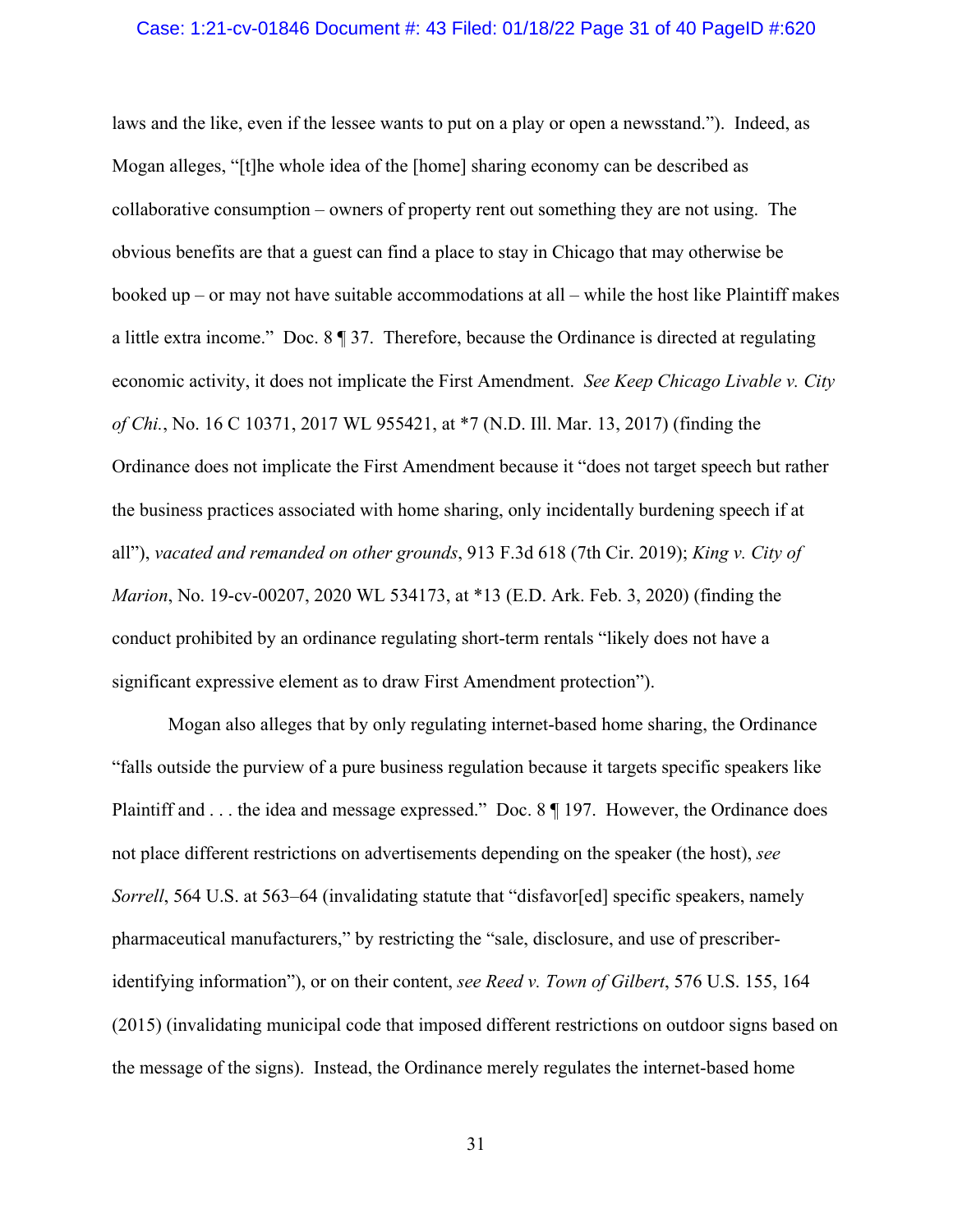#### Case: 1:21-cv-01846 Document #: 43 Filed: 01/18/22 Page 32 of 40 PageID #:621

sharing industry by prohibiting all units deemed ineligible for rental from advertising on home sharing platforms. In other words, it targets inherently commercial activity (renting a home for a fee) and prohibits the advertising of unlawful activity. *See HomeAway.com, Inc. v. City of Santa Monica*, 918 F.3d 676, 685 (9th Cir. 2019) (finding ordinance prohibiting listing of unlicensed short-term housing rentals regulated "nonspeech, nonexpressive conduct" and therefore did not implicate the First Amendment); *Airbnb, Inc. v. City & Cnty. of S.F.*, 217 F. Supp. 3d 1066, 1076 (N.D. Cal. 2016) (finding that home sharing ordinance regulated "business transaction[s] to secure a rental, not conduct with a significant expressive element" and therefore did not implicate First Amendment). As a result, the Court finds that the Ordinance does not implicate the First Amendment and so dismisses Mogan's First Amendment claims with prejudice. [8](#page-31-0) *See, e.g.*, *Thinh Tran v. Dep't of Plan. for Cnty. of Maui*, No. 19-00654, 2020 WL 3146584, at \*8–9 (D. Haw. June 12, 2020) (dismissing homeowner's claim that short-term rental ordinance that imposed restrictions on advertisements violated First Amendment because the ordinance "regulates commercial conduct, not speech" and therefore did not implicate the First Amendment).

### **V. Equal Protection Claim (Count X)**

In order to sufficiently state a class of one equal protection claim, Mogan must allege that the Ordinance intentionally treats him differently from a similarly situated individual and that no rational basis exists for the differential treatment. *Fares Pawn, LLC v. Ind. Dep't of Fin. Insts.*, 755 F.3d 839, 844–45 (7th Cir. 2014). The FAC alleges that the Ordinance arbitrarily treats vacation rentals and shared housing units differently than hotels and bed-and-breakfasts by

<span id="page-31-0"></span><sup>8</sup> In his response to the Roscoe HOA's motion to dismiss, Mogan seeks leave to amend his First Amendment claims to add the Roscoe HOA as a defendant on the grounds that they are state actors. Because the Court dismisses these claims with prejudice, the Court denies this request.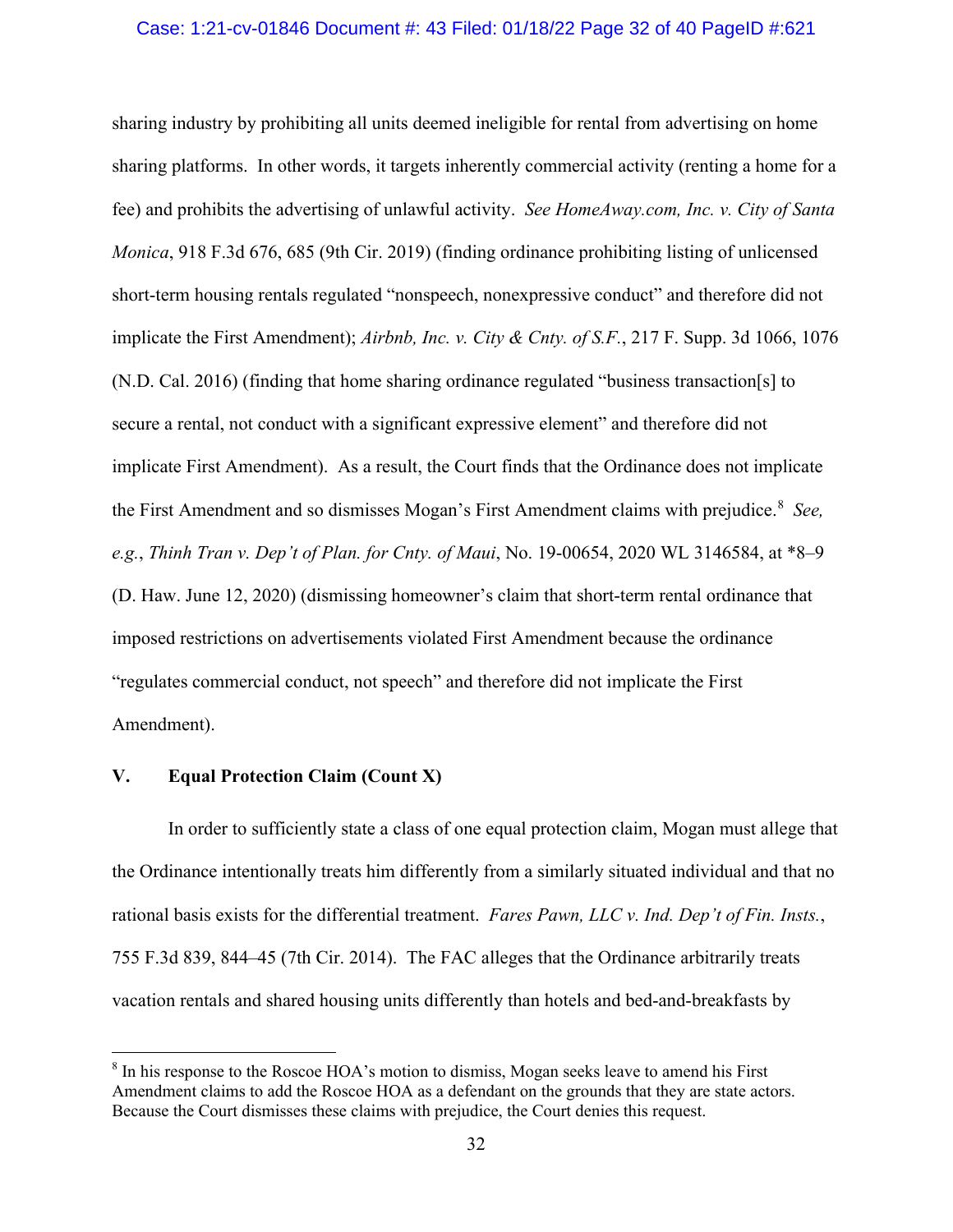#### Case: 1:21-cv-01846 Document #: 43 Filed: 01/18/22 Page 33 of 40 PageID #:622

prohibiting single-night rentals at vacation rentals and shared housing units but not at hotels and bed-and-breakfasts. However, the City argues that Mogan's equal protection claim fails because rational bases exist for the differential treatment. In response, Mogan asserts that the differential treatment is "the result solely of a vindictive campaign by the City," Doc. 29 at 35, and therefore it is "impossible [that it] relates to legitimate governmental objectives," *Esmail v. Macrane*, 53 F.3d 176, 180 (7th Cir. 1995). However, the FAC cannot survive by merely alleging an improper motive. *Miller v. City of Monona*, 784 F.3d 1113, 1120 (7th Cir. 2015). At the pleading stage, "[a]ll it takes to defeat [a class-of-one] claim is a *conceivable* rational basis for the difference in treatment," and plaintiffs may "plead themselves out of court if their complaint reveals a potential rational basis for the actions." *Id.* at 1121 (alterations in original) (citation omitted).

That is precisely the case here. The FAC alleges that vacation rentals and shared housing units operate in neighborhoods that hotels do not. *See* Doc. 8 ¶ 121 (home sharing websites provide travelers "the chance to travel to Chicago neighborhoods they might have missed had they stayed in a hotel"); *id.* ¶ 122 (home sharing websites "distribute economic impacts to Chicago neighborhoods that have not traditionally benefitted from tourism spending"); *id.* (home sharing websites allow visitors to "stay[] in and explor[e] new neighborhoods all around Chicago"); *id.* ¶ 124 (home sharing websites "offer visitors a Chicago authentic, local experiences in a home that hotels don't have the power to replicate"); *id.* ¶ 127 (home sharing websites allow travelers "to stay in neighborhoods all across Chicago many neighborhoods which lack hotels"). Therefore, a potential rational basis for imposing a minimum stay on vacation rentals and shared housing units is to protect the City's "legitimate interest in local neighborhood preservation, continuity, and stability." *Nordlinger v. Hahn*, 505 U.S. 1, 12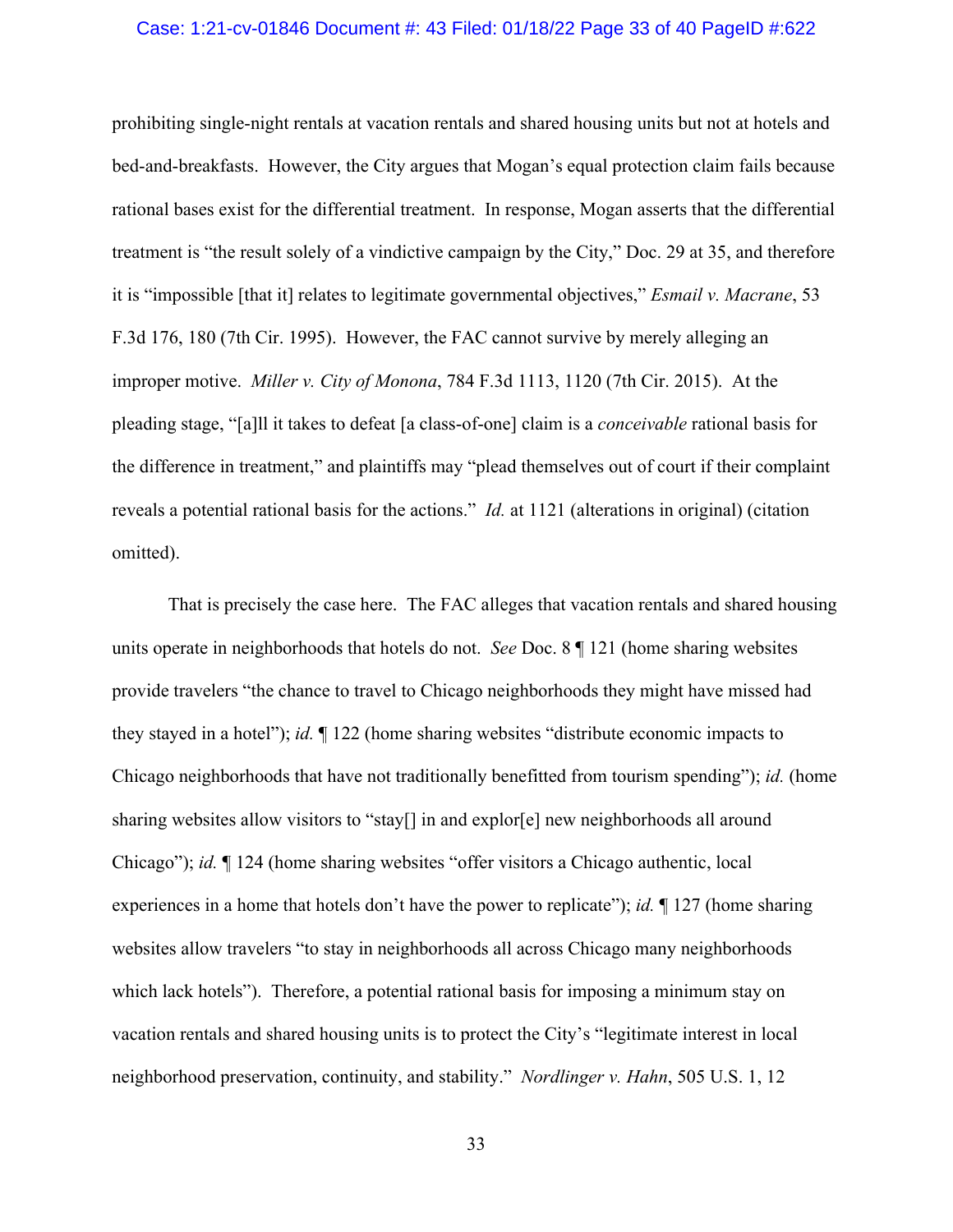#### Case: 1:21-cv-01846 Document #: 43 Filed: 01/18/22 Page 34 of 40 PageID #:623

(1992); *see Murphy v. Walworth Cnty.*, 383 F. Supp. 3d 843, 851 (E.D. Wis. 2019) (finding a short-term rental ordinance that imposed a minimum stay requirement passed rational basis review because "[t]he Ordinance's stated purpose—to protect the health, safety, and general welfare of the public from seasonal over-occupancy—is an obvious and rational justification for the requirements imposed"); *Maum Meditation House of Truth v. Lake Cnty.*, 55 F. Supp. 3d 1081, 1089 (N.D. Ill. 2014) ("[Z]oning ordinances imposing restrictions on use and occupation of private land, including distinguishing between residential and commercial and other uses, satisfy the rational basis test.").

Mogan argues that the City enacted the minimum stay provision of the Ordinance for "improper purposes." Doc. 29 at 37. But even if some animus toward Mogan or home sharing motivated the City in part, his claim still fails because the Ordinance has a rational basis. *See Fares Pawn*, 755 F.3d at 845 ("If we can come up with a rational basis for the challenged action, that will be the end of the matter—animus or no."). Therefore, because the FAC reveals a potential rational basis for the Ordinance's minimum stay provision, the Court dismisses Mogan's equal protection claim with prejudice. [9](#page-33-0) *See D.B. ex rel. Kurtis B. v. Kopp*, 725 F.3d 681, 686 (7th Cir. 2013) (affirming dismissal of class-of-one claim where complaint revealed a rational basis).

### **VI. Substantive Due Process Claim (Count IV)**

Mogan brings a substantive due process claim alleging that the Ordinance arbitrarily and irrationally impinges on his property rights in the Unit. The City argues that Mogan's substantive due process claim fails because several rational bases support the Ordinance. "[T]he scope of substantive due process is very limited." *Campos v. Cook Cnty.*, 932 F.3d 972, 975 (7th

<span id="page-33-0"></span><sup>&</sup>lt;sup>9</sup> Because there is no conceivable basis for such a claim given that the Ordinance passes the rational basis test, the Court dismisses Mogan's equal protection claim with prejudice.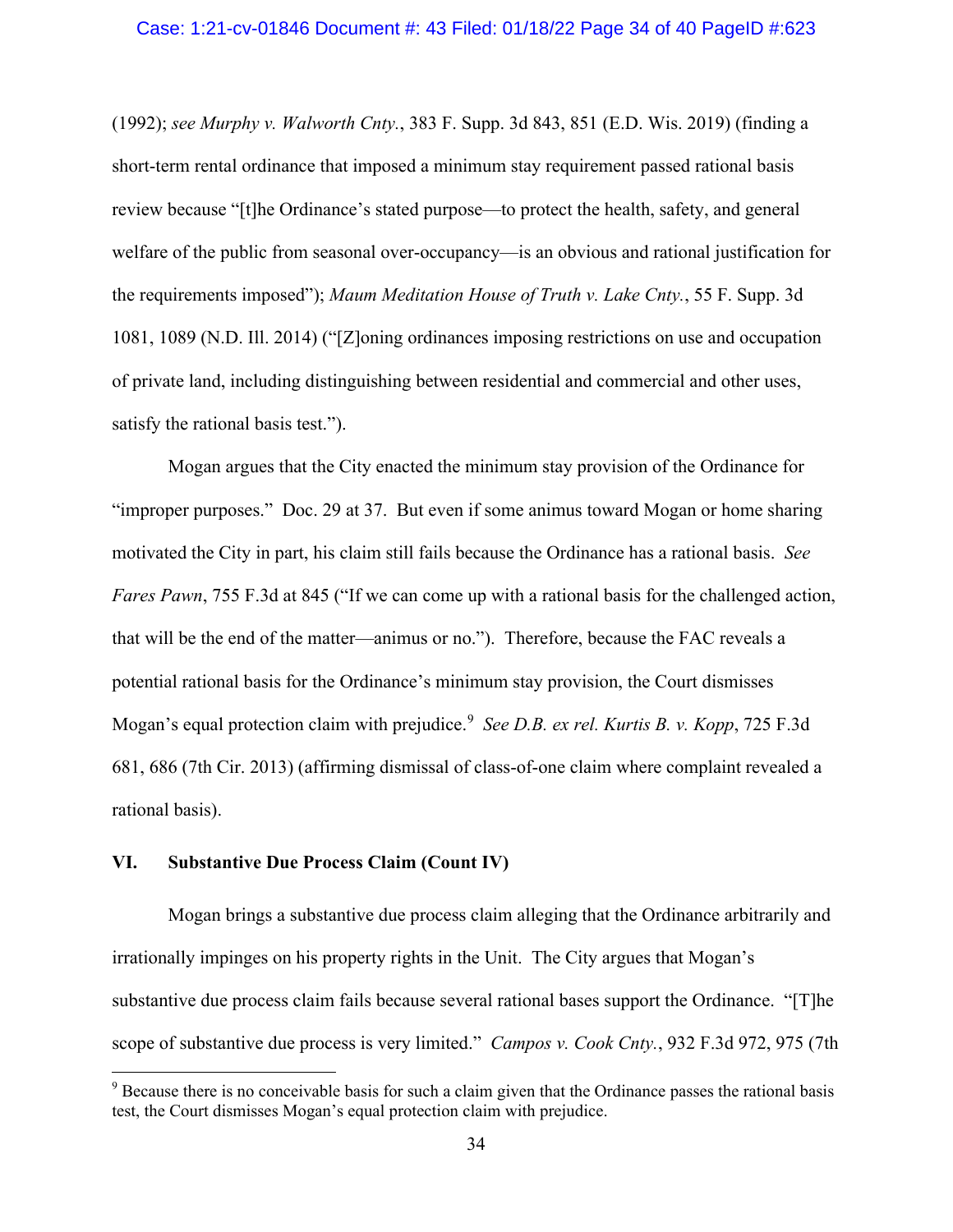#### Case: 1:21-cv-01846 Document #: 43 Filed: 01/18/22 Page 35 of 40 PageID #:624

Cir. 2019) (alteration in original) (citation omitted). To claim that an ordinance that impacts the use of one's land interferes with his substantive rights, Mogan must "demonstrate either that the ordinance infringes a fundamental liberty interest or that the ordinance is arbitrary and unreasonable, having no substantial relation to the public health, safety, morals, or general welfare." *Greater Chi. Combine & Ctr., Inc. v. City of Chi.*, 431 F. 3d 1065, 1071 (7th Cir. 2005) (citations omitted). "Substantive due process protects only the most egregious and outrageous governmental action." *Campos*, 932 F.3d at 975.

Initially, Mogan fails to allege that the Ordinance infringes on a fundamental right and the Court cannot discern any fundamental right at stake. "'[F]undamental' in this setting is reserved for deeply-rooted, sacrosanct rights such as 'the right of a man and woman to marry, and to bear and raise their children.'" *Greater Chi. Combine*, 431 F.3d at 1071 (citation omitted). Mogan argues that the Ordinance infringes on his "fundamental property right to lease and license Unit 307" because it deprives him of the right to exclusive use and enjoyment of the Unit. Doc. 29 at 22. However, Mogan's right to use and enjoy his property is not deeply-rooted or sacrosanct. *See United States v. 16.92 Acres of Land*, 670 F.2d 1369, 1373 (7th Cir. 1982) ("It is axiomatic that property rights are not absolute."). Moreover, "[s]ubstantive due process is not a blanket protection against unjustifiable interferences with property[,] [a]nd it does not confer on federal courts a license to act as zoning boards of appeals." *Frey Corp. v. City of Peoria*, 735 F.3d 505, 508 (7th Cir. 2013) (first alteration in original) (citation omitted). Therefore, Mogan's ability to rent the Unit on home sharing websites is not a fundamental right. *See CBS Outdoor*, 959 F. Supp. 2d at 1067 n.4 (denying argument that right "to maintain and enjoy [one's] property" is a fundamental right); *Mann v. Calumet City*, No. 08 CV 555, 2009 WL 395465, at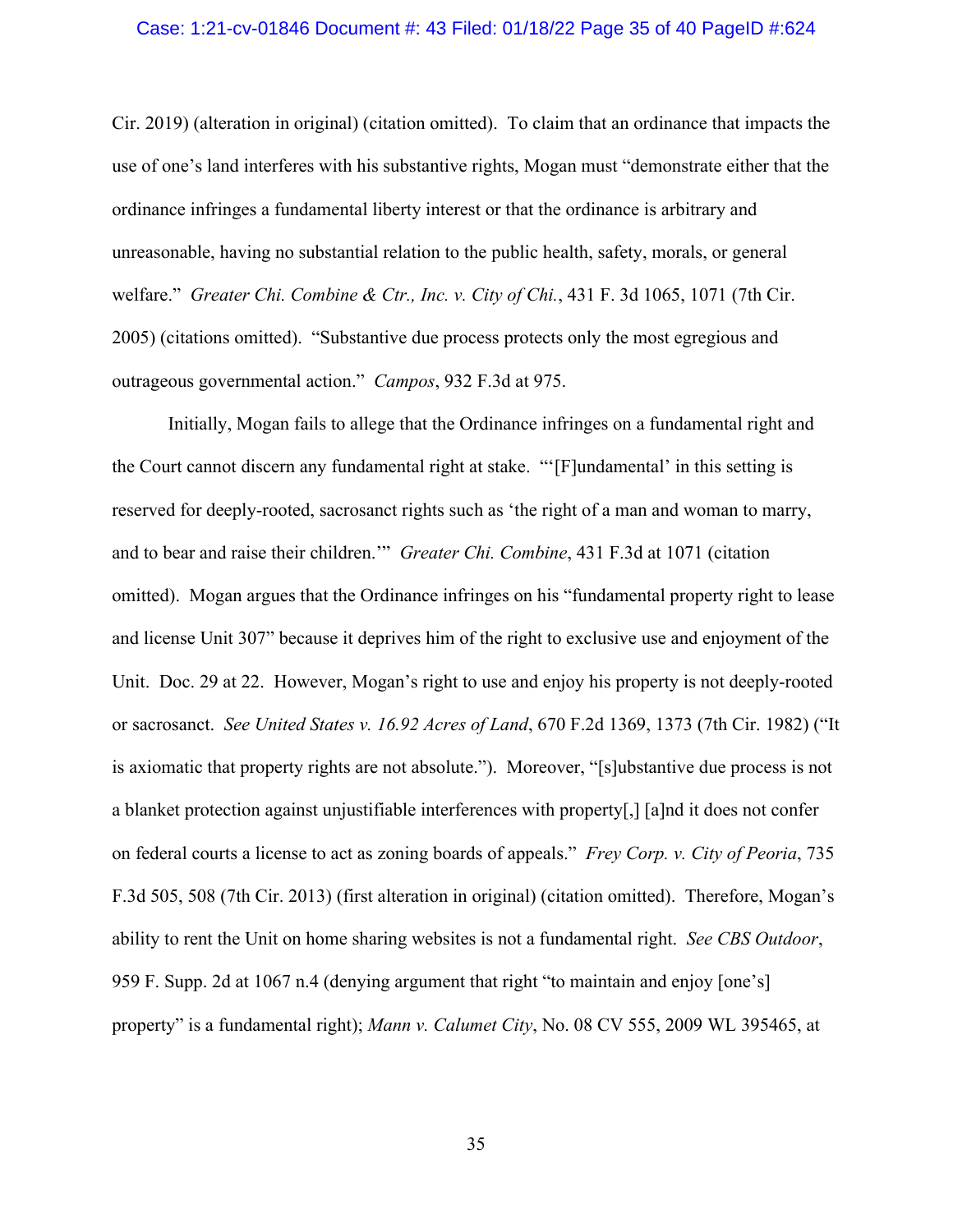\*6 (N.D. Ill. Feb. 17, 2009) ("The right to sell one's property . . . is not a fundamental right for purposes of the Fourteenth Amendment due process analysis.").

Because Mogan has not sufficiently alleged that the Ordinance infringes on a fundamental right, he must allege that the Ordinance is arbitrary and unreasonable to sustain his claim, yet he fails to do this as well. As Mogan concedes, he "bears a very heavy burden" and "is required to overcome a presumption that the [City's] decision to prohibit short term rentals was reasonable." Doc. 29 at 23. "[G]overnmental action passes the rational basis test if a sound reason may be hypothesized." *Greater Chi. Combine*, 431 F.3d at 1071 (citation omitted). Based on the allegations in the FAC, the Court can hypothesize many sound reasons as to why the City chose to prohibit certain home sharing activities through the Ordinance—including maintaining the quality of life in residential neighborhoods and mitigating the effects of home sharing guests on full-time residents. *See Nordlinger*, 505 U.S. at 12 (noting "the State has a legitimate interest in local neighborhood preservation, continuity, and stability"); *Stone River Lodge, LLC v. Vill. of N. Utica*, No. 20 C 3590, 2020 WL 6717729, at \*4 (N.D. Ill. Nov. 15, 2020) (finding ordinance regulating short-term rentals was rationally related to the village's interests in protecting "life-safety concerns, quality of neighborhood and related life concerns, security concerns, fire safety concerns, and tax revenue concerns" and dismissing substantive due process claim); *Calvey v. Town Bd. of N. Elba*, No. 20-cv-711, 2021 WL 1146283, at \*12 (N.D.N.Y. Mar. 25, 2021) (finding complaint revealed that short-term rental ordinance "is rationally related to the Defendants' interest in planning how to use land in a way that balances the interests of homeowners, renters, and short-term visitors" and dismissing substantive due process claim); *Nekrilov v. City of Jersey City*, 528 F. Supp. 3d 252, 282 (D.N.J. 2021) (finding ordinance that regulated home sharing and short-term rentals passed rational basis review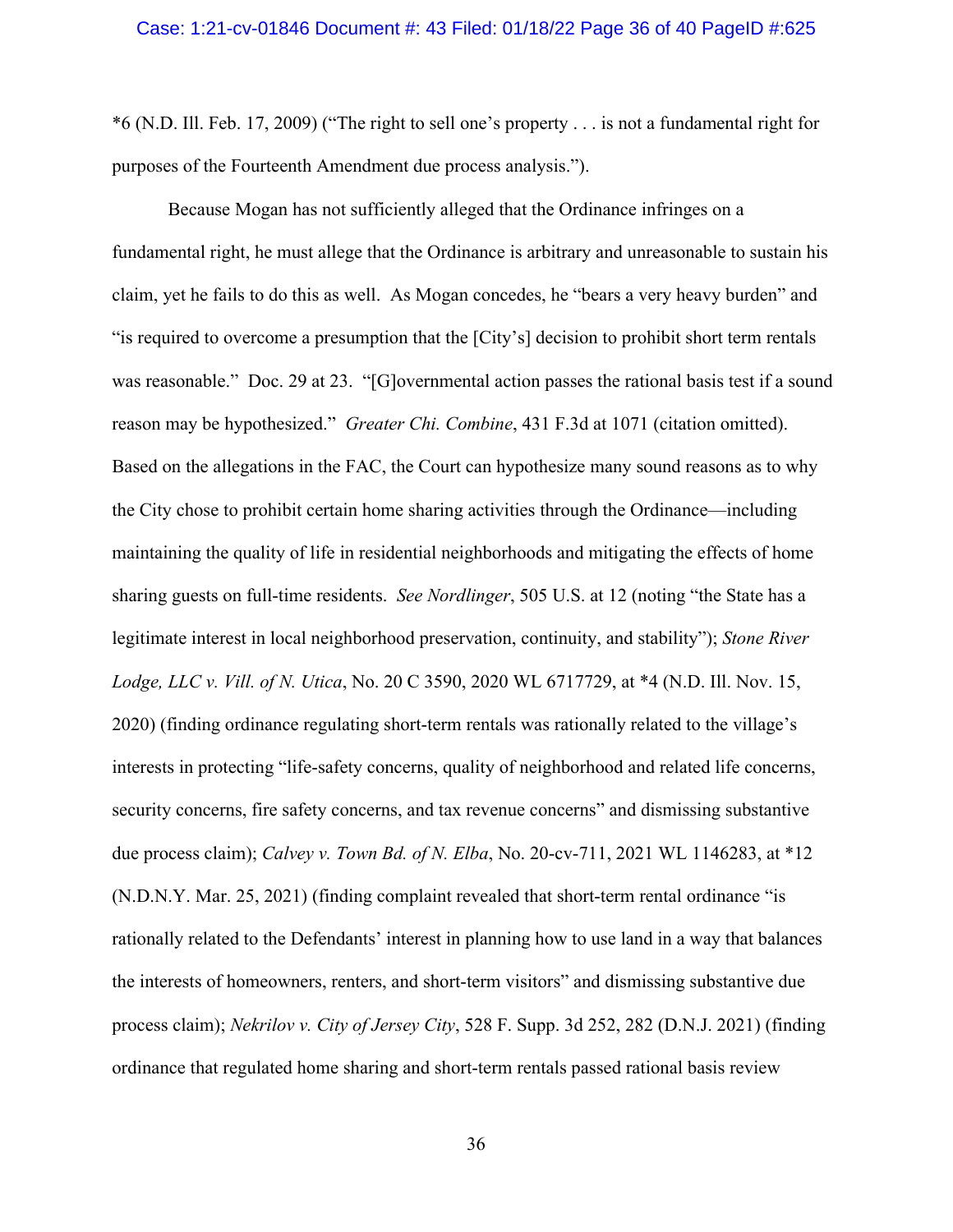### Case: 1:21-cv-01846 Document #: 43 Filed: 01/18/22 Page 37 of 40 PageID #:626

because "the City had legitimate interests in increasing the long-term housing supply and reducing public nuisances".

Mogan also argues that because "other provision[s] of the Constitution are at issue, and there must be an inquiry as to the adequacy of state remedies," the Court should not dismiss the FAC at this stage. Doc. 29 at 23; *see, e.g.*, *LaBella Winnetka, Inc. v. Vill. of Winnetka*, 628 F.3d 937, 943 (7th Cir. 2010) (stating that substantive due process claims "involving only the deprivation of a property interest are cognizable where the plaintiff shows 'either the inadequacy of state law remedies or an independent constitutional violation'" (citation omitted)). However, regardless of whether other constitutional provisions are at issue or of the adequacy of the state law remedies, because the Ordinance does not interfere with a fundamental right, it must only "be rationally related to a legitimate government interest, or alternatively phrased . . . be neither arbitrary nor irrational" to defeat a substantive due process challenge. *See Lee v. City of Chi.*, 330 F.3d 456, 467 (7th Cir. 2003).<sup>10</sup> As explained, the FAC reveals that the Ordinance is rationally related to "public health, safety, morals, or general welfare." *Greater Chi. Combine*, 431 F.3d at 1071 (citation omitted). Therefore, the Court dismisses Mogan's substantive due

<span id="page-36-0"></span> $10$  Moreover, the Court has dismissed Mogan's other alleged constitutional violations and the FAC contains no allegations regarding the inadequacy of the state law remedies available for his alleged substantive due process injuries. *See* Doc. 8 ¶ 229, 241 (stating in conclusory fashion that Mogan "has an inadequate remedy at law" for his Eighth Amendment and license for revenue claims). Therefore, the FAC also fails to sufficiently allege either an independent constitutional violation or that the state remedies are inadequate. *See LaBella Winnetka*, 628 F.3d at 943 (affirming dismissal of substantive due process claim alleging a deprivation of property interest where no other constitutional claims remained, and the complaint contained only conclusory allegations regarding the adequacy of available state law remedies); *McCarthy v. Vill. of Barrington*, No. 17 C 5594, 2018 WL 2305707, at \*8 (N.D. Ill. May 21, 2018) (dismissing *sua sponte* substantive due process claim alleging that zoning ordinances "'substantially harmed' the 'use and enjoyment of [plaintiff's] property'" on Rule 12(b)(6) motion because the complaint "fail[ed] to allege any other independent constitutional violation on which to base her substantive due process claim or any inadequacy of state remedies").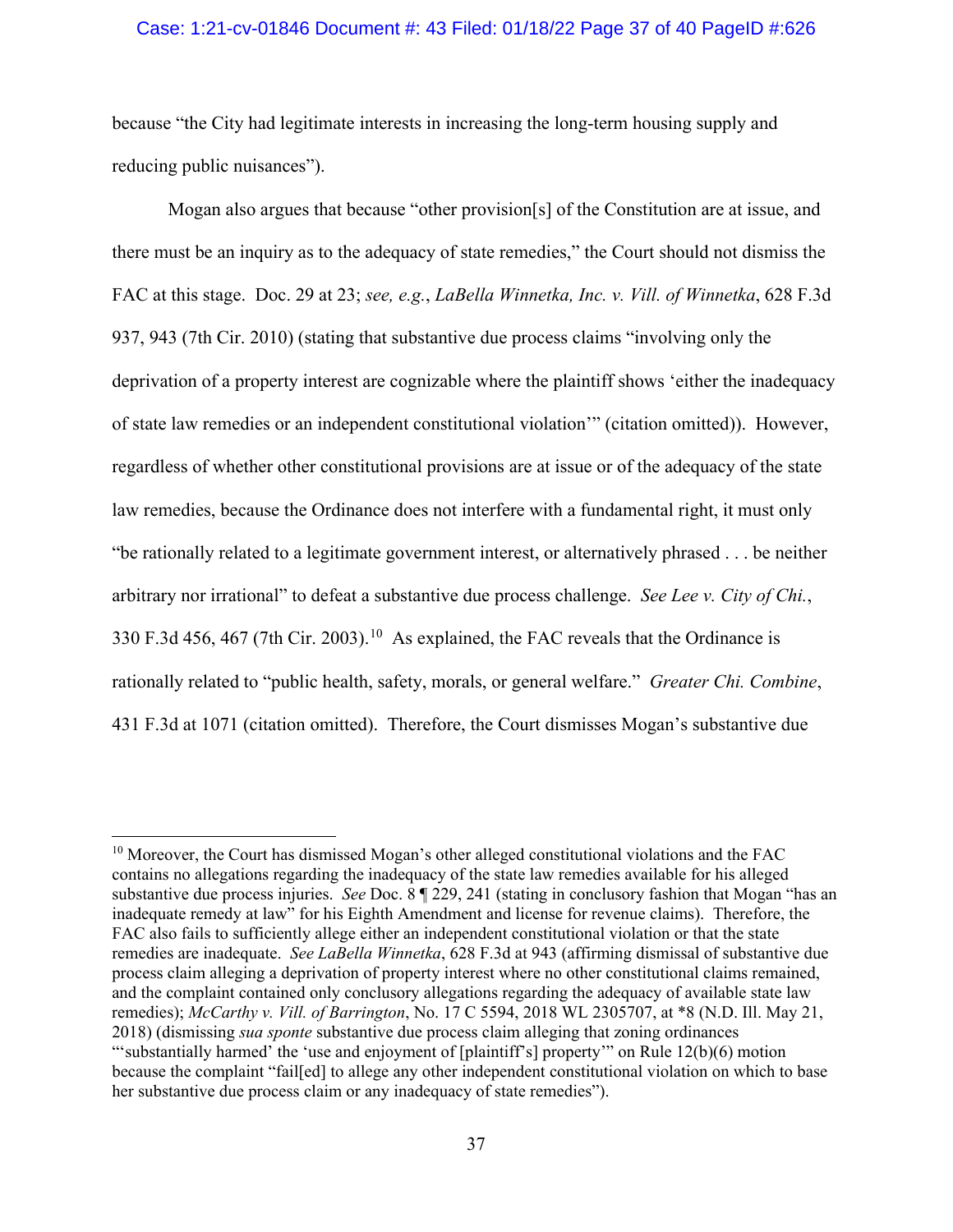#### Case: 1:21-cv-01846 Document #: 43 Filed: 01/18/22 Page 38 of 40 PageID #:627

process claim with prejudice. [11](#page-37-0) *See, e.g.*, *Mann*, 2009 WL 395465, at \*7 (dismissing substantive due process claim regarding impact of ordinance on plaintiff's ability to sell his property on 12(b)(6) motion because plaintiff failed to allege the ordinance implicated a fundamental right and the ordinance "passe[d] the low threshold of rational basis review"); *Jeron v. City of Chi.*, No. 15 C 8074, 2016 WL 1450073, at \*5 (N.D. Ill. Apr. 13, 2016) (dismissing substantive due process claim alleging ordinance deprived plaintiff of protected property interest where complaint failed to allege the ordinance "was or is 'arbitrary,' 'irrational,' or not 'rationally related to a legitimate governmental interest" (citation omitted)).

#### **VII. Declaratory Judgment (Count I)**

Finally, Count I of the FAC seeks a declaration that the City has a duty to allow Mogan to rent the Unit on home sharing websites. The City argues that because all of Mogan's constitutional claims against the City fail, no remaining controversy between the parties exists and therefore, the Court must dismiss Count I against the City. Mogan responds by asserting that because the City added Roscoe to the prohibited buildings list, a controversy exists between them. However, the Court has dismissed all of Mogan's constitutional claims against the City, including those alleging that the Ordinance arbitrarily and irrationally prohibits Mogan from home sharing activities because of Roscoe's presence on the prohibited buildings list. Accordingly, no controversy remains between Mogan and the City. Thus, the Court lacks jurisdiction over Count I against the City and dismisses it without prejudice. *See White*, 15 F.4th at 807 ("Article III limits the jurisdiction of federal courts to 'Cases' or 'Controversies."" (citation omitted)); *Deveraux v. City of Chi.*, 14 F.3d 328, 330 (7th Cir. 1994) ("[T]he

<span id="page-37-0"></span> $11$  As with Mogan's equal protection claim, any amendment would be futile because, given that the Ordinance does not infringe on a fundamental right and does pass the rational basis test, no conceivable basis exists for such a substantive due process claim.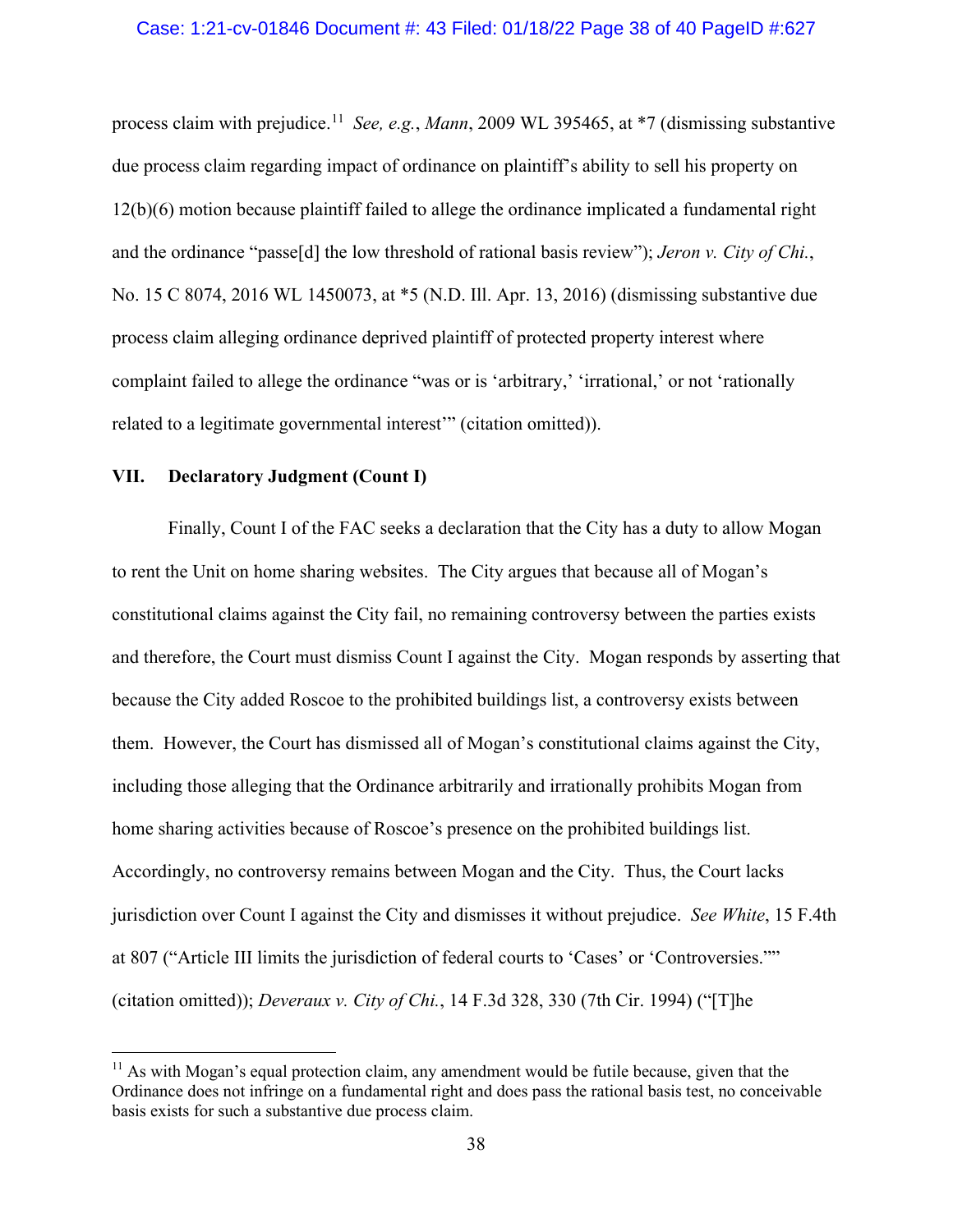#### Case: 1:21-cv-01846 Document #: 43 Filed: 01/18/22 Page 39 of 40 PageID #:628

Declaratory Judgment Act 'expands the scope of available remedies' and permits persons 'to seek a declaration of the constitutionality of the disputed government action.' It is also true, however, that courts may not exercise this discretionary power in the absence of an 'actual controversy' between the parties." (citations omitted)).

As for Mogan's request for a declaratory judgment against the Roscoe HOA, the federal Declaratory Judgment Act, 28 U.S.C. § 2201(a), does not provide the Court with an independent basis of jurisdiction. *Manley v. Law*, 889 F.3d 885, 893 (7th Cir. 2018). And Mogan has not alleged any such independent federal basis for his request for a declaratory judgment against the Roscoe HOA, nor has he pleaded that diversity jurisdiction exists. Therefore, no basis for original jurisdiction over the claim exists. And because the Court has dismissed all of Mogan's claims against the City, the Court finds it appropriate to decline to exercise supplemental jurisdiction over the declaratory judgment claim against the Roscoe HOA. *See* 28 U.S.C. § 1367(c) (district court may decline to exercise supplemental jurisdiction over state law claims when it has dismissed all claims over which it had original jurisdiction); *Groce v. Eli Lilly & Co.*, 193 F.3d 496, 501 (7th Cir. 1999) ("[I]t is the well-established law of this circuit that the usual practice is to dismiss without prejudice state supplemental claims whenever all federal claims have been dismissed prior to trial."). Therefore, the Court also dismisses Count I against the Roscoe HOA without prejudice for refiling in state court.

#### **CONCLUSION**

For the foregoing reasons, the Court grants the City's [20] and the Roscoe HOA's [24] motions to dismiss. The Court dismisses without prejudice Mogan's claim for a declaratory judgment against the City and the Roscoe HOA (Count I), takings claim (Count II), inverse condemnation claim (Count III), Eighth Amendment excessive fines claim (Count VIII), and